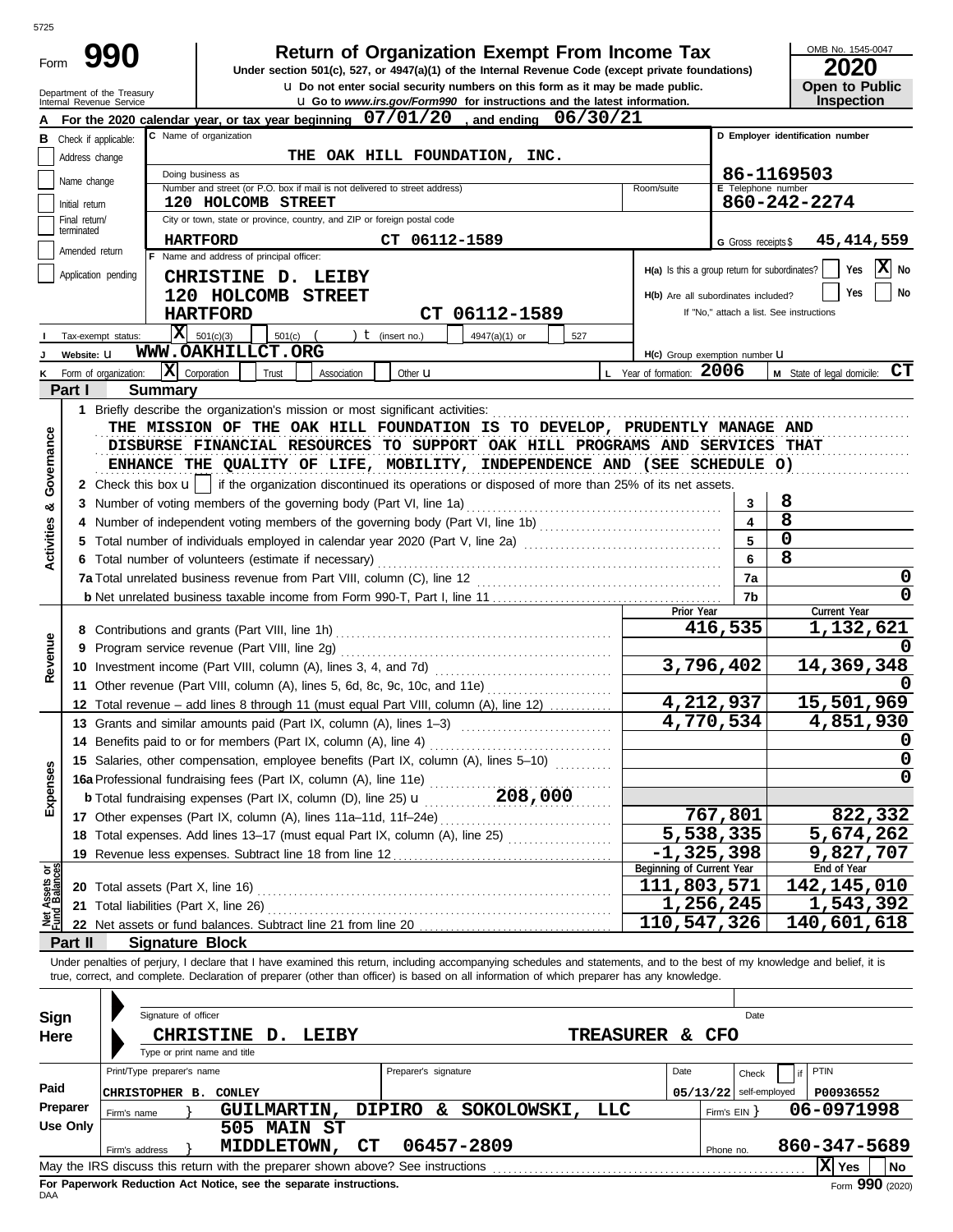|           | Form 990 (2020) THE OAK HILL FOUNDATION, INC.                                                                                                                                                                                                                |                         | 86-1169503  |               | Page 2                      |
|-----------|--------------------------------------------------------------------------------------------------------------------------------------------------------------------------------------------------------------------------------------------------------------|-------------------------|-------------|---------------|-----------------------------|
| Part III  | <b>Statement of Program Service Accomplishments</b>                                                                                                                                                                                                          |                         |             |               |                             |
|           |                                                                                                                                                                                                                                                              |                         |             |               | $\mathbf{x}$                |
|           | 1 Briefly describe the organization's mission:                                                                                                                                                                                                               |                         |             |               |                             |
|           | THE MISSION OF THE OAK HILL FOUNDATION IS TO DEVELOP, PRUDENTLY MANAGE AND<br>DISBURSE FINANCIAL RESOURCES TO SUPPORT OAK HILL PROGRAMS AND SERVICES THAT                                                                                                    |                         |             |               |                             |
|           | ENHANCE THE QUALITY OF LIFE, MOBILITY, INDEPENDENCE AND (SEE SCHEDULE O)                                                                                                                                                                                     |                         |             |               |                             |
|           |                                                                                                                                                                                                                                                              |                         |             |               |                             |
|           | 2 Did the organization undertake any significant program services during the year which were not listed on the                                                                                                                                               |                         |             |               |                             |
|           |                                                                                                                                                                                                                                                              |                         |             |               | Yes $\overline{X}$ No       |
|           | If "Yes," describe these new services on Schedule O.                                                                                                                                                                                                         |                         |             |               |                             |
| 3         | Did the organization cease conducting, or make significant changes in how it conducts, any program                                                                                                                                                           |                         |             |               |                             |
|           | services?                                                                                                                                                                                                                                                    |                         |             |               | Yes $\boxed{\mathbf{X}}$ No |
|           | If "Yes," describe these changes on Schedule O.                                                                                                                                                                                                              |                         |             |               |                             |
|           | Describe the organization's program service accomplishments for each of its three largest program services, as measured by<br>expenses. Section 501(c)(3) and 501(c)(4) organizations are required to report the amount of grants and allocations to others, |                         |             |               |                             |
|           | the total expenses, and revenue, if any, for each program service reported.                                                                                                                                                                                  |                         |             |               |                             |
|           |                                                                                                                                                                                                                                                              |                         |             |               |                             |
|           | 4a (Code: ) (Expenses \$ 5,290,262 including grants of \$ 4,851,930 ) (Revenue \$ 15,501,969 )                                                                                                                                                               |                         |             |               |                             |
|           | THE OAK HILL FOUNDATION'S MISSION IS TO DEVELOP, MANAGE AND DISBURSE                                                                                                                                                                                         |                         |             |               |                             |
|           | FINANCIAL RESOURCES TO SUPPORT OAK HILL PROGRAMS THAT ENHANCE THE QUALITY                                                                                                                                                                                    |                         |             |               |                             |
|           | OF LIFE, MOBILITY, INDEPENDENCE AND EMPLOYABILITY OF PEOPLE WITH                                                                                                                                                                                             |                         |             |               |                             |
|           | DISABILITIES.                                                                                                                                                                                                                                                |                         |             |               |                             |
|           |                                                                                                                                                                                                                                                              |                         |             |               |                             |
|           |                                                                                                                                                                                                                                                              |                         |             |               |                             |
|           |                                                                                                                                                                                                                                                              |                         |             |               |                             |
|           |                                                                                                                                                                                                                                                              |                         |             |               |                             |
|           |                                                                                                                                                                                                                                                              |                         |             |               |                             |
|           |                                                                                                                                                                                                                                                              |                         |             |               |                             |
|           |                                                                                                                                                                                                                                                              |                         |             |               |                             |
|           |                                                                                                                                                                                                                                                              |                         |             |               |                             |
| N/A       |                                                                                                                                                                                                                                                              |                         |             |               |                             |
|           |                                                                                                                                                                                                                                                              |                         |             |               |                             |
|           |                                                                                                                                                                                                                                                              |                         |             |               |                             |
|           |                                                                                                                                                                                                                                                              |                         |             |               |                             |
|           |                                                                                                                                                                                                                                                              |                         |             |               |                             |
|           |                                                                                                                                                                                                                                                              |                         |             |               |                             |
|           |                                                                                                                                                                                                                                                              |                         |             |               |                             |
|           |                                                                                                                                                                                                                                                              |                         |             |               |                             |
|           |                                                                                                                                                                                                                                                              |                         |             |               |                             |
|           |                                                                                                                                                                                                                                                              |                         |             |               |                             |
| 4c (Code: | ) (Expenses \$                                                                                                                                                                                                                                               | including grants of $$$ |             | ) (Revenue \$ |                             |
| N/A       |                                                                                                                                                                                                                                                              |                         |             |               |                             |
|           |                                                                                                                                                                                                                                                              |                         |             |               |                             |
|           |                                                                                                                                                                                                                                                              |                         |             |               |                             |
|           |                                                                                                                                                                                                                                                              |                         |             |               |                             |
|           |                                                                                                                                                                                                                                                              |                         |             |               |                             |
|           |                                                                                                                                                                                                                                                              |                         |             |               |                             |
|           |                                                                                                                                                                                                                                                              |                         |             |               |                             |
|           |                                                                                                                                                                                                                                                              |                         |             |               |                             |
|           |                                                                                                                                                                                                                                                              |                         |             |               |                             |
|           |                                                                                                                                                                                                                                                              |                         |             |               |                             |
|           |                                                                                                                                                                                                                                                              |                         |             |               |                             |
|           | 4d Other program services (Describe on Schedule O.)                                                                                                                                                                                                          |                         |             |               |                             |
|           | (Expenses \$                                                                                                                                                                                                                                                 | including grants of \$  | (Revenue \$ |               |                             |
|           | 4e Total program service expenses u                                                                                                                                                                                                                          | 5,290,262               |             |               |                             |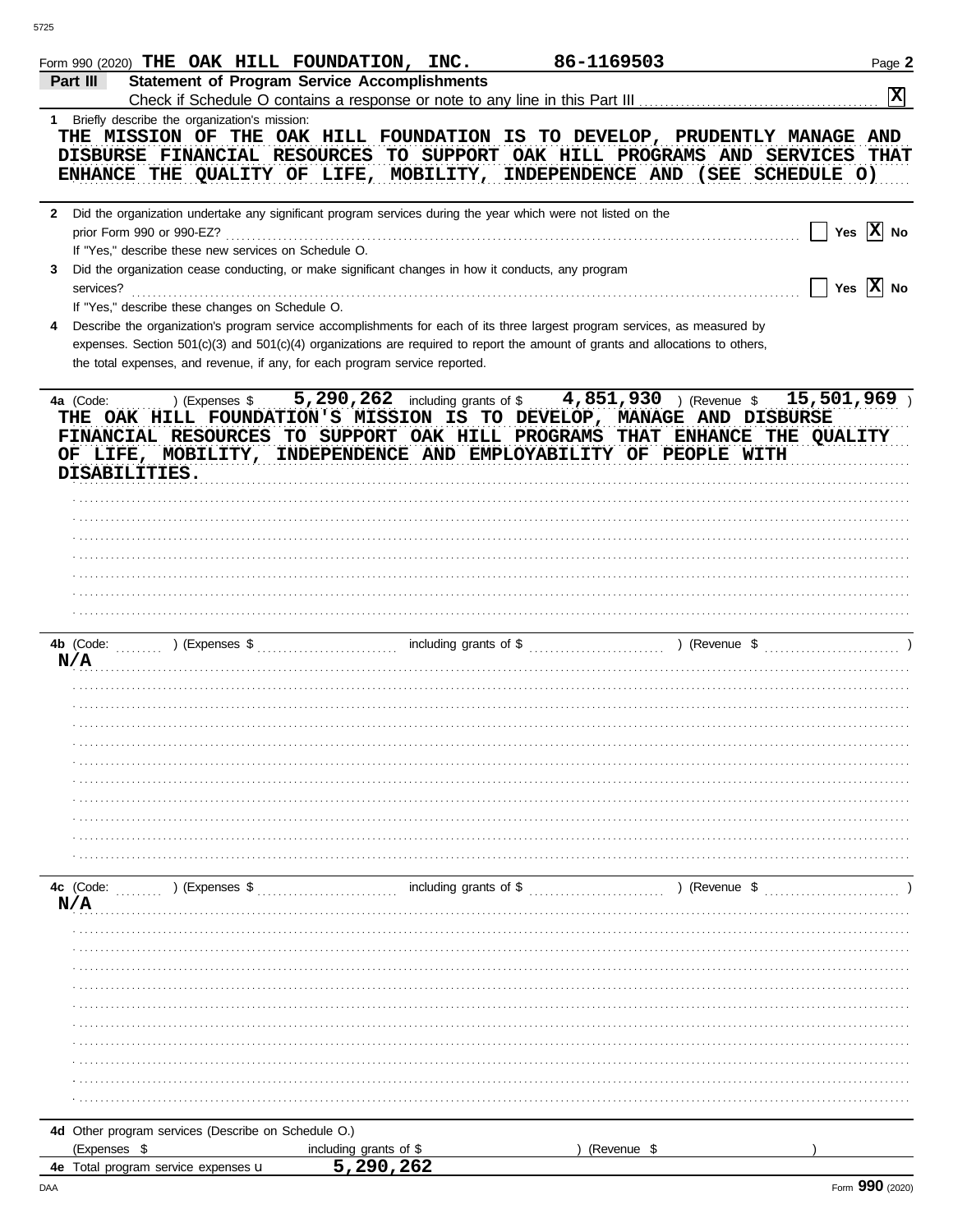|         |  | Form 990 (2020) THE OAK HILL FOUNDATION, | INC. | 86-1169503 | Page $3$ |
|---------|--|------------------------------------------|------|------------|----------|
| Part IV |  | <b>Checklist of Required Schedules</b>   |      |            |          |

|     |                                                                                                                                                                                                                           |                 | Yes | No.         |
|-----|---------------------------------------------------------------------------------------------------------------------------------------------------------------------------------------------------------------------------|-----------------|-----|-------------|
| 1   | Is the organization described in section $501(c)(3)$ or $4947(a)(1)$ (other than a private foundation)? If "Yes,"                                                                                                         |                 |     |             |
|     | complete Schedule A                                                                                                                                                                                                       | 1               | х   |             |
| 2   |                                                                                                                                                                                                                           | $\mathbf{2}$    | х   |             |
| 3   | Did the organization engage in direct or indirect political campaign activities on behalf of or in opposition to                                                                                                          |                 |     |             |
|     | candidates for public office? If "Yes," complete Schedule C, Part I                                                                                                                                                       | 3               |     | X.          |
| 4   | Section 501(c)(3) organizations. Did the organization engage in lobbying activities, or have a section 501(h)                                                                                                             |                 |     |             |
|     | election in effect during the tax year? If "Yes," complete Schedule C, Part II                                                                                                                                            | 4               |     | x           |
| 5   | Is the organization a section $501(c)(4)$ , $501(c)(5)$ , or $501(c)(6)$ organization that receives membership dues,                                                                                                      |                 |     |             |
|     |                                                                                                                                                                                                                           | 5               |     | x           |
|     | assessments, or similar amounts as defined in Revenue Procedure 98-19? If "Yes," complete Schedule C, Part III<br>Did the organization maintain any donor advised funds or any similar funds or accounts for which donors |                 |     |             |
| 6   | have the right to provide advice on the distribution or investment of amounts in such funds or accounts? If                                                                                                               |                 |     |             |
|     | "Yes," complete Schedule D, Part I                                                                                                                                                                                        |                 |     | x           |
|     | Did the organization receive or hold a conservation easement, including easements to preserve open space,                                                                                                                 | 6               |     |             |
| 7   |                                                                                                                                                                                                                           |                 |     | x           |
|     | the environment, historic land areas, or historic structures? If "Yes," complete Schedule D, Part II                                                                                                                      | 7               |     |             |
| 8   | Did the organization maintain collections of works of art, historical treasures, or other similar assets? If "Yes,"                                                                                                       |                 |     | x           |
|     | complete Schedule D, Part III                                                                                                                                                                                             | 8               |     |             |
| 9   | Did the organization report an amount in Part X, line 21, for escrow or custodial account liability, serve as a                                                                                                           |                 |     |             |
|     | custodian for amounts not listed in Part X; or provide credit counseling, debt management, credit repair, or                                                                                                              |                 |     |             |
|     | debt negotiation services? If "Yes," complete Schedule D, Part IV                                                                                                                                                         | 9               |     | x           |
| 10  | Did the organization, directly or through a related organization, hold assets in donor-restricted endowments                                                                                                              |                 |     |             |
|     | or in quasi endowments? If "Yes," complete Schedule D, Part V                                                                                                                                                             | 10              | x   |             |
| 11  | If the organization's answer to any of the following questions is "Yes," then complete Schedule D, Parts VI,                                                                                                              |                 |     |             |
|     | VII, VIII, IX, or X as applicable.                                                                                                                                                                                        |                 |     |             |
| a   | Did the organization report an amount for land, buildings, and equipment in Part X, line 10? If "Yes,"                                                                                                                    |                 |     |             |
|     | complete Schedule D, Part VI                                                                                                                                                                                              | 11a             |     | x           |
| b   | Did the organization report an amount for investments—other securities in Part X, line 12, that is 5% or more                                                                                                             |                 |     |             |
|     | of its total assets reported in Part X, line 16? If "Yes," complete Schedule D, Part VII                                                                                                                                  | 11b             |     | x           |
|     | Did the organization report an amount for investments—program related in Part X, line 13, that is 5% or more                                                                                                              |                 |     |             |
|     |                                                                                                                                                                                                                           | 11c             |     | X           |
| d   | Did the organization report an amount for other assets in Part X, line 15, that is 5% or more of its total assets                                                                                                         |                 |     |             |
|     | reported in Part X, line 16? If "Yes," complete Schedule D, Part IX                                                                                                                                                       | 11d             |     | X           |
| е   | Did the organization report an amount for other liabilities in Part X, line 25? If "Yes," complete Schedule D, Part X                                                                                                     | 11e             |     | $\mathbf x$ |
| f   | Did the organization's separate or consolidated financial statements for the tax year include a footnote that addresses                                                                                                   |                 |     |             |
|     | the organization's liability for uncertain tax positions under FIN 48 (ASC 740)? If "Yes," complete Schedule D, Part X                                                                                                    | 11f             | x   |             |
| 12a | Did the organization obtain separate, independent audited financial statements for the tax year? If "Yes," complete                                                                                                       |                 |     |             |
|     |                                                                                                                                                                                                                           | 12a             |     | x           |
|     | Was the organization included in consolidated, independent audited financial statements for the tax year? If                                                                                                              |                 |     |             |
|     | "Yes," and if the organization answered "No" to line 12a, then completing Schedule D, Parts XI and XII is optional                                                                                                        | 12 <sub>b</sub> | X   |             |
| 13  |                                                                                                                                                                                                                           | 13              |     | X           |
| 14a |                                                                                                                                                                                                                           | 14a             |     | X           |
| b   | Did the organization have aggregate revenues or expenses of more than \$10,000 from grantmaking,                                                                                                                          |                 |     |             |
|     | fundraising, business, investment, and program service activities outside the United States, or aggregate                                                                                                                 |                 |     |             |
|     |                                                                                                                                                                                                                           | 14b             |     | х           |
| 15  | Did the organization report on Part IX, column (A), line 3, more than \$5,000 of grants or other assistance to or                                                                                                         |                 |     |             |
|     | for any foreign organization? If "Yes," complete Schedule F, Parts II and IV                                                                                                                                              | 15              |     | х           |
| 16  | Did the organization report on Part IX, column (A), line 3, more than \$5,000 of aggregate grants or other                                                                                                                |                 |     |             |
|     | assistance to or for foreign individuals? If "Yes," complete Schedule F, Parts III and IV                                                                                                                                 | 16              |     | х           |
| 17  | Did the organization report a total of more than \$15,000 of expenses for professional fundraising services on                                                                                                            |                 |     |             |
|     |                                                                                                                                                                                                                           | 17              |     | x           |
| 18  | Did the organization report more than \$15,000 total of fundraising event gross income and contributions on                                                                                                               |                 |     |             |
|     | Part VIII, lines 1c and 8a? If "Yes," complete Schedule G, Part II                                                                                                                                                        | 18              |     | х           |
| 19  | Did the organization report more than \$15,000 of gross income from gaming activities on Part VIII, line 9a?                                                                                                              |                 |     |             |
|     |                                                                                                                                                                                                                           | 19              |     | X           |
| 20a |                                                                                                                                                                                                                           | 20a             |     | X           |
| b   |                                                                                                                                                                                                                           | 20 <sub>b</sub> |     |             |
| 21  | Did the organization report more than \$5,000 of grants or other assistance to any domestic organization or                                                                                                               |                 |     |             |
|     |                                                                                                                                                                                                                           | 21              | X   |             |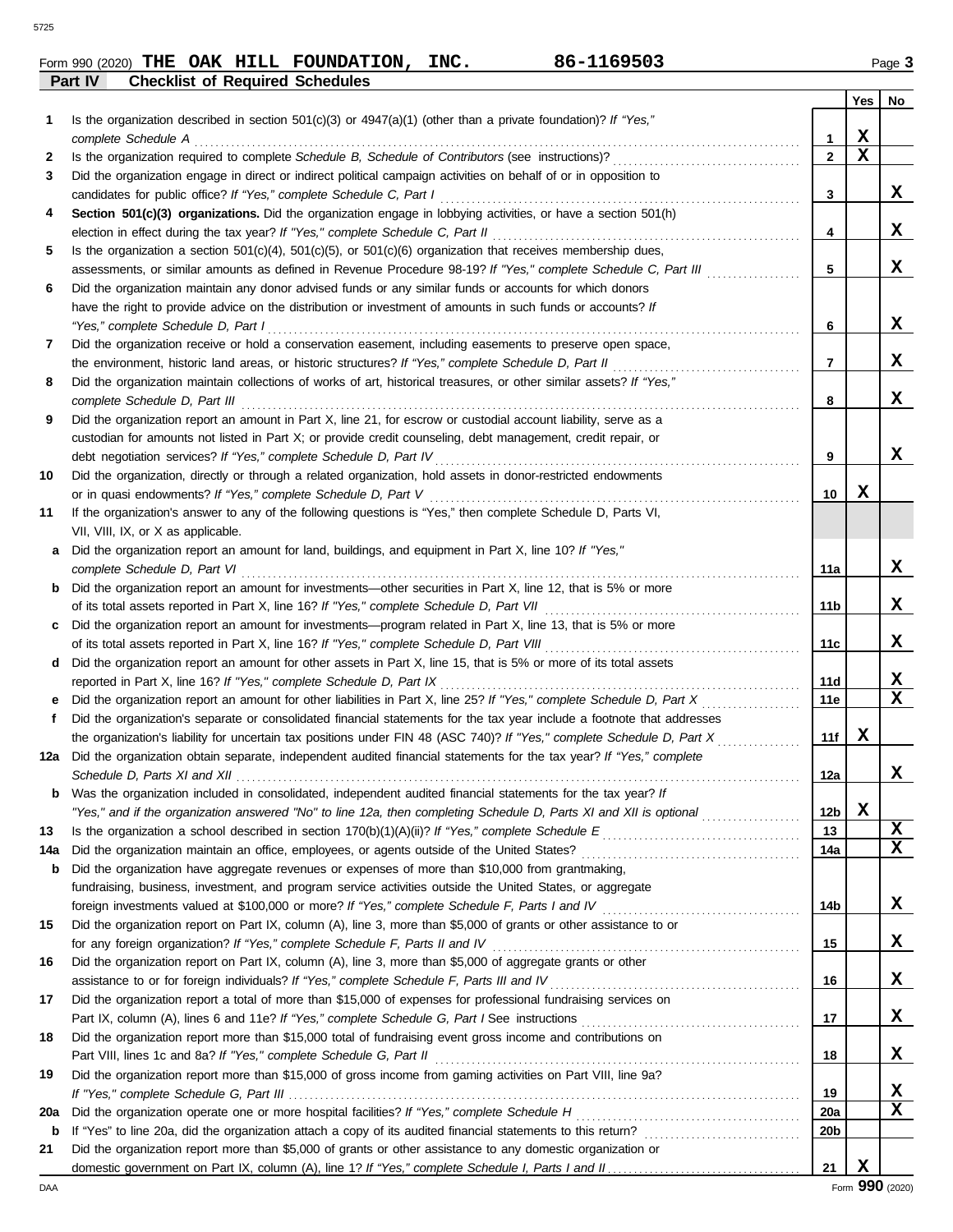|  |  | Form 990 (2020) THE OAK HILL FOUNDATION, | INC. | 86-1169503 | Page 4 |
|--|--|------------------------------------------|------|------------|--------|

|     | <b>Checklist of Required Schedules (continued)</b><br><b>Part IV</b>                                               |                 |             |                 |  |  |  |  |  |  |
|-----|--------------------------------------------------------------------------------------------------------------------|-----------------|-------------|-----------------|--|--|--|--|--|--|
|     |                                                                                                                    |                 | Yes         | No              |  |  |  |  |  |  |
| 22  | Did the organization report more than \$5,000 of grants or other assistance to or for domestic individuals on      |                 |             |                 |  |  |  |  |  |  |
|     | Part IX, column (A), line 2? If "Yes," complete Schedule I, Parts I and III                                        | 22              |             | x               |  |  |  |  |  |  |
| 23  | Did the organization answer "Yes" to Part VII, Section A, line 3, 4, or 5 about compensation of the                |                 |             |                 |  |  |  |  |  |  |
|     | organization's current and former officers, directors, trustees, key employees, and highest compensated            |                 |             |                 |  |  |  |  |  |  |
|     | employees? If "Yes," complete Schedule J                                                                           | 23              | x           |                 |  |  |  |  |  |  |
| 24a | Did the organization have a tax-exempt bond issue with an outstanding principal amount of more than                |                 |             |                 |  |  |  |  |  |  |
|     | \$100,000 as of the last day of the year, that was issued after December 31, 2002? If "Yes," answer lines 24b      |                 |             |                 |  |  |  |  |  |  |
|     | through 24d and complete Schedule K. If "No," go to line 25a                                                       | 24a             |             | x               |  |  |  |  |  |  |
|     | Did the organization invest any proceeds of tax-exempt bonds beyond a temporary period exception?                  | 24b             |             |                 |  |  |  |  |  |  |
|     | Did the organization maintain an escrow account other than a refunding escrow at any time during the year          |                 |             |                 |  |  |  |  |  |  |
|     | to defease any tax-exempt bonds?                                                                                   | 24c             |             |                 |  |  |  |  |  |  |
| d   | Did the organization act as an "on behalf of" issuer for bonds outstanding at any time during the year?            | 24d             |             |                 |  |  |  |  |  |  |
| 25а | Section 501(c)(3), 501(c)(4), and 501(c)(29) organizations. Did the organization engage in an excess benefit       |                 |             |                 |  |  |  |  |  |  |
|     | transaction with a disqualified person during the year? If "Yes," complete Schedule L, Part I                      | 25a             |             | X               |  |  |  |  |  |  |
| b   | Is the organization aware that it engaged in an excess benefit transaction with a disqualified person in a prior   |                 |             |                 |  |  |  |  |  |  |
|     | year, and that the transaction has not been reported on any of the organization's prior Forms 990 or 990-EZ?       |                 |             |                 |  |  |  |  |  |  |
|     | If "Yes," complete Schedule L, Part I                                                                              | 25 <sub>b</sub> |             | x               |  |  |  |  |  |  |
|     | Did the organization report any amount on Part X, line 5 or 22, for receivables from or payables to any current    |                 |             |                 |  |  |  |  |  |  |
| 26  |                                                                                                                    |                 |             |                 |  |  |  |  |  |  |
|     | or former officer, director, trustee, key employee, creator or founder, substantial contributor, or 35%            | 26              |             | x               |  |  |  |  |  |  |
|     | controlled entity or family member of any of these persons? If "Yes," complete Schedule L, Part II                 |                 |             |                 |  |  |  |  |  |  |
| 27  | Did the organization provide a grant or other assistance to any current or former officer, director, trustee, key  |                 |             |                 |  |  |  |  |  |  |
|     | employee, creator or founder, substantial contributor or employee thereof, a grant selection committee             |                 |             |                 |  |  |  |  |  |  |
|     | member, or to a 35% controlled entity (including an employee thereof) or family member of any of these             |                 |             | x               |  |  |  |  |  |  |
|     | persons? If "Yes," complete Schedule L, Part III                                                                   | 27              |             |                 |  |  |  |  |  |  |
| 28  | Was the organization a party to a business transaction with one of the following parties (see Schedule L, Part     |                 |             |                 |  |  |  |  |  |  |
|     | IV instructions, for applicable filing thresholds, conditions, and exceptions):                                    |                 |             |                 |  |  |  |  |  |  |
| а   | A current or former officer, director, trustee, key employee, creator or founder, or substantial contributor? If   |                 |             |                 |  |  |  |  |  |  |
|     | "Yes," complete Schedule L, Part IV                                                                                | 28a             |             | X               |  |  |  |  |  |  |
| b   |                                                                                                                    | 28b             |             | X               |  |  |  |  |  |  |
| c   | A 35% controlled entity of one or more individuals and/or organizations described in lines 28a or 28b? If          |                 |             |                 |  |  |  |  |  |  |
|     | "Yes," complete Schedule L, Part IV                                                                                | 28c             |             | x               |  |  |  |  |  |  |
| 29  | Did the organization receive more than \$25,000 in non-cash contributions? If "Yes," complete Schedule M           | 29              |             | X               |  |  |  |  |  |  |
| 30  | Did the organization receive contributions of art, historical treasures, or other similar assets, or qualified     |                 |             |                 |  |  |  |  |  |  |
|     | conservation contributions? If "Yes," complete Schedule M                                                          | 30              |             | X               |  |  |  |  |  |  |
| 31  | Did the organization liquidate, terminate, or dissolve and cease operations? If "Yes," complete Schedule N, Part I | 31              |             | $\mathbf x$     |  |  |  |  |  |  |
|     | Did the organization sell, exchange, dispose of, or transfer more than 25% of its net assets? If "Yes,"            |                 |             |                 |  |  |  |  |  |  |
|     | complete Schedule N, Part II                                                                                       | 32              |             | X               |  |  |  |  |  |  |
| 33  | Did the organization own 100% of an entity disregarded as separate from the organization under Regulations         |                 |             |                 |  |  |  |  |  |  |
|     | sections 301.7701-2 and 301.7701-3? If "Yes," complete Schedule R, Part I                                          | 33              |             | x               |  |  |  |  |  |  |
| 34  | Was the organization related to any tax-exempt or taxable entity? If "Yes," complete Schedule R, Part II, III,     |                 |             |                 |  |  |  |  |  |  |
|     | or IV, and Part V, line 1                                                                                          | 34              | X           |                 |  |  |  |  |  |  |
| 35a | Did the organization have a controlled entity within the meaning of section 512(b)(13)?                            | 35a             | $\mathbf x$ |                 |  |  |  |  |  |  |
| b   | If "Yes" to line 35a, did the organization receive any payment from or engage in any transaction with a            |                 |             |                 |  |  |  |  |  |  |
|     | controlled entity within the meaning of section 512(b)(13)? If "Yes," complete Schedule R, Part V, line 2          | 35 <sub>b</sub> | X           |                 |  |  |  |  |  |  |
| 36  | Section 501(c)(3) organizations. Did the organization make any transfers to an exempt non-charitable               |                 |             |                 |  |  |  |  |  |  |
|     | related organization? If "Yes," complete Schedule R, Part V, line 2                                                | 36              |             | X               |  |  |  |  |  |  |
| 37  | Did the organization conduct more than 5% of its activities through an entity that is not a related organization   |                 |             |                 |  |  |  |  |  |  |
|     | and that is treated as a partnership for federal income tax purposes? If "Yes," complete Schedule R, Part VI       | 37              |             | x               |  |  |  |  |  |  |
| 38  | Did the organization complete Schedule O and provide explanations in Schedule O for Part VI, lines 11b and         |                 |             |                 |  |  |  |  |  |  |
|     | 19? Note: All Form 990 filers are required to complete Schedule O.                                                 | 38              | X           |                 |  |  |  |  |  |  |
|     | Statements Regarding Other IRS Filings and Tax Compliance<br>Part V                                                |                 |             |                 |  |  |  |  |  |  |
|     |                                                                                                                    |                 |             |                 |  |  |  |  |  |  |
|     |                                                                                                                    |                 | Yes         | No              |  |  |  |  |  |  |
| 1a  | $\boldsymbol{0}$<br>Enter the number reported in Box 3 of Form 1096. Enter -0- if not applicable<br>1a             |                 |             |                 |  |  |  |  |  |  |
| b   | $\mathbf 0$<br>1 <sub>b</sub><br>Enter the number of Forms W-2G included in line 1a. Enter -0- if not applicable   |                 |             |                 |  |  |  |  |  |  |
| c   | Did the organization comply with backup withholding rules for reportable payments to vendors and                   |                 |             |                 |  |  |  |  |  |  |
|     |                                                                                                                    | 1c              |             |                 |  |  |  |  |  |  |
| DAA |                                                                                                                    |                 |             | Form 990 (2020) |  |  |  |  |  |  |

**THE OAK HILL FOUNDATION, INC. 86-1169503**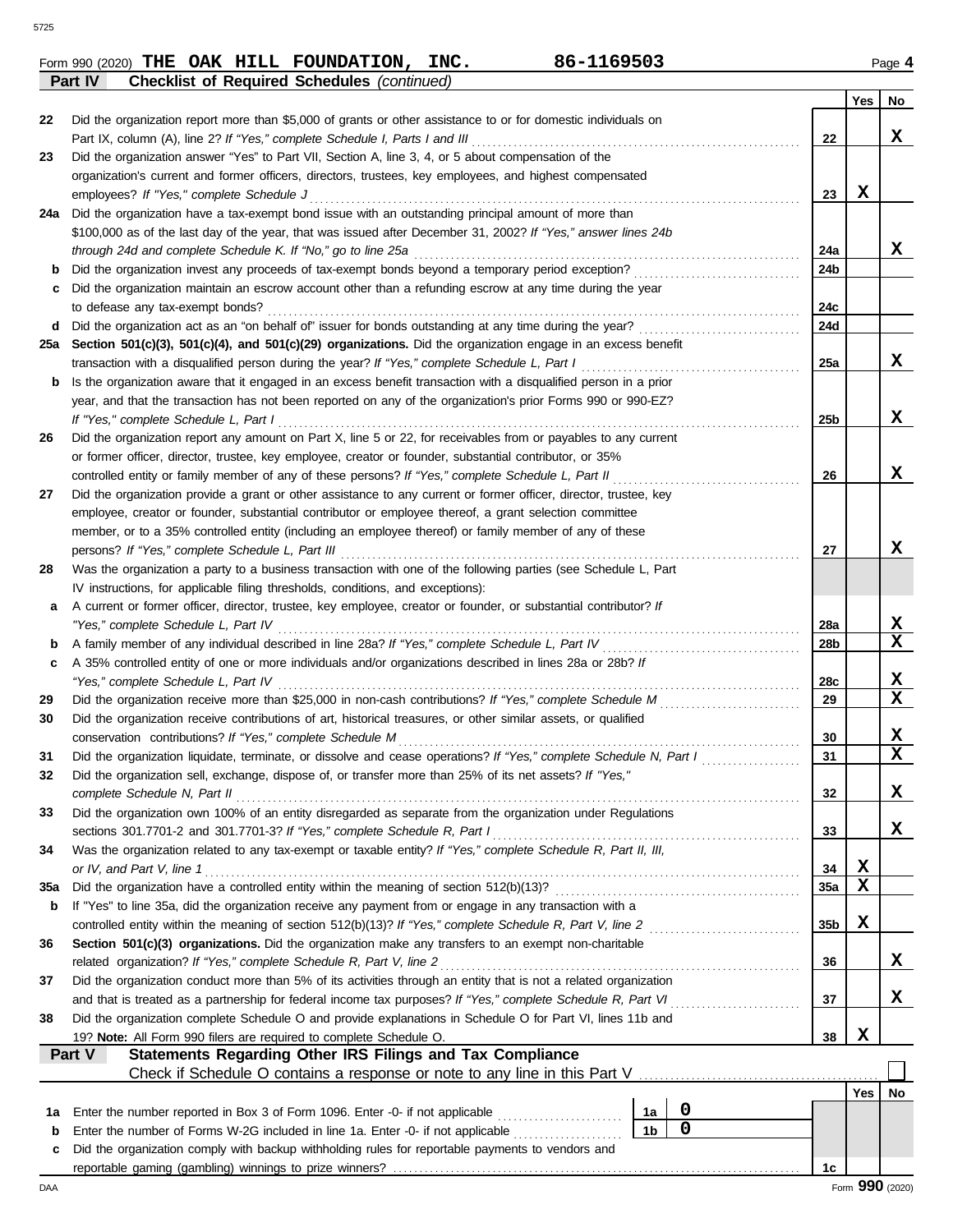|    | 86-1169503<br>Form 990 (2020) THE OAK HILL FOUNDATION, INC.                                                                        |                |            | Page 5                  |
|----|------------------------------------------------------------------------------------------------------------------------------------|----------------|------------|-------------------------|
|    | Statements Regarding Other IRS Filings and Tax Compliance (continued)<br>Part V                                                    |                | <b>Yes</b> | No                      |
| 2a | Enter the number of employees reported on Form W-3, Transmittal of Wage and Tax                                                    |                |            |                         |
|    | $\mathbf 0$<br>2a<br>Statements, filed for the calendar year ending with or within the year covered by this return                 |                |            |                         |
| b  | If at least one is reported on line 2a, did the organization file all required federal employment tax returns?                     | 2 <sub>b</sub> |            |                         |
|    | Note: If the sum of lines 1a and 2a is greater than 250, you may be required to e-file (see instructions)                          |                |            |                         |
| За | Did the organization have unrelated business gross income of \$1,000 or more during the year?                                      | 3a             |            | X                       |
| b  | If "Yes," has it filed a Form 990-T for this year? If "No" to line 3b, provide an explanation on Schedule O                        | 3 <sub>b</sub> |            |                         |
| 4a | At any time during the calendar year, did the organization have an interest in, or a signature or other authority over,            |                |            |                         |
|    | a financial account in a foreign country (such as a bank account, securities account, or other financial account)?                 | 4a             |            | x                       |
| b  | If "Yes," enter the name of the foreign country u                                                                                  |                |            |                         |
|    | See instructions for filing requirements for FinCEN Form 114, Report of Foreign Bank and Financial Accounts (FBAR).                |                |            |                         |
| 5а | Was the organization a party to a prohibited tax shelter transaction at any time during the tax year?                              | 5a             |            | X                       |
| b  | Did any taxable party notify the organization that it was or is a party to a prohibited tax shelter transaction?                   | 5 <sub>b</sub> |            | $\mathbf x$             |
| c  | If "Yes" to line 5a or 5b, did the organization file Form 8886-T?                                                                  | 5 <sub>c</sub> |            |                         |
| 6a | Does the organization have annual gross receipts that are normally greater than \$100,000, and did the                             |                |            |                         |
|    | organization solicit any contributions that were not tax deductible as charitable contributions?                                   | 6a             |            | x                       |
| b  | If "Yes," did the organization include with every solicitation an express statement that such contributions or                     |                |            |                         |
|    | gifts were not tax deductible?                                                                                                     | 6b             |            |                         |
|    | Organizations that may receive deductible contributions under section 170(c).                                                      |                |            |                         |
| а  | Did the organization receive a payment in excess of \$75 made partly as a contribution and partly for goods                        |                |            |                         |
|    | and services provided to the payor?                                                                                                | 7a             |            | x                       |
| b  |                                                                                                                                    | 7b             |            |                         |
| c  | Did the organization sell, exchange, or otherwise dispose of tangible personal property for which it was                           |                |            |                         |
|    | required to file Form 8282?                                                                                                        | 7c             |            | X                       |
|    | 7d                                                                                                                                 |                |            |                         |
| е  | Did the organization receive any funds, directly or indirectly, to pay premiums on a personal benefit contract?                    | 7e             |            | X                       |
|    | Did the organization, during the year, pay premiums, directly or indirectly, on a personal benefit contract?                       | 7f             |            | $\overline{\mathbf{x}}$ |
|    | If the organization received a contribution of qualified intellectual property, did the organization file Form 8899 as required?   | 7g             |            |                         |
|    | If the organization received a contribution of cars, boats, airplanes, or other vehicles, did the organization file a Form 1098-C? | 7h             |            |                         |
|    | Sponsoring organizations maintaining donor advised funds. Did a donor advised fund maintained by the                               |                |            |                         |
|    | sponsoring organization have excess business holdings at any time during the year?                                                 | 8              |            |                         |
|    | Sponsoring organizations maintaining donor advised funds.                                                                          |                |            |                         |
| a  | Did the sponsoring organization make any taxable distributions under section 4966?                                                 | 9a             |            |                         |

| b   | Did the sponsoring organization make a distribution to a donor, donor advisor, or related person?               |                 |                 |  |   |  |  |  |
|-----|-----------------------------------------------------------------------------------------------------------------|-----------------|-----------------|--|---|--|--|--|
| 10  | Section 501(c)(7) organizations. Enter:                                                                         |                 |                 |  |   |  |  |  |
| a   | Initiation fees and capital contributions included on Part VIII, line 12 [11] [11] [12] [11] [12] [11] [12] [1  | 10a             |                 |  |   |  |  |  |
| b   | Gross receipts, included on Form 990, Part VIII, line 12, for public use of club facilities                     | 10 <sub>b</sub> |                 |  |   |  |  |  |
| 11  | Section 501(c)(12) organizations. Enter:                                                                        |                 |                 |  |   |  |  |  |
| a   | Gross income from members or shareholders                                                                       | 11a             |                 |  |   |  |  |  |
| b   | Gross income from other sources (Do not net amounts due or paid to other sources                                |                 |                 |  |   |  |  |  |
|     | against amounts due or received from them.)                                                                     | 11 <sub>b</sub> |                 |  |   |  |  |  |
| 12a | Section 4947(a)(1) non-exempt charitable trusts. Is the organization filing Form 990 in lieu of Form 1041?      |                 | 12a             |  |   |  |  |  |
| b   | If "Yes," enter the amount of tax-exempt interest received or accrued during the year<br> 12b                   |                 |                 |  |   |  |  |  |
| 13  | Section 501(c)(29) qualified nonprofit health insurance issuers.                                                |                 |                 |  |   |  |  |  |
| a   | Is the organization licensed to issue qualified health plans in more than one state?                            |                 |                 |  |   |  |  |  |
|     | Note: See the instructions for additional information the organization must report on Schedule O.               |                 |                 |  |   |  |  |  |
| b   | Enter the amount of reserves the organization is required to maintain by the states in which                    |                 |                 |  |   |  |  |  |
|     | the organization is licensed to issue qualified health plans                                                    | 13 <sub>b</sub> |                 |  |   |  |  |  |
| c   | Enter the amount of reserves on hand                                                                            | 13c             |                 |  |   |  |  |  |
| 14a | Did the organization receive any payments for indoor tanning services during the tax year?                      |                 | 14a             |  | x |  |  |  |
| b   |                                                                                                                 |                 | 14 <sub>b</sub> |  |   |  |  |  |
| 15  | Is the organization subject to the section 4960 tax on payment(s) of more than \$1,000,000 in remuneration or   |                 |                 |  |   |  |  |  |
|     | excess parachute payment(s) during the year?                                                                    |                 | 15              |  | x |  |  |  |
|     | If "Yes," see instructions and file Form 4720, Schedule N.                                                      |                 |                 |  |   |  |  |  |
| 16  | Is the organization an educational institution subject to the section 4968 excise tax on net investment income? |                 | 16              |  | x |  |  |  |
|     | If "Yes," complete Form 4720, Schedule O.                                                                       |                 |                 |  |   |  |  |  |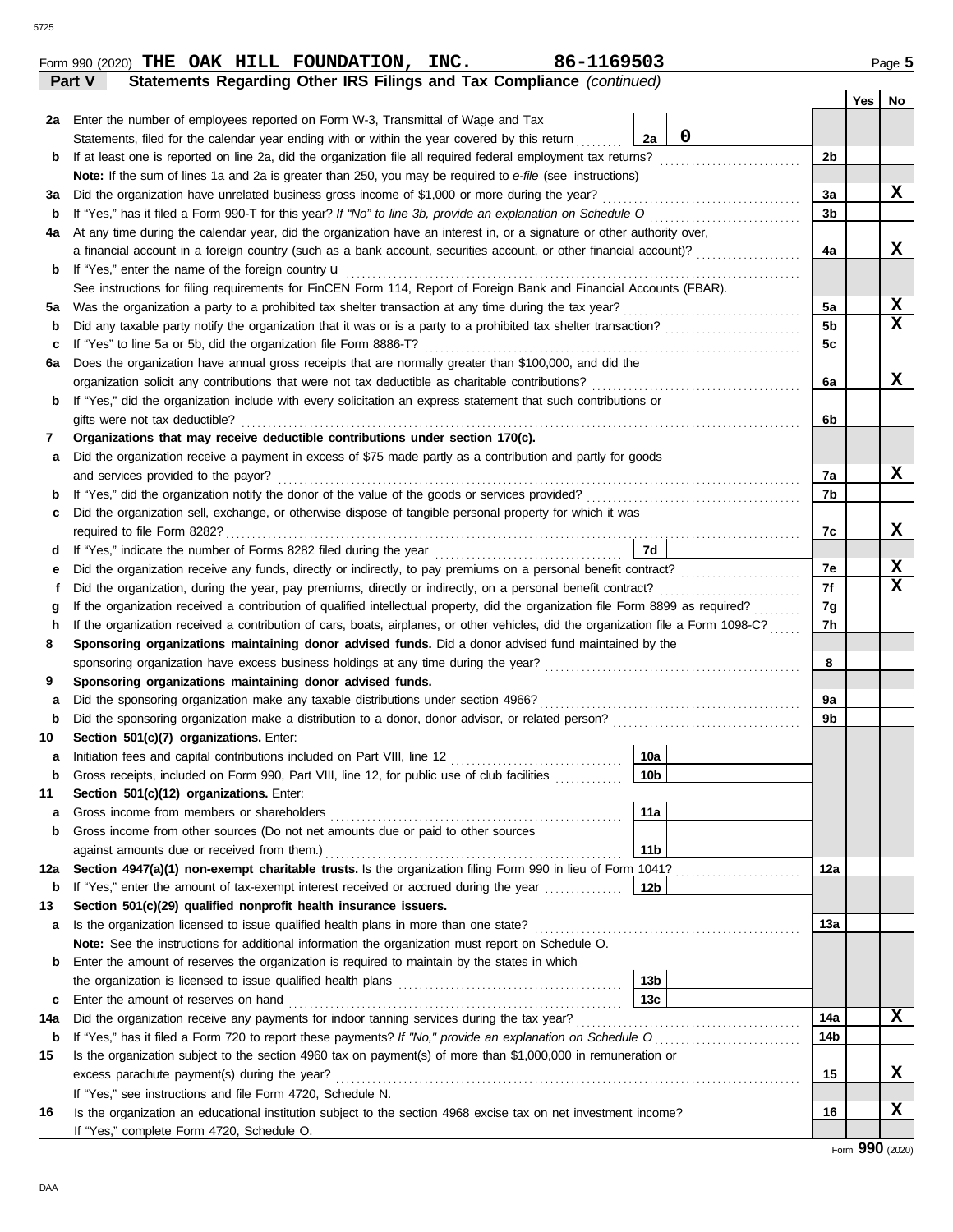|     | Section A. Governing Body and Management                                                                                            |    |   |                         |             |                 |
|-----|-------------------------------------------------------------------------------------------------------------------------------------|----|---|-------------------------|-------------|-----------------|
|     |                                                                                                                                     |    |   |                         | Yes         | No              |
|     | 1a Enter the number of voting members of the governing body at the end of the tax year                                              | 1a | 8 |                         |             |                 |
|     | If there are material differences in voting rights among members of the governing body, or                                          |    |   |                         |             |                 |
|     | if the governing body delegated broad authority to an executive committee or similar                                                |    |   |                         |             |                 |
|     | committee, explain on Schedule O.                                                                                                   |    |   |                         |             |                 |
|     | Enter the number of voting members included on line 1a, above, who are independent                                                  | 1b | 8 |                         |             |                 |
| 2   | Did any officer, director, trustee, or key employee have a family relationship or a business relationship with                      |    |   |                         |             |                 |
|     | any other officer, director, trustee, or key employee?                                                                              |    |   | $\mathbf{2}$            |             | X               |
| 3   | Did the organization delegate control over management duties customarily performed by or under the direct                           |    |   |                         |             |                 |
|     |                                                                                                                                     |    |   | $\mathbf{3}$            | х           |                 |
| 4   | Did the organization make any significant changes to its governing documents since the prior Form 990 was filed?                    |    |   | $\overline{\mathbf{4}}$ |             | X               |
| 5   |                                                                                                                                     |    |   | $5\phantom{a}$          |             | $\mathbf x$     |
| 6   |                                                                                                                                     |    |   | 6                       | X           |                 |
| 7a  | Did the organization have members, stockholders, or other persons who had the power to elect or appoint                             |    |   |                         |             |                 |
|     |                                                                                                                                     |    |   | 7a                      | X           |                 |
|     | Are any governance decisions of the organization reserved to (or subject to approval by) members,                                   |    |   |                         |             |                 |
| b   |                                                                                                                                     |    |   |                         |             | x               |
|     | Did the organization contemporaneously document the meetings held or written actions undertaken during the year by the following:   |    |   | 7b                      |             |                 |
| 8   |                                                                                                                                     |    |   |                         | X           |                 |
| a   |                                                                                                                                     |    |   | 8a                      | $\mathbf x$ |                 |
| b   |                                                                                                                                     |    |   | 8b                      |             |                 |
| 9   | Is there any officer, director, trustee, or key employee listed in Part VII, Section A, who cannot be reached at                    |    |   |                         |             |                 |
|     |                                                                                                                                     |    |   | 9                       |             | x               |
|     | Section B. Policies (This Section B requests information about policies not required by the Internal Revenue Code.)                 |    |   |                         |             |                 |
|     |                                                                                                                                     |    |   |                         | Yes         | No              |
| 10a |                                                                                                                                     |    |   | 10a                     |             | x               |
| b   | If "Yes," did the organization have written policies and procedures governing the activities of such chapters,                      |    |   |                         |             |                 |
|     |                                                                                                                                     |    |   | 10 <sub>b</sub>         |             |                 |
| 11a | Has the organization provided a complete copy of this Form 990 to all members of its governing body before filing the form?         |    |   | 11a                     | X           |                 |
| b   | Describe in Schedule O the process, if any, used by the organization to review this Form 990.                                       |    |   |                         |             |                 |
| 12a |                                                                                                                                     |    |   | 12a                     | X           |                 |
| b   | Were officers, directors, or trustees, and key employees required to disclose annually interests that could give rise to conflicts? |    |   | 12 <sub>b</sub>         | X           |                 |
| c   | Did the organization regularly and consistently monitor and enforce compliance with the policy? If "Yes,"                           |    |   |                         |             |                 |
|     |                                                                                                                                     |    |   | 12c                     | X           |                 |
| 13  |                                                                                                                                     |    |   | 13                      | $\mathbf x$ |                 |
| 14  |                                                                                                                                     |    |   | 14                      | $\mathbf x$ |                 |
| 15  | Did the process for determining compensation of the following persons include a review and approval by                              |    |   |                         |             |                 |
|     | independent persons, comparability data, and contemporaneous substantiation of the deliberation and decision?                       |    |   |                         |             |                 |
| а   | The organization's CEO, Executive Director, or top management official                                                              |    |   | 15a                     |             | X               |
| b   | Other officers or key employees of the organization                                                                                 |    |   | 15 <sub>b</sub>         |             | X               |
|     | If "Yes" to line 15a or 15b, describe the process in Schedule O (see instructions).                                                 |    |   |                         |             |                 |
| 16a | Did the organization invest in, contribute assets to, or participate in a joint venture or similar arrangement                      |    |   |                         |             |                 |
|     | with a taxable entity during the year?                                                                                              |    |   | 16a                     |             | х               |
| b   | If "Yes," did the organization follow a written policy or procedure requiring the organization to evaluate its                      |    |   |                         |             |                 |
|     | participation in joint venture arrangements under applicable federal tax law, and take steps to safeguard the                       |    |   |                         |             |                 |
|     |                                                                                                                                     |    |   | 16b                     |             |                 |
|     | <b>Section C. Disclosure</b>                                                                                                        |    |   |                         |             |                 |
| 17  | List the states with which a copy of this Form 990 is required to be filed $\mathbf{u}$ $\mathbf{CT}$                               |    |   |                         |             |                 |
| 18  | Section 6104 requires an organization to make its Forms 1023 (1024 or 1024-A, if applicable), 990, and 990-T (Section 501(c)        |    |   |                         |             |                 |
|     | (3)s only) available for public inspection. Indicate how you made these available. Check all that apply.                            |    |   |                         |             |                 |
|     | Another's website $ \mathbf{X} $ Upon request<br>ΙXΙ<br>Other (explain on Schedule O)<br>Own website                                |    |   |                         |             |                 |
| 19  | Describe on Schedule O whether (and if so, how) the organization made its governing documents, conflict of interest policy, and     |    |   |                         |             |                 |
|     | financial statements available to the public during the tax year.                                                                   |    |   |                         |             |                 |
| 20  | State the name, address, and telephone number of the person who possesses the organization's books and records u                    |    |   |                         |             |                 |
|     | 120 HOLCOMB STREET<br>CHRISTINE D. LEIBY                                                                                            |    |   |                         |             |                 |
|     | CT 06112-1589 860-242-2274<br><b>HARTFORD</b>                                                                                       |    |   |                         |             |                 |
| DAA |                                                                                                                                     |    |   |                         |             | Form 990 (2020) |
|     |                                                                                                                                     |    |   |                         |             |                 |

**Part VI Governance, Management, and Disclosure** *For each "Yes" response to lines 2 through 7b below, and for a "No"*

Check if Schedule O contains a response or note to any line in this Part VI

*response to line 8a, 8b, or 10b below, describe the circumstances, processes, or changes on Schedule O. See instructions.*

**X**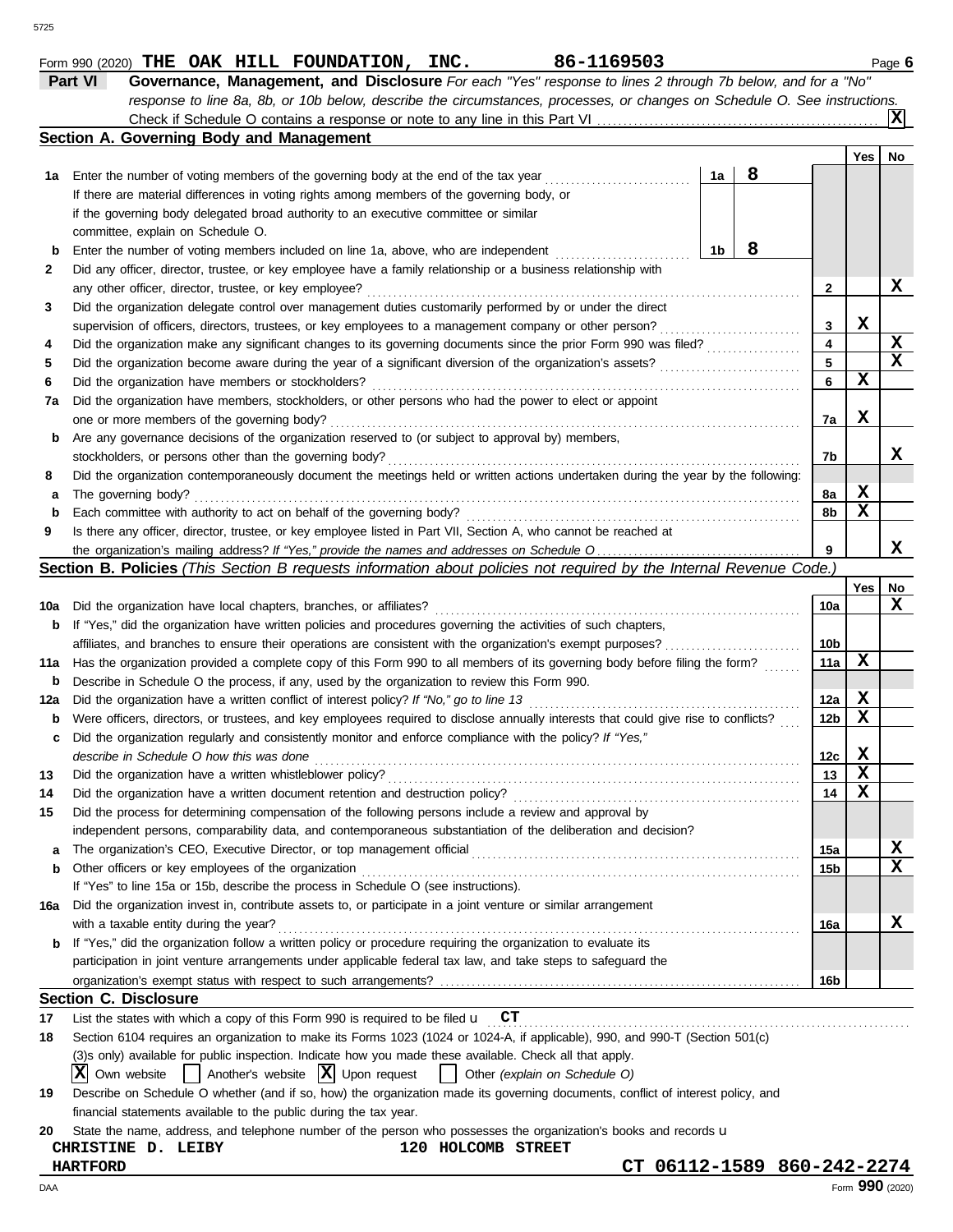5725

| <b>Part VII</b>          | Compensation of Officers, Directors, Trustees, Key Employees, Highest Compensated Employees, and                                                                                                                                                                                                           |  |  |  |  |  |  |  |  |
|--------------------------|------------------------------------------------------------------------------------------------------------------------------------------------------------------------------------------------------------------------------------------------------------------------------------------------------------|--|--|--|--|--|--|--|--|
|                          | <b>Independent Contractors</b>                                                                                                                                                                                                                                                                             |  |  |  |  |  |  |  |  |
|                          | Check if Schedule O contains a response or note to any line in this Part VII                                                                                                                                                                                                                               |  |  |  |  |  |  |  |  |
| Section A.               | Officers, Directors, Trustees, Key Employees, and Highest Compensated Employees                                                                                                                                                                                                                            |  |  |  |  |  |  |  |  |
| organization's tax year. | 1a Complete this table for all persons required to be listed. Report compensation for the calendar year ending with or within the                                                                                                                                                                          |  |  |  |  |  |  |  |  |
|                          | • List all of the organization's current officers, directors, trustees (whether individuals or organizations), regardless of amount of<br>compensation. Enter -0- in columns $(D)$ , $(E)$ , and $(F)$ if no compensation was paid.                                                                        |  |  |  |  |  |  |  |  |
|                          | • List all of the organization's current key employees, if any. See instructions for definition of "key employee."                                                                                                                                                                                         |  |  |  |  |  |  |  |  |
|                          | • List the organization's five current highest compensated employees (other than an officer, director, trustee, or key employee)<br>who received reportable compensation (Box 5 of Form W-2 and/or Box 7 of Form 1099-MISC) of more than \$100,000 from the<br>organization and any related organizations. |  |  |  |  |  |  |  |  |

List all of the organization's **former** officers, key employees, and highest compensated employees who received more than • List all of the organization's **former** officers, key employees, and highest compensate \$100,000 of reportable compensation from the organization and any related organizations.

List all of the organization's **former directors or trustees** that received, in the capacity as a former director or trustee of the organization, more than \$10,000 of reportable compensation from the organization and any related organizations. See instructions for the order in which to list the persons above. **•**

Check this box if neither the organization nor any related organization compensated any current officer, director, or trustee.

| (A)<br>Name and title                             | (B)<br>Average<br>hours<br>per week<br>(list any               | (do not check more than one<br>box, unless person is both an<br>officer and a director/trustee) |                         |             | (C)<br>Position |                                 |        | (D)<br>Reportable<br>compensation<br>from the<br>organization | (E)<br>Reportable<br>compensation<br>from related<br>organizations | (F)<br>Estimated amount<br>of other<br>compensation<br>from the |
|---------------------------------------------------|----------------------------------------------------------------|-------------------------------------------------------------------------------------------------|-------------------------|-------------|-----------------|---------------------------------|--------|---------------------------------------------------------------|--------------------------------------------------------------------|-----------------------------------------------------------------|
|                                                   | hours for<br>related<br>organizations<br>below<br>dotted line) | Individual trustee<br>director                                                                  | nstitutional<br>trustee | Officer     | Ķey<br>employee | Highest compensated<br>employee | Former | (W-2/1099-MISC)                                               | (W-2/1099-MISC)                                                    | organization and<br>related organizations                       |
| (1) BARRY M. SIMON                                |                                                                |                                                                                                 |                         |             |                 |                                 |        |                                                               |                                                                    |                                                                 |
| PRESIDENT & CEO                                   | 1.00<br>42.00                                                  |                                                                                                 |                         | $\mathbf x$ |                 |                                 |        | 0                                                             | 241,425                                                            | 47,813                                                          |
| (2) GAYLE WINTJEN                                 |                                                                |                                                                                                 |                         |             |                 |                                 |        |                                                               |                                                                    |                                                                 |
| .                                                 | 1.00                                                           |                                                                                                 |                         |             |                 |                                 |        |                                                               |                                                                    |                                                                 |
| GEN. COUNSEL & SECY<br>(3) BRUCE STOVALL          | 42.00                                                          |                                                                                                 |                         | $\mathbf x$ |                 |                                 |        | 0                                                             | 140,981                                                            | 43,344                                                          |
|                                                   | 1.00                                                           |                                                                                                 |                         |             |                 |                                 |        |                                                               |                                                                    |                                                                 |
| COO                                               | 42.00                                                          |                                                                                                 |                         |             |                 | X                               |        | 0                                                             | 173,943                                                            | 3,743                                                           |
| $(4)$ CHRISTINE D.<br><b>LEIBY</b>                |                                                                |                                                                                                 |                         |             |                 |                                 |        |                                                               |                                                                    |                                                                 |
|                                                   | 1.00<br>42.00                                                  |                                                                                                 |                         | $\mathbf x$ |                 |                                 |        |                                                               | 143,943                                                            |                                                                 |
| TREASURER & CFO<br>ZEWINSKI<br><b>(5) MATTHEW</b> |                                                                |                                                                                                 |                         |             |                 |                                 |        | 0                                                             |                                                                    | 33,273                                                          |
|                                                   | 0.50                                                           |                                                                                                 |                         |             |                 |                                 |        |                                                               |                                                                    |                                                                 |
| <b>CHAIRMAN</b>                                   | 1.50                                                           | $\mathbf x$                                                                                     |                         | $\mathbf x$ |                 |                                 |        | 0                                                             | 0                                                                  | $\mathbf 0$                                                     |
| (6) PAUL JOSS                                     |                                                                |                                                                                                 |                         |             |                 |                                 |        |                                                               |                                                                    |                                                                 |
|                                                   | 0.50                                                           |                                                                                                 |                         |             |                 |                                 |        |                                                               |                                                                    |                                                                 |
| <b>VICE CHAIRMAN</b>                              | 0.00                                                           | $\mathbf x$                                                                                     |                         | $\mathbf x$ |                 |                                 |        | 0                                                             | 0                                                                  | $\pmb{0}$                                                       |
| (7) CHRISTOPHER HANLON                            |                                                                |                                                                                                 |                         |             |                 |                                 |        |                                                               |                                                                    |                                                                 |
|                                                   | 0.50                                                           |                                                                                                 |                         |             |                 |                                 |        |                                                               |                                                                    |                                                                 |
| <b>DIRECTOR</b>                                   | 0.00                                                           | $\mathbf x$                                                                                     |                         |             |                 |                                 |        | 0                                                             | 0                                                                  | $\mathbf 0$                                                     |
| (8) DAVID BUSHONG                                 |                                                                |                                                                                                 |                         |             |                 |                                 |        |                                                               |                                                                    |                                                                 |
|                                                   | 0.50                                                           |                                                                                                 |                         |             |                 |                                 |        |                                                               |                                                                    |                                                                 |
| <b>DIRECTOR</b>                                   | 0.00                                                           | $\mathbf x$                                                                                     |                         |             |                 |                                 |        | 0                                                             | 0                                                                  | $\mathbf 0$                                                     |
| (9) ADAM COHEN                                    | 0.50                                                           |                                                                                                 |                         |             |                 |                                 |        |                                                               |                                                                    |                                                                 |
| <b>DIRECTOR</b>                                   | 0.00                                                           | X                                                                                               |                         |             |                 |                                 |        | 0                                                             | 0                                                                  | $\pmb{0}$                                                       |
| (10) RODGER METZGER                               |                                                                |                                                                                                 |                         |             |                 |                                 |        |                                                               |                                                                    |                                                                 |
|                                                   | 0.50                                                           |                                                                                                 |                         |             |                 |                                 |        |                                                               |                                                                    |                                                                 |
| <b>DIRECTOR</b>                                   | 0.00                                                           | $\mathbf x$                                                                                     |                         |             |                 |                                 |        | 0                                                             | 0                                                                  | $\mathbf 0$                                                     |
| (11) DAN BALLOU                                   |                                                                |                                                                                                 |                         |             |                 |                                 |        |                                                               |                                                                    |                                                                 |
|                                                   | 0.50                                                           |                                                                                                 |                         |             |                 |                                 |        |                                                               |                                                                    |                                                                 |
| <b>DIRECTOR</b>                                   | 0.00                                                           | $\mathbf x$                                                                                     |                         |             |                 |                                 |        | 0                                                             | 0                                                                  | $\mathbf 0$                                                     |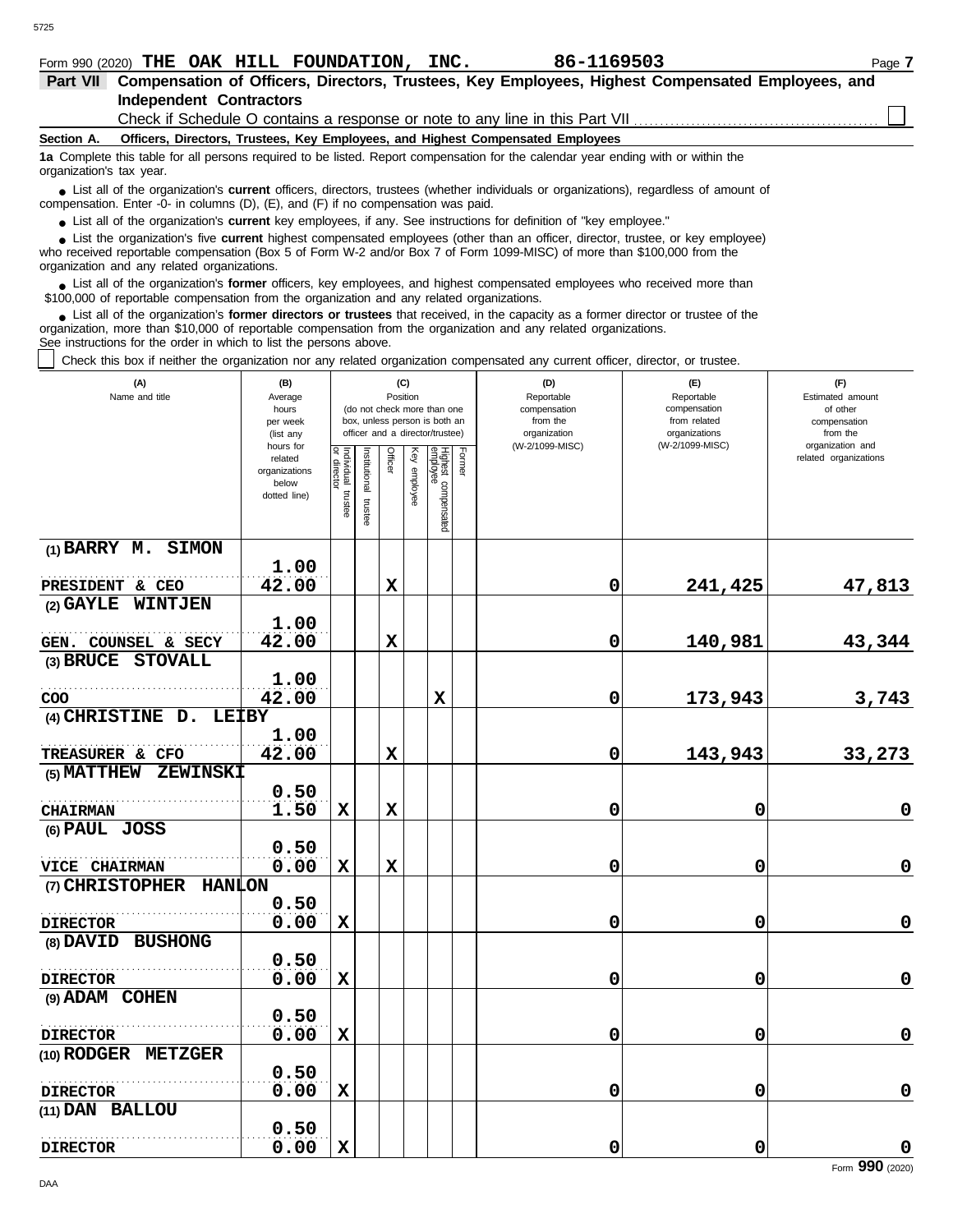| 5725<br>Form 990 (2020) THE OAK HILL FOUNDATION, INC.<br>Part VII                                                                                                                                                         |                                                                |                         |                       |          |              |                                                                                                 |        | 86-1169503<br>Section A. Officers, Directors, Trustees, Key Employees, and Highest Compensated Employees (continued) |                                                                    | Page 8                                                          |
|---------------------------------------------------------------------------------------------------------------------------------------------------------------------------------------------------------------------------|----------------------------------------------------------------|-------------------------|-----------------------|----------|--------------|-------------------------------------------------------------------------------------------------|--------|----------------------------------------------------------------------------------------------------------------------|--------------------------------------------------------------------|-----------------------------------------------------------------|
| (A)<br>Name and title                                                                                                                                                                                                     | (B)<br>Average<br>hours<br>per week<br>(list any               |                         |                       | Position | (C)          | (do not check more than one<br>box, unless person is both an<br>officer and a director/trustee) |        | (D)<br>Reportable<br>compensation<br>from the<br>organization                                                        | (E)<br>Reportable<br>compensation<br>from related<br>organizations | (F)<br>Estimated amount<br>of other<br>compensation<br>from the |
|                                                                                                                                                                                                                           | hours for<br>related<br>organizations<br>below<br>dotted line) | Individual 1<br>trustee | Institutional trustee | Officer  | Key employee | Highest compensated<br>employee                                                                 | Former | (W-2/1099-MISC)                                                                                                      | (W-2/1099-MISC)                                                    | organization and<br>related organizations                       |
| RAYMOND JOHNSON<br>(12)                                                                                                                                                                                                   |                                                                |                         |                       |          |              |                                                                                                 |        |                                                                                                                      |                                                                    |                                                                 |
| <b>DIRECTOR</b>                                                                                                                                                                                                           | 0.50<br>0.00                                                   | X                       |                       |          |              |                                                                                                 |        | 0                                                                                                                    | 0                                                                  | 0                                                               |
|                                                                                                                                                                                                                           |                                                                |                         |                       |          |              |                                                                                                 |        |                                                                                                                      |                                                                    |                                                                 |
|                                                                                                                                                                                                                           |                                                                |                         |                       |          |              |                                                                                                 |        |                                                                                                                      |                                                                    |                                                                 |
|                                                                                                                                                                                                                           |                                                                |                         |                       |          |              |                                                                                                 |        |                                                                                                                      |                                                                    |                                                                 |
|                                                                                                                                                                                                                           |                                                                |                         |                       |          |              |                                                                                                 |        |                                                                                                                      |                                                                    |                                                                 |
|                                                                                                                                                                                                                           |                                                                |                         |                       |          |              |                                                                                                 |        |                                                                                                                      |                                                                    |                                                                 |
|                                                                                                                                                                                                                           |                                                                |                         |                       |          |              |                                                                                                 |        |                                                                                                                      |                                                                    |                                                                 |
|                                                                                                                                                                                                                           |                                                                |                         |                       |          |              |                                                                                                 |        |                                                                                                                      |                                                                    |                                                                 |
|                                                                                                                                                                                                                           |                                                                |                         |                       |          |              |                                                                                                 |        |                                                                                                                      | 700,292                                                            | 128,173                                                         |
| Total from continuation sheets to Part VII, Section A<br>c                                                                                                                                                                |                                                                |                         |                       |          |              |                                                                                                 | u<br>u |                                                                                                                      |                                                                    |                                                                 |
| d<br>Total number of individuals (including but not limited to those listed above) who received more than \$100,000 of<br>2<br>reportable compensation from the organization $\bf{u}$ 0                                   |                                                                |                         |                       |          |              |                                                                                                 |        |                                                                                                                      | 700,292                                                            | 128,173                                                         |
| Did the organization list any former officer, director, trustee, key employee, or highest compensated<br>3                                                                                                                |                                                                |                         |                       |          |              |                                                                                                 |        |                                                                                                                      |                                                                    | Yes<br>No                                                       |
|                                                                                                                                                                                                                           |                                                                |                         |                       |          |              |                                                                                                 |        |                                                                                                                      |                                                                    | x<br>3                                                          |
| For any individual listed on line 1a, is the sum of reportable compensation and other compensation from the<br>4<br>organization and related organizations greater than \$150,000? If "Yes," complete Schedule J for such |                                                                |                         |                       |          |              |                                                                                                 |        |                                                                                                                      |                                                                    |                                                                 |
| individual<br>Did any person listed on line 1a receive or accrue compensation from any unrelated organization or individual<br>5                                                                                          |                                                                |                         |                       |          |              |                                                                                                 |        |                                                                                                                      |                                                                    | X<br>4                                                          |
| Section B. Independent Contractors                                                                                                                                                                                        |                                                                |                         |                       |          |              |                                                                                                 |        |                                                                                                                      |                                                                    | x<br>5                                                          |
| Complete this table for your five highest compensated independent contractors that received more than \$100,000 of<br>1                                                                                                   |                                                                |                         |                       |          |              |                                                                                                 |        |                                                                                                                      |                                                                    |                                                                 |
| compensation from the organization. Report compensation for the calendar year ending with or within the organization's tax year.                                                                                          | (A)<br>Name and business address                               |                         |                       |          |              |                                                                                                 |        |                                                                                                                      | (B)<br>Description of services                                     | (C)<br>Compensation                                             |
| <b>BANK OF AMERICA</b>                                                                                                                                                                                                    |                                                                |                         |                       |          |              |                                                                                                 |        | 777 MAIN STREET                                                                                                      |                                                                    |                                                                 |
| <b>HARTFORD</b>                                                                                                                                                                                                           |                                                                |                         | CT 06103              |          |              |                                                                                                 |        | <b>INVESTMENT</b>                                                                                                    |                                                                    | 438,332                                                         |
|                                                                                                                                                                                                                           |                                                                |                         |                       |          |              |                                                                                                 |        |                                                                                                                      |                                                                    |                                                                 |
|                                                                                                                                                                                                                           |                                                                |                         |                       |          |              |                                                                                                 |        |                                                                                                                      |                                                                    |                                                                 |
| Total number of independent contractors (including but not limited to those listed above) who<br>$\mathbf{2}$<br>received more than \$100,000 of compensation from the organization <b>u</b>                              |                                                                |                         |                       |          |              |                                                                                                 |        |                                                                                                                      |                                                                    |                                                                 |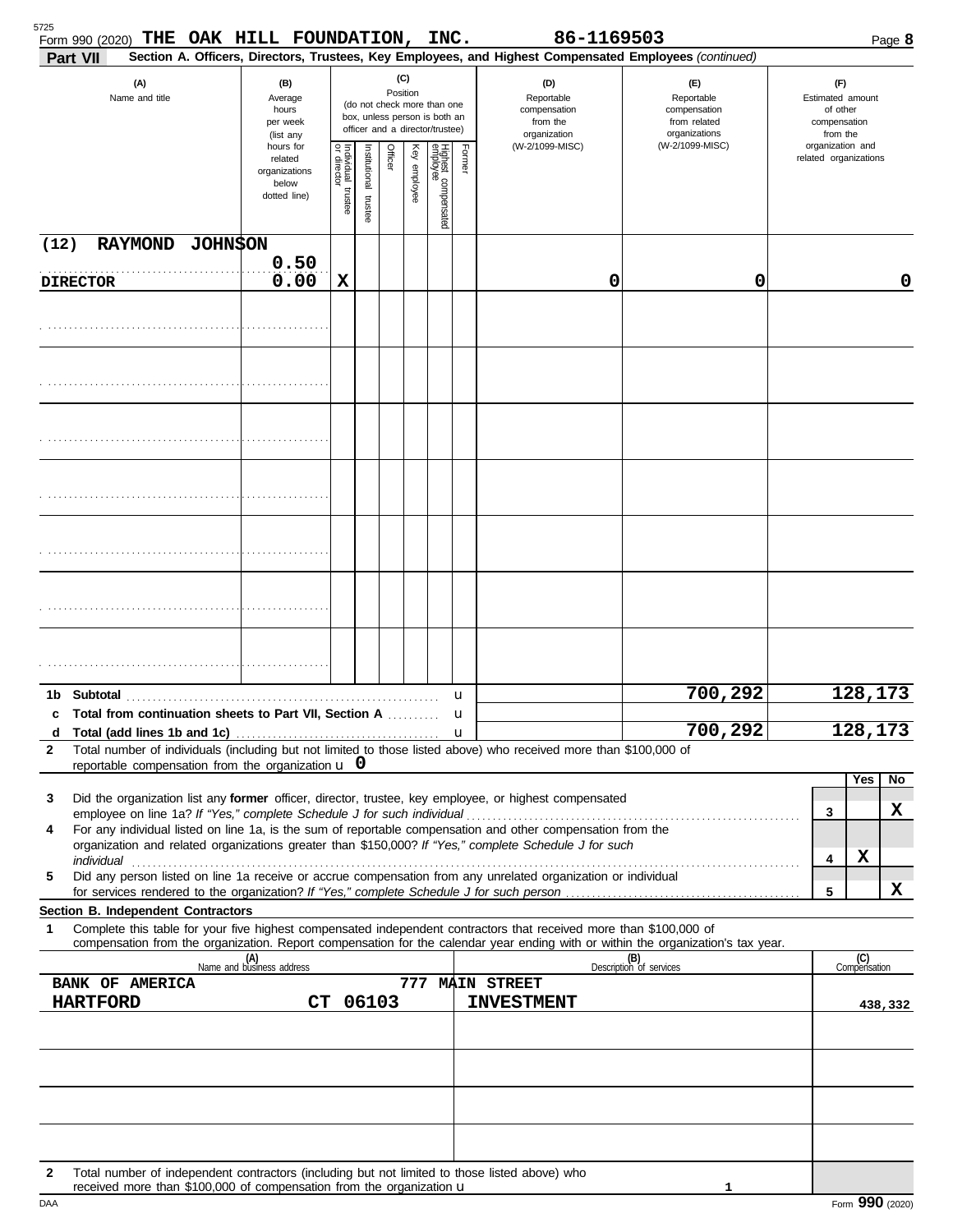|                                                                  |                      |                                                                                  |    |                |                 |                      | (A)                        | (B)<br>Related or exempt | (C)<br>Unrelated | (D)<br>Revenue excluded |
|------------------------------------------------------------------|----------------------|----------------------------------------------------------------------------------|----|----------------|-----------------|----------------------|----------------------------|--------------------------|------------------|-------------------------|
|                                                                  |                      |                                                                                  |    |                |                 |                      | Total revenue              | function revenue         | business revenue | from tax under          |
|                                                                  |                      |                                                                                  |    |                |                 |                      |                            |                          |                  | sections 512-514        |
|                                                                  |                      | 1a Federated campaigns                                                           |    |                | 1a              |                      |                            |                          |                  |                         |
| <b>Contributions, Gifts, Grants</b><br>and Other Similar Amounts |                      | <b>b</b> Membership dues                                                         |    |                | 1 <sub>b</sub>  |                      |                            |                          |                  |                         |
|                                                                  |                      | c Fundraising events                                                             |    |                | 1 <sub>c</sub>  |                      |                            |                          |                  |                         |
|                                                                  |                      | d Related organizations                                                          |    |                | 1 <sub>d</sub>  |                      |                            |                          |                  |                         |
|                                                                  |                      | e Government grants (contributions)                                              |    |                | 1e              |                      |                            |                          |                  |                         |
|                                                                  |                      | f All other contributions, gifts, grants,                                        |    |                |                 |                      |                            |                          |                  |                         |
|                                                                  |                      | and similar amounts not included above                                           |    |                | 1f              | 1,132,621            |                            |                          |                  |                         |
|                                                                  |                      | g Noncash contributions included in lines 1a-1f                                  |    |                | $1g$ \$         |                      |                            |                          |                  |                         |
|                                                                  |                      |                                                                                  |    |                |                 |                      | 1,132,621                  |                          |                  |                         |
|                                                                  | <b>Business Code</b> |                                                                                  |    |                |                 |                      |                            |                          |                  |                         |
|                                                                  | 2a                   |                                                                                  |    |                |                 |                      |                            |                          |                  |                         |
| Program Service<br>Revenue                                       | b                    |                                                                                  |    |                |                 |                      |                            |                          |                  |                         |
|                                                                  | c                    |                                                                                  |    |                |                 |                      |                            |                          |                  |                         |
|                                                                  |                      |                                                                                  |    |                |                 |                      |                            |                          |                  |                         |
|                                                                  |                      |                                                                                  |    |                |                 |                      |                            |                          |                  |                         |
|                                                                  |                      | f All other program service revenue                                              |    |                |                 |                      |                            |                          |                  |                         |
|                                                                  |                      |                                                                                  |    |                |                 |                      |                            |                          |                  |                         |
|                                                                  | 3                    | Investment income (including dividends, interest, and                            |    |                |                 |                      |                            |                          |                  |                         |
|                                                                  |                      |                                                                                  |    |                |                 |                      | 3,227,176<br>u             |                          |                  | 3,227,176               |
|                                                                  | 4                    | Income from investment of tax-exempt bond proceeds                               |    |                |                 |                      | u                          |                          |                  |                         |
|                                                                  | 5                    |                                                                                  |    |                |                 | u                    |                            |                          |                  |                         |
|                                                                  |                      |                                                                                  |    | (i) Real       |                 | (ii) Personal        |                            |                          |                  |                         |
|                                                                  |                      | 6a Gross rents                                                                   | 6a |                |                 |                      |                            |                          |                  |                         |
|                                                                  |                      | <b>b</b> Less: rental expenses                                                   | 6b |                |                 |                      |                            |                          |                  |                         |
|                                                                  |                      | <b>c</b> Rental inc. or (loss)                                                   | 6с |                |                 |                      |                            |                          |                  |                         |
|                                                                  |                      | <b>d</b> Net rental income or (loss)                                             |    |                |                 | u                    |                            |                          |                  |                         |
|                                                                  |                      | <b>7a</b> Gross amount from<br>sales of assets                                   |    | (i) Securities |                 | (ii) Other           |                            |                          |                  |                         |
|                                                                  |                      | other than inventory                                                             | 7a | 41,054,762     |                 |                      |                            |                          |                  |                         |
|                                                                  |                      | <b>b</b> Less: cost or other                                                     |    |                |                 |                      |                            |                          |                  |                         |
|                                                                  |                      | basis and sales exps.                                                            | 7b | 29,912,590     |                 |                      |                            |                          |                  |                         |
| Other Revenue                                                    |                      | c Gain or (loss)                                                                 | 7c | 11, 142, 172   |                 |                      |                            |                          |                  |                         |
|                                                                  |                      |                                                                                  |    |                |                 | $\mathbf{u}$         | 11, 142, 172               |                          |                  | 11, 142, 172            |
|                                                                  |                      | 8a Gross income from fundraising events                                          |    |                |                 |                      |                            |                          |                  |                         |
|                                                                  |                      | (not including \$                                                                |    |                |                 |                      |                            |                          |                  |                         |
|                                                                  |                      | of contributions reported on line 1c).                                           |    |                |                 |                      |                            |                          |                  |                         |
|                                                                  |                      | See Part IV, line 18                                                             |    |                | 8a              |                      |                            |                          |                  |                         |
|                                                                  |                      | <b>b</b> Less: direct expenses                                                   |    |                | 8b              |                      |                            |                          |                  |                         |
|                                                                  |                      |                                                                                  |    |                |                 |                      |                            |                          |                  |                         |
|                                                                  |                      | 9a Gross income from gaming activities.                                          |    |                |                 |                      |                            |                          |                  |                         |
|                                                                  |                      | See Part IV, line 19                                                             |    |                | 9а              |                      |                            |                          |                  |                         |
|                                                                  |                      | <b>b</b> Less: direct expenses                                                   |    |                | 9b              |                      |                            |                          |                  |                         |
|                                                                  |                      | c Net income or (loss) from gaming activities                                    |    |                |                 | u                    |                            |                          |                  |                         |
|                                                                  |                      | 10a Gross sales of inventory, less                                               |    |                |                 |                      |                            |                          |                  |                         |
|                                                                  |                      | returns and allowances                                                           |    |                | 10a             |                      |                            |                          |                  |                         |
|                                                                  |                      | <b>b</b> Less: cost of goods sold                                                |    |                | 10 <sub>b</sub> |                      |                            |                          |                  |                         |
|                                                                  |                      | c Net income or (loss) from sales of inventory                                   |    |                |                 | u                    |                            |                          |                  |                         |
|                                                                  |                      |                                                                                  |    |                |                 | <b>Business Code</b> |                            |                          |                  |                         |
|                                                                  | 11a                  |                                                                                  |    |                |                 |                      |                            |                          |                  |                         |
|                                                                  | b                    |                                                                                  |    |                |                 |                      |                            |                          |                  |                         |
| Miscellaneous<br>Revenue                                         | c                    |                                                                                  |    |                |                 |                      |                            |                          |                  |                         |
|                                                                  |                      | <b>d</b> All other revenue $\ldots$ $\ldots$ $\ldots$ $\ldots$ $\ldots$ $\ldots$ |    |                |                 |                      |                            |                          |                  |                         |
|                                                                  |                      |                                                                                  |    |                |                 |                      |                            |                          |                  |                         |
|                                                                  |                      |                                                                                  |    |                |                 |                      | 15,501,969<br>$\mathbf{u}$ | 0                        | οI               | 14,369,348              |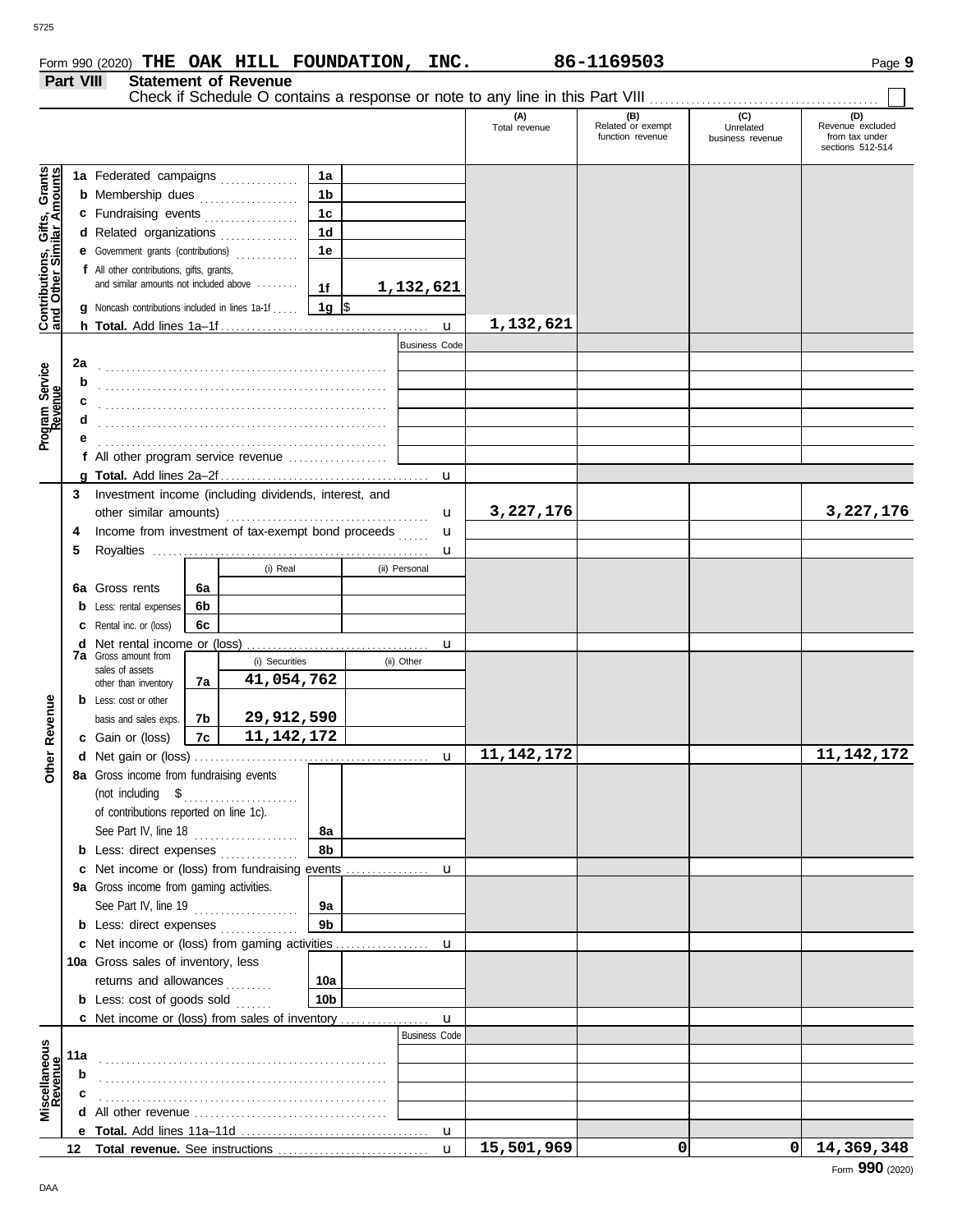### **Part IX Statement of Functional Expenses** Form 990 (2020) Page **10 THE OAK HILL FOUNDATION, INC. 86-1169503**

|          | Section 501(c)(3) and 501(c)(4) organizations must complete all columns. All other organizations must complete column (A).<br>Check if Schedule O contains a response or note to any line in this Part IX                                                                                                                                                                                                                                                                                                                                                |                |                             |                                    |                         |
|----------|----------------------------------------------------------------------------------------------------------------------------------------------------------------------------------------------------------------------------------------------------------------------------------------------------------------------------------------------------------------------------------------------------------------------------------------------------------------------------------------------------------------------------------------------------------|----------------|-----------------------------|------------------------------------|-------------------------|
|          | Do not include amounts reported on lines 6b,                                                                                                                                                                                                                                                                                                                                                                                                                                                                                                             | (A)            | (B)                         | (C)                                | (D)                     |
|          | 7b, 8b, 9b, and 10b of Part VIII.                                                                                                                                                                                                                                                                                                                                                                                                                                                                                                                        | Total expenses | Program service<br>expenses | Management and<br>general expenses | Fundraising<br>expenses |
|          | 1 Grants and other assistance to domestic organizations                                                                                                                                                                                                                                                                                                                                                                                                                                                                                                  |                |                             |                                    |                         |
|          | and domestic governments. See Part IV, line 21                                                                                                                                                                                                                                                                                                                                                                                                                                                                                                           | 4,851,930      | 4,851,930                   |                                    |                         |
| 2        | Grants and other assistance to domestic                                                                                                                                                                                                                                                                                                                                                                                                                                                                                                                  |                |                             |                                    |                         |
|          | individuals. See Part IV, line 22                                                                                                                                                                                                                                                                                                                                                                                                                                                                                                                        |                |                             |                                    |                         |
| 3        | Grants and other assistance to foreign                                                                                                                                                                                                                                                                                                                                                                                                                                                                                                                   |                |                             |                                    |                         |
|          | organizations, foreign governments, and foreign                                                                                                                                                                                                                                                                                                                                                                                                                                                                                                          |                |                             |                                    |                         |
|          | individuals. See Part IV, lines 15 and 16                                                                                                                                                                                                                                                                                                                                                                                                                                                                                                                |                |                             |                                    |                         |
| 4        | Benefits paid to or for members                                                                                                                                                                                                                                                                                                                                                                                                                                                                                                                          |                |                             |                                    |                         |
| 5        | Compensation of current officers, directors,                                                                                                                                                                                                                                                                                                                                                                                                                                                                                                             |                |                             |                                    |                         |
|          | trustees, and key employees                                                                                                                                                                                                                                                                                                                                                                                                                                                                                                                              |                |                             |                                    |                         |
| 6        | Compensation not included above to disqualified                                                                                                                                                                                                                                                                                                                                                                                                                                                                                                          |                |                             |                                    |                         |
|          | persons (as defined under section 4958(f)(1)) and                                                                                                                                                                                                                                                                                                                                                                                                                                                                                                        |                |                             |                                    |                         |
|          | persons described in section 4958(c)(3)(B)                                                                                                                                                                                                                                                                                                                                                                                                                                                                                                               |                |                             |                                    |                         |
| 7        | Other salaries and wages                                                                                                                                                                                                                                                                                                                                                                                                                                                                                                                                 |                |                             |                                    |                         |
| 8        | Pension plan accruals and contributions (include                                                                                                                                                                                                                                                                                                                                                                                                                                                                                                         |                |                             |                                    |                         |
|          | section 401(k) and 403(b) employer contributions)                                                                                                                                                                                                                                                                                                                                                                                                                                                                                                        |                |                             |                                    |                         |
| 9        | Other employee benefits                                                                                                                                                                                                                                                                                                                                                                                                                                                                                                                                  |                |                             |                                    |                         |
| 10       | Payroll taxes                                                                                                                                                                                                                                                                                                                                                                                                                                                                                                                                            |                |                             |                                    |                         |
| 11       | Fees for services (nonemployees):                                                                                                                                                                                                                                                                                                                                                                                                                                                                                                                        |                |                             |                                    |                         |
| a        |                                                                                                                                                                                                                                                                                                                                                                                                                                                                                                                                                          | 384,000        |                             | 176,000                            | 208,000                 |
| b        | Legal                                                                                                                                                                                                                                                                                                                                                                                                                                                                                                                                                    |                |                             |                                    |                         |
|          | Accounting                                                                                                                                                                                                                                                                                                                                                                                                                                                                                                                                               |                |                             |                                    |                         |
| d        | Lobbying                                                                                                                                                                                                                                                                                                                                                                                                                                                                                                                                                 |                |                             |                                    |                         |
|          | Professional fundraising services. See Part IV, line 17                                                                                                                                                                                                                                                                                                                                                                                                                                                                                                  |                |                             |                                    |                         |
| f        | Investment management fees                                                                                                                                                                                                                                                                                                                                                                                                                                                                                                                               | 438,332        | 438,332                     |                                    |                         |
| a        | Other. (If line 11g amount exceeds 10% of line 25, column                                                                                                                                                                                                                                                                                                                                                                                                                                                                                                |                |                             |                                    |                         |
|          | (A) amount, list line 11g expenses on Schedule O.)                                                                                                                                                                                                                                                                                                                                                                                                                                                                                                       |                |                             |                                    |                         |
| 12       | Advertising and promotion                                                                                                                                                                                                                                                                                                                                                                                                                                                                                                                                |                |                             |                                    |                         |
| 13       |                                                                                                                                                                                                                                                                                                                                                                                                                                                                                                                                                          |                |                             |                                    |                         |
| 14       |                                                                                                                                                                                                                                                                                                                                                                                                                                                                                                                                                          |                |                             |                                    |                         |
| 15       |                                                                                                                                                                                                                                                                                                                                                                                                                                                                                                                                                          |                |                             |                                    |                         |
| 16       |                                                                                                                                                                                                                                                                                                                                                                                                                                                                                                                                                          |                |                             |                                    |                         |
| 17       |                                                                                                                                                                                                                                                                                                                                                                                                                                                                                                                                                          |                |                             |                                    |                         |
|          | Payments of travel or entertainment expenses                                                                                                                                                                                                                                                                                                                                                                                                                                                                                                             |                |                             |                                    |                         |
|          | for any federal, state, or local public officials                                                                                                                                                                                                                                                                                                                                                                                                                                                                                                        |                |                             |                                    |                         |
| 19       | Conferences, conventions, and meetings                                                                                                                                                                                                                                                                                                                                                                                                                                                                                                                   |                |                             |                                    |                         |
| 20       | Interest                                                                                                                                                                                                                                                                                                                                                                                                                                                                                                                                                 |                |                             |                                    |                         |
| 21       |                                                                                                                                                                                                                                                                                                                                                                                                                                                                                                                                                          |                |                             |                                    |                         |
| 22       | Depreciation, depletion, and amortization                                                                                                                                                                                                                                                                                                                                                                                                                                                                                                                |                |                             |                                    |                         |
| 23       | $In \textbf{surance} \begin{tabular}{@{}l@{}} \hline \textbf{unsum} & \textbf{unsum} \\ \hline \textbf{unsum} & \textbf{unsum} \\ \hline \textbf{unsum} & \textbf{unsum} \\ \hline \textbf{unsum} & \textbf{unsum} \\ \hline \textbf{unsum} & \textbf{unsum} \\ \hline \textbf{unsum} & \textbf{unsum} \\ \hline \textbf{unsum} & \textbf{unsum} \\ \hline \textbf{unsum} & \textbf{unsum} \\ \hline \textbf{unsum} & \textbf{unsum} \\ \hline \textbf{unsum} & \textbf{unsum} \\ \hline \textbf{unsum}$<br>Other expenses. Itemize expenses not covered |                |                             |                                    |                         |
| 24       |                                                                                                                                                                                                                                                                                                                                                                                                                                                                                                                                                          |                |                             |                                    |                         |
|          | above (List miscellaneous expenses on line 24e. If<br>line 24e amount exceeds 10% of line 25, column                                                                                                                                                                                                                                                                                                                                                                                                                                                     |                |                             |                                    |                         |
|          | (A) amount, list line 24e expenses on Schedule O.)                                                                                                                                                                                                                                                                                                                                                                                                                                                                                                       |                |                             |                                    |                         |
|          |                                                                                                                                                                                                                                                                                                                                                                                                                                                                                                                                                          |                |                             |                                    |                         |
| а        |                                                                                                                                                                                                                                                                                                                                                                                                                                                                                                                                                          |                |                             |                                    |                         |
| b        |                                                                                                                                                                                                                                                                                                                                                                                                                                                                                                                                                          |                |                             |                                    |                         |
| с        |                                                                                                                                                                                                                                                                                                                                                                                                                                                                                                                                                          |                |                             |                                    |                         |
| d        |                                                                                                                                                                                                                                                                                                                                                                                                                                                                                                                                                          |                |                             |                                    |                         |
| е        | All other expenses<br>Total functional expenses. Add lines 1 through 24e                                                                                                                                                                                                                                                                                                                                                                                                                                                                                 | 5,674,262      | 5,290,262                   | $\overline{1}76,000$               | 208,000                 |
| 25<br>26 | Joint costs. Complete this line only if the                                                                                                                                                                                                                                                                                                                                                                                                                                                                                                              |                |                             |                                    |                         |
|          | organization reported in column (B) joint costs                                                                                                                                                                                                                                                                                                                                                                                                                                                                                                          |                |                             |                                    |                         |
|          | from a combined educational campaign and                                                                                                                                                                                                                                                                                                                                                                                                                                                                                                                 |                |                             |                                    |                         |
|          | fundraising solicitation. Check here u<br>if<br>following SOP 98-2 (ASC 958-720)                                                                                                                                                                                                                                                                                                                                                                                                                                                                         |                |                             |                                    |                         |

following SOP 98-2 (ASC 958-720) . . . . . . . . . . . . .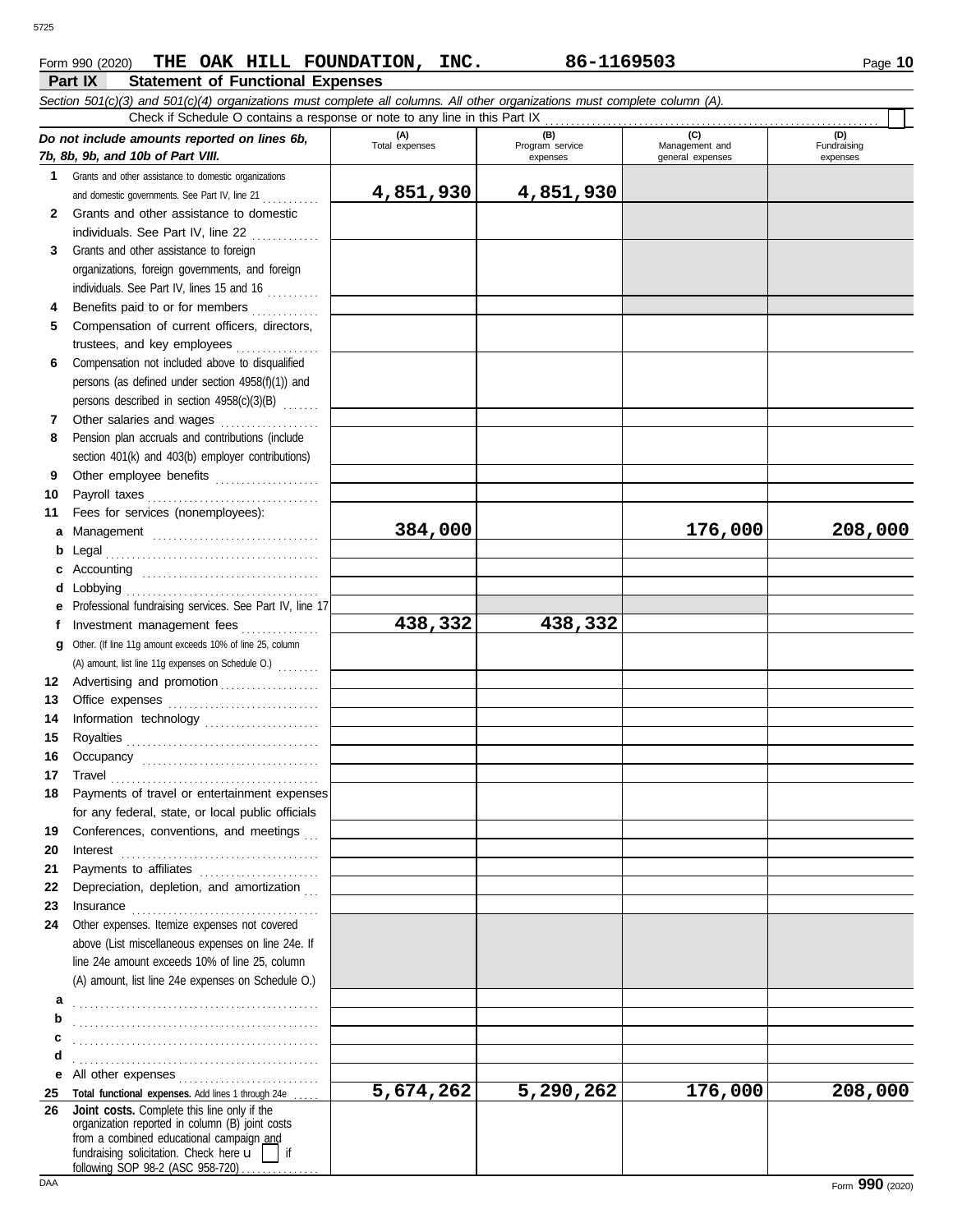## **Form 990 (2020) THE OAK HILL FOUNDATION, INC.** 86-1169503 Page 11 **Part X Balance Sheet**

|                      |    | Check if Schedule O contains a response or note to any line in this Part X                                                                                                                                                           |  |                   |              |               |  |  |
|----------------------|----|--------------------------------------------------------------------------------------------------------------------------------------------------------------------------------------------------------------------------------------|--|-------------------|--------------|---------------|--|--|
|                      |    |                                                                                                                                                                                                                                      |  | (A)               |              | (B)           |  |  |
|                      |    |                                                                                                                                                                                                                                      |  | Beginning of year |              | End of year   |  |  |
|                      | 1  | Cash-non-interest-bearing                                                                                                                                                                                                            |  | 22,434            | $\mathbf{1}$ | 45,811        |  |  |
|                      | 2  |                                                                                                                                                                                                                                      |  |                   | $\mathbf{2}$ |               |  |  |
|                      | 3  |                                                                                                                                                                                                                                      |  |                   | 3            | 600,000       |  |  |
|                      | 4  |                                                                                                                                                                                                                                      |  | 225,240           | 4            | 253,947       |  |  |
|                      | 5  | Loans and other receivables from any current or former officer, director,                                                                                                                                                            |  |                   |              |               |  |  |
|                      |    | trustee, key employee, creator or founder, substantial contributor, or 35%                                                                                                                                                           |  |                   |              |               |  |  |
|                      |    | controlled entity or family member of any of these persons                                                                                                                                                                           |  |                   | 5            |               |  |  |
|                      | 6  | Loans and other receivables from other disqualified persons (as defined                                                                                                                                                              |  |                   |              |               |  |  |
|                      |    | under section 4958(f)(1)), and persons described in section 4958(c)(3)(B)                                                                                                                                                            |  |                   | 6            |               |  |  |
| Assets               | 7  |                                                                                                                                                                                                                                      |  |                   | 7            |               |  |  |
|                      | 8  | Inventories for sale or use <i>communication</i> and the state of the state or use of the state of the state of the state of the state of the state of the state of the state of the state of the state of the state of the state o  |  |                   | 8            |               |  |  |
|                      | 9  |                                                                                                                                                                                                                                      |  |                   | 9            |               |  |  |
|                      |    | 10a Land, buildings, and equipment: cost or other                                                                                                                                                                                    |  |                   |              |               |  |  |
|                      |    |                                                                                                                                                                                                                                      |  |                   |              |               |  |  |
|                      |    |                                                                                                                                                                                                                                      |  |                   | 10c          |               |  |  |
|                      | 11 |                                                                                                                                                                                                                                      |  | 111,555,897       | 11           | 141, 245, 252 |  |  |
|                      | 12 |                                                                                                                                                                                                                                      |  |                   | 12           |               |  |  |
|                      | 13 |                                                                                                                                                                                                                                      |  |                   | 13           |               |  |  |
|                      | 14 |                                                                                                                                                                                                                                      |  |                   | 14           |               |  |  |
|                      | 15 |                                                                                                                                                                                                                                      |  |                   | 15           |               |  |  |
|                      | 16 |                                                                                                                                                                                                                                      |  | 111,803,571       | 16           | 142,145,010   |  |  |
|                      | 17 |                                                                                                                                                                                                                                      |  | 1,256,245         | 17           | 1,543,392     |  |  |
|                      | 18 |                                                                                                                                                                                                                                      |  |                   | 18           |               |  |  |
|                      | 19 | Deferred revenue <b>contract and the contract of the contract of the contract of the contract of the contract of the contract of the contract of the contract of the contract of the contract of the contract of the contract of</b> |  |                   | 19           |               |  |  |
|                      | 20 |                                                                                                                                                                                                                                      |  |                   |              |               |  |  |
|                      | 21 | Escrow or custodial account liability. Complete Part IV of Schedule D                                                                                                                                                                |  |                   | 21           |               |  |  |
|                      | 22 | Loans and other payables to any current or former officer, director,                                                                                                                                                                 |  |                   |              |               |  |  |
| Liabilities          |    | trustee, key employee, creator or founder, substantial contributor, or 35%                                                                                                                                                           |  |                   |              |               |  |  |
|                      |    | controlled entity or family member of any of these persons                                                                                                                                                                           |  |                   | 22           |               |  |  |
|                      | 23 |                                                                                                                                                                                                                                      |  |                   | 23           |               |  |  |
|                      | 24 | Unsecured notes and loans payable to unrelated third parties                                                                                                                                                                         |  |                   | 24           |               |  |  |
|                      | 25 | Other liabilities (including federal income tax, payables to related third                                                                                                                                                           |  |                   |              |               |  |  |
|                      |    | parties, and other liabilities not included on lines 17-24). Complete Part X                                                                                                                                                         |  |                   |              |               |  |  |
|                      |    |                                                                                                                                                                                                                                      |  |                   | 25           |               |  |  |
|                      | 26 | Total liabilities. Add lines 17 through 25                                                                                                                                                                                           |  | 1,256,245         | 26           | 1,543,392     |  |  |
|                      |    | Organizations that follow FASB ASC 958, check here $\mathbf{u} \mathbf{X} $                                                                                                                                                          |  |                   |              |               |  |  |
|                      |    | and complete lines 27, 28, 32, and 33.                                                                                                                                                                                               |  |                   |              |               |  |  |
|                      | 27 | Net assets without donor restrictions                                                                                                                                                                                                |  | 61,298,144        | 27           | 77,351,545    |  |  |
| <b>Fund Balances</b> | 28 | Net assets with donor restrictions                                                                                                                                                                                                   |  | 49,249,182        | 28           | 63,250,073    |  |  |
|                      |    | Organizations that do not follow FASB ASC 958, check here u                                                                                                                                                                          |  |                   |              |               |  |  |
|                      |    | and complete lines 29 through 33.                                                                                                                                                                                                    |  |                   |              |               |  |  |
| ŏ                    | 29 | Capital stock or trust principal, or current funds                                                                                                                                                                                   |  |                   | 29           |               |  |  |
| Assets               | 30 | Paid-in or capital surplus, or land, building, or equipment fund                                                                                                                                                                     |  |                   | 30           |               |  |  |
|                      | 31 | Retained earnings, endowment, accumulated income, or other funds                                                                                                                                                                     |  |                   | 31           |               |  |  |
| ğ                    | 32 | Total net assets or fund balances                                                                                                                                                                                                    |  | 110,547,326       | 32           | 140,601,618   |  |  |
|                      | 33 |                                                                                                                                                                                                                                      |  | 111,803,571       | 33           | 142, 145, 010 |  |  |

Form **990** (2020)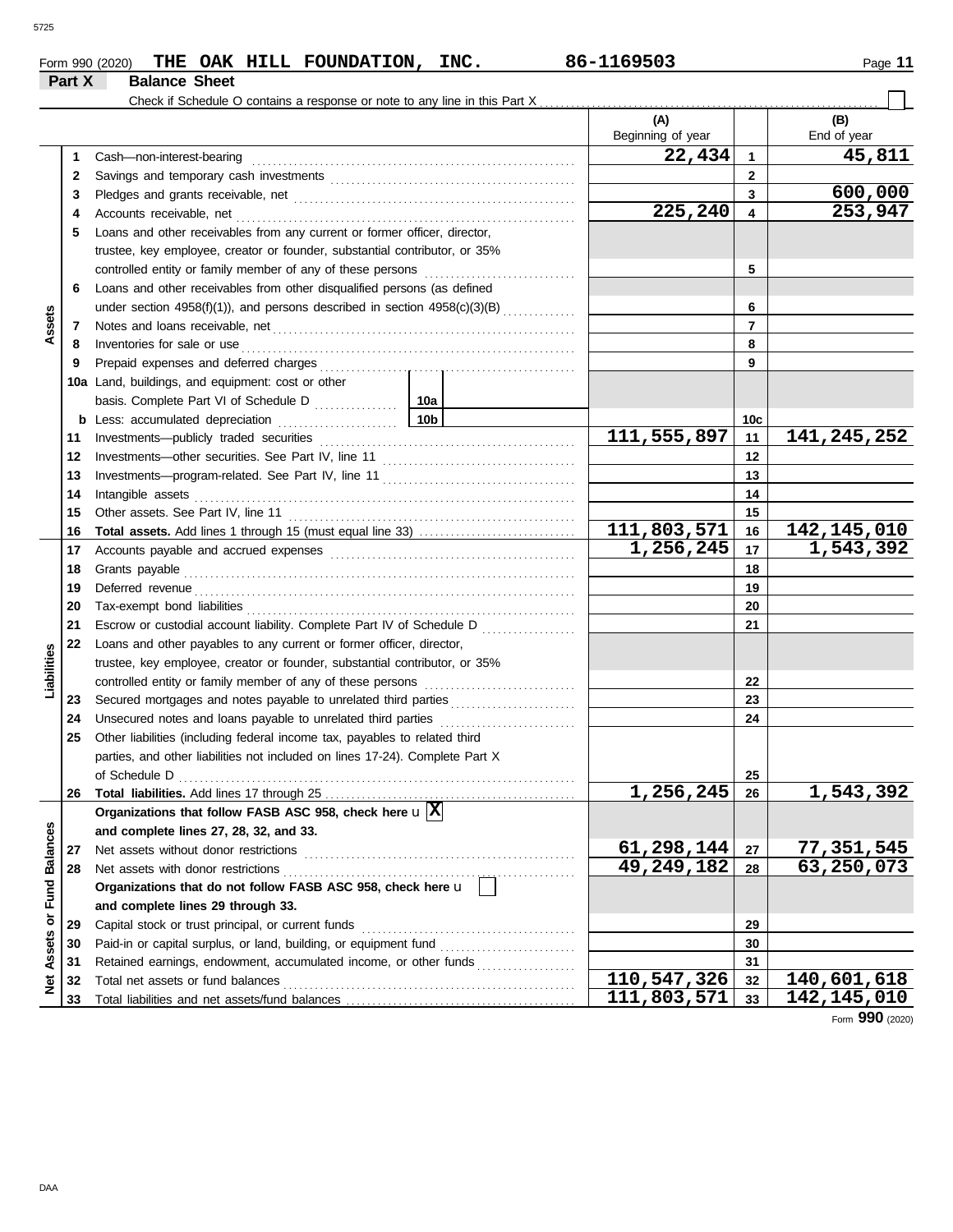|    | 86-1169503<br>Form 990 (2020) THE OAK HILL FOUNDATION, INC.                                                           |                |                |             | Page 12 |
|----|-----------------------------------------------------------------------------------------------------------------------|----------------|----------------|-------------|---------|
|    | <b>Reconciliation of Net Assets</b><br>Part XI                                                                        |                |                |             |         |
|    | Check if Schedule O contains a response or note to any line in this Part XI                                           |                |                |             |         |
| 1  |                                                                                                                       | $\mathbf{1}$   | 15,501,969     |             |         |
| 2  |                                                                                                                       | $\overline{2}$ | 5,674,262      |             |         |
| 3  | Revenue less expenses. Subtract line 2 from line 1                                                                    | $\overline{3}$ | 9,827,707      |             |         |
| 4  |                                                                                                                       |                | 110,547,326    |             |         |
| 5  |                                                                                                                       | 5              | 20, 226, 585   |             |         |
| 6  |                                                                                                                       | 6              |                |             |         |
| 7  |                                                                                                                       | $\overline{7}$ |                |             |         |
| 8  | Prior period adjustments                                                                                              | 8              |                |             |         |
| 9  | Other changes in net assets or fund balances (explain on Schedule O)                                                  | 9              |                |             |         |
| 10 | Net assets or fund balances at end of year. Combine lines 3 through 9 (must equal Part X, line                        |                |                |             |         |
|    | 32, column (B))                                                                                                       | 10             | 140,601,618    |             |         |
|    | <b>Financial Statements and Reporting</b><br>Part XII                                                                 |                |                |             |         |
|    |                                                                                                                       |                |                |             |         |
|    |                                                                                                                       |                |                | Yes         | No      |
| 1. | X <br>Accounting method used to prepare the Form 990:<br>Cash<br>Accrual<br>Other                                     |                |                |             |         |
|    | If the organization changed its method of accounting from a prior year or checked "Other," explain in                 |                |                |             |         |
|    | Schedule O.                                                                                                           |                |                |             |         |
|    | 2a Were the organization's financial statements compiled or reviewed by an independent accountant?                    |                | 2a             |             | x       |
|    | If "Yes," check a box below to indicate whether the financial statements for the year were compiled or                |                |                |             |         |
|    | reviewed on a separate basis, consolidated basis, or both:                                                            |                |                |             |         |
|    | Consolidated basis<br>Both consolidated and separate basis<br>Separate basis                                          |                |                |             |         |
|    | <b>b</b> Were the organization's financial statements audited by an independent accountant?                           |                | 2b             | x           |         |
|    | If "Yes," check a box below to indicate whether the financial statements for the year were audited on a               |                |                |             |         |
|    | separate basis, consolidated basis, or both:                                                                          |                |                |             |         |
|    | $ \mathbf{X} $ Consolidated basis<br>  Both consolidated and separate basis<br>Separate basis                         |                |                |             |         |
|    | c If "Yes" to line 2a or 2b, does the organization have a committee that assumes responsibility for oversight of      |                |                |             |         |
|    | the audit, review, or compilation of its financial statements and selection of an independent accountant?             |                | 2c             | $\mathbf x$ |         |
|    | If the organization changed either its oversight process or selection process during the tax year, explain on         |                |                |             |         |
|    | Schedule O.                                                                                                           |                |                |             |         |
|    | 3a As a result of a federal award, was the organization required to undergo an audit or audits as set forth in the    |                |                |             |         |
|    | Single Audit Act and OMB Circular A-133?                                                                              |                | 3a             |             | X       |
|    | <b>b</b> If "Yes," did the organization undergo the required audit or audits? If the organization did not undergo the |                |                |             |         |
|    | required audit or audits, explain why on Schedule O and describe any steps taken to undergo such audits               |                | 3 <sub>b</sub> |             |         |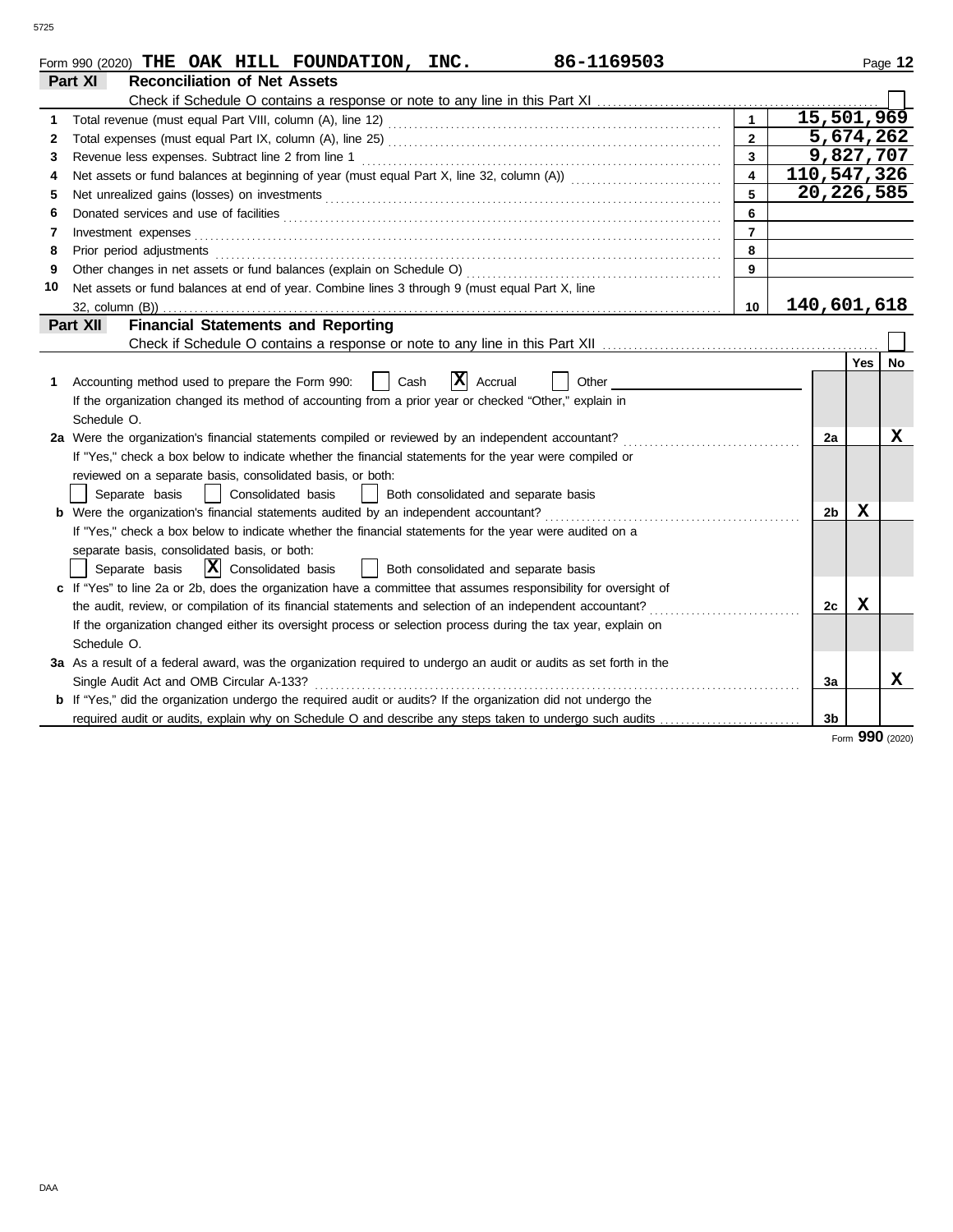|       | <b>SCHEDULE A</b>                                      |                                                            | <b>Public Charity Status and Public Support</b>                                                                                                                                                                                                           |                                       |                                | OMB No. 1545-0047                   |
|-------|--------------------------------------------------------|------------------------------------------------------------|-----------------------------------------------------------------------------------------------------------------------------------------------------------------------------------------------------------------------------------------------------------|---------------------------------------|--------------------------------|-------------------------------------|
|       | (Form 990 or 990-EZ)                                   |                                                            | Complete if the organization is a section $501(c)(3)$ organization or a section $4947(a)(1)$ nonexempt charitable trust.                                                                                                                                  |                                       |                                |                                     |
|       |                                                        |                                                            | Lu Attach to Form 990 or Form 990-EZ.                                                                                                                                                                                                                     |                                       |                                |                                     |
|       | Department of the Treasury<br>Internal Revenue Service |                                                            | <b>u</b> Go to <i>www.irs.gov/Form990</i> for instructions and the latest information.                                                                                                                                                                    |                                       |                                | Open to Public<br><b>Inspection</b> |
|       | Name of the organization                               |                                                            |                                                                                                                                                                                                                                                           |                                       | Employer identification number |                                     |
|       |                                                        | THE                                                        | OAK HILL FOUNDATION, INC.                                                                                                                                                                                                                                 |                                       | 86-1169503                     |                                     |
|       | Part I                                                 |                                                            | Reason for Public Charity Status. (All organizations must complete this part.) See instructions.                                                                                                                                                          |                                       |                                |                                     |
|       |                                                        |                                                            | The organization is not a private foundation because it is: (For lines 1 through 12, check only one box.)                                                                                                                                                 |                                       |                                |                                     |
| 1     |                                                        |                                                            | A church, convention of churches, or association of churches described in <b>section 170(b)(1)(A)(i).</b>                                                                                                                                                 |                                       |                                |                                     |
| 2     |                                                        |                                                            | A school described in section 170(b)(1)(A)(ii). (Attach Schedule E (Form 990 or 990-EZ).)                                                                                                                                                                 |                                       |                                |                                     |
| 3     |                                                        |                                                            | A hospital or a cooperative hospital service organization described in section 170(b)(1)(A)(iii).                                                                                                                                                         |                                       |                                |                                     |
| 4     | city, and state:                                       |                                                            | A medical research organization operated in conjunction with a hospital described in section 170(b)(1)(A)(iii). Enter the hospital's name,                                                                                                                |                                       |                                |                                     |
| 5     |                                                        |                                                            | An organization operated for the benefit of a college or university owned or operated by a governmental unit described in                                                                                                                                 |                                       |                                |                                     |
|       |                                                        | section 170(b)(1)(A)(iv). (Complete Part II.)              |                                                                                                                                                                                                                                                           |                                       |                                |                                     |
| 6     |                                                        |                                                            | A federal, state, or local government or governmental unit described in section 170(b)(1)(A)(v).                                                                                                                                                          |                                       |                                |                                     |
| 7     |                                                        | described in section 170(b)(1)(A)(vi). (Complete Part II.) | An organization that normally receives a substantial part of its support from a governmental unit or from the general public                                                                                                                              |                                       |                                |                                     |
| 8     |                                                        |                                                            | A community trust described in section 170(b)(1)(A)(vi). (Complete Part II.)                                                                                                                                                                              |                                       |                                |                                     |
| 9     |                                                        |                                                            | An agricultural research organization described in <b>section 170(b)(1)(A)(ix)</b> operated in conjunction with a land-grant college                                                                                                                      |                                       |                                |                                     |
|       | university:                                            |                                                            | or university or a non-land-grant college of agriculture (see instructions). Enter the name, city, and state of the college or                                                                                                                            |                                       |                                |                                     |
| 10    |                                                        |                                                            | An organization that normally receives: (1) more than 33 1/3% of its support from contributions, membership fees, and gross                                                                                                                               |                                       |                                |                                     |
|       |                                                        |                                                            | receipts from activities related to its exempt functions, subject to certain exceptions; and (2) no more than 331/3% of its                                                                                                                               |                                       |                                |                                     |
|       |                                                        |                                                            | support from gross investment income and unrelated business taxable income (less section 511 tax) from businesses<br>acquired by the organization after June 30, 1975. See section 509(a)(2). (Complete Part III.)                                        |                                       |                                |                                     |
| 11    |                                                        |                                                            | An organization organized and operated exclusively to test for public safety. See section 509(a)(4).                                                                                                                                                      |                                       |                                |                                     |
| 12    | X                                                      |                                                            | An organization organized and operated exclusively for the benefit of, to perform the functions of, or to carry out the purposes                                                                                                                          |                                       |                                |                                     |
|       |                                                        |                                                            | of one or more publicly supported organizations described in section 509(a)(1) or section 509(a)(2). See section 509(a)(3).                                                                                                                               |                                       |                                |                                     |
|       | ΙXΙ                                                    |                                                            | Check the box in lines 12a through 12d that describes the type of supporting organization and complete lines 12e, 12f, and 12g.                                                                                                                           |                                       |                                |                                     |
|       | a                                                      |                                                            | Type I. A supporting organization operated, supervised, or controlled by its supported organization(s), typically by giving<br>the supported organization(s) the power to regularly appoint or elect a majority of the directors or trustees of the       |                                       |                                |                                     |
|       |                                                        |                                                            | supporting organization. You must complete Part IV, Sections A and B.                                                                                                                                                                                     |                                       |                                |                                     |
|       | b                                                      |                                                            | Type II. A supporting organization supervised or controlled in connection with its supported organization(s), by having                                                                                                                                   |                                       |                                |                                     |
|       |                                                        |                                                            | control or management of the supporting organization vested in the same persons that control or manage the supported<br>organization(s). You must complete Part IV, Sections A and C.                                                                     |                                       |                                |                                     |
|       | c                                                      |                                                            | Type III functionally integrated. A supporting organization operated in connection with, and functionally integrated with,                                                                                                                                |                                       |                                |                                     |
|       |                                                        |                                                            | its supported organization(s) (see instructions). You must complete Part IV, Sections A, D, and E.                                                                                                                                                        |                                       |                                |                                     |
|       | d                                                      |                                                            | Type III non-functionally integrated. A supporting organization operated in connection with its supported organization(s)<br>that is not functionally integrated. The organization generally must satisfy a distribution requirement and an attentiveness |                                       |                                |                                     |
|       |                                                        |                                                            | requirement (see instructions). You must complete Part IV, Sections A and D, and Part V.                                                                                                                                                                  |                                       |                                |                                     |
|       | е                                                      |                                                            | Check this box if the organization received a written determination from the IRS that it is a Type I, Type II, Type III                                                                                                                                   |                                       |                                |                                     |
|       | f                                                      | Enter the number of supported organizations                | functionally integrated, or Type III non-functionally integrated supporting organization.                                                                                                                                                                 |                                       |                                | $1\vert$                            |
|       | g                                                      |                                                            | Provide the following information about the supported organization(s).                                                                                                                                                                                    |                                       |                                |                                     |
|       | (i) Name of supported                                  | (ii) EIN                                                   | (iii) Type of organization                                                                                                                                                                                                                                | (iv) Is the organization              | (v) Amount of monetary         | (vi) Amount of                      |
|       | organization                                           |                                                            | (described on lines 1-10<br>above (see instructions))                                                                                                                                                                                                     | listed in your governing<br>document? | support (see<br>instructions)  | other support (see<br>instructions) |
|       |                                                        |                                                            |                                                                                                                                                                                                                                                           | Yes<br>No                             |                                |                                     |
|       | $(A)$ THE                                              |                                                            | CONNECTICUT INSTITUTE FOR THE BLIND,                                                                                                                                                                                                                      | INC.                                  |                                |                                     |
|       |                                                        | 06-0669111                                                 | 2                                                                                                                                                                                                                                                         | X                                     | 4,848,810                      | 0                                   |
| (B)   |                                                        |                                                            |                                                                                                                                                                                                                                                           |                                       |                                |                                     |
| (C)   |                                                        |                                                            |                                                                                                                                                                                                                                                           |                                       |                                |                                     |
|       |                                                        |                                                            |                                                                                                                                                                                                                                                           |                                       |                                |                                     |
| (D)   |                                                        |                                                            |                                                                                                                                                                                                                                                           |                                       |                                |                                     |
| (E)   |                                                        |                                                            |                                                                                                                                                                                                                                                           |                                       |                                |                                     |
| Total |                                                        |                                                            |                                                                                                                                                                                                                                                           |                                       | 4,848,810                      | 0                                   |

**For Paperwork Reduction Act Notice, see the Instructions for Form 990 or 990-EZ.**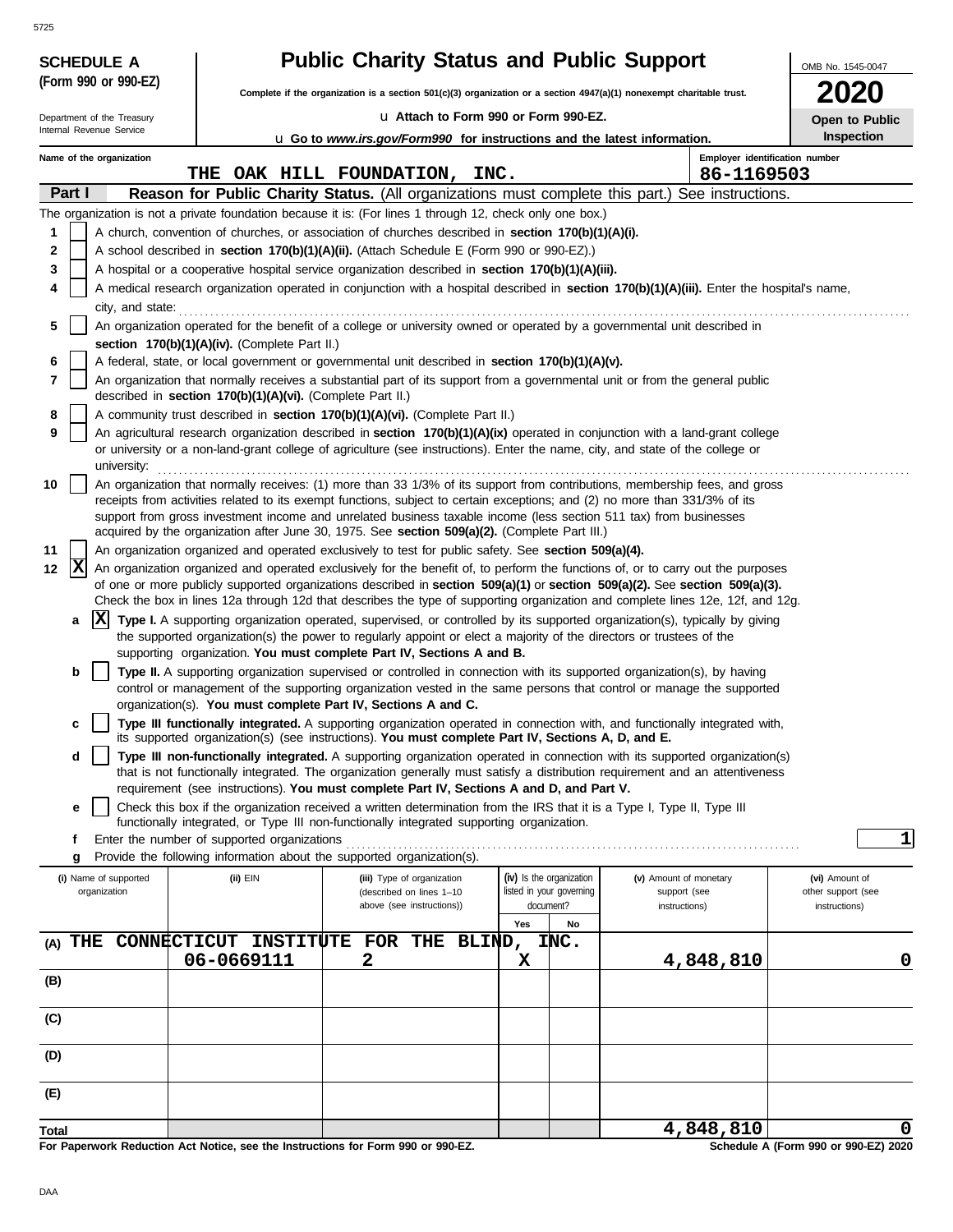| 725          |              |                                                                                                                                                                                                                                                      |                               |          |            |            |               |           |
|--------------|--------------|------------------------------------------------------------------------------------------------------------------------------------------------------------------------------------------------------------------------------------------------------|-------------------------------|----------|------------|------------|---------------|-----------|
|              | Part II      | Schedule A (Form 990 or 990-EZ) 2020<br>Support Schedule for Organizations Described in Sections 170(b)(1)(A)(iv) and 170(b)(1)(A)(vi)                                                                                                               | THE OAK HILL FOUNDATION, INC. |          |            |            | 86-1169503    | Page 2    |
|              |              | (Complete only if you checked the box on line 5, 7, or 8 of Part I or if the organization failed to qualify under<br>Part III. If the organization fails to qualify under the tests listed below, please complete Part III.)                         |                               |          |            |            |               |           |
|              |              | <b>Section A. Public Support</b>                                                                                                                                                                                                                     |                               |          |            |            |               |           |
|              |              | Calendar year (or fiscal year beginning in)<br>$\mathbf{u}$                                                                                                                                                                                          | (a) 2016                      | (b) 2017 | $(c)$ 2018 | $(d)$ 2019 | (e) $2020$    | (f) Total |
| 1            |              | Gifts, grants, contributions, and<br>membership fees received. (Do not<br>include any "unusual grants.")                                                                                                                                             |                               |          |            |            |               |           |
| $\mathbf{2}$ |              | Tax revenues levied for the<br>organization's benefit and either paid<br>to or expended on its behalf                                                                                                                                                |                               |          |            |            |               |           |
| 3            |              | The value of services or facilities<br>furnished by a governmental unit to the<br>organization without charge                                                                                                                                        |                               |          |            |            |               |           |
| 4            |              | Total. Add lines 1 through 3                                                                                                                                                                                                                         |                               |          |            |            |               |           |
| 5            |              | The portion of total contributions by<br>each person (other than a<br>governmental unit or publicly<br>supported organization) included on<br>line 1 that exceeds 2% of the amount<br>shown on line 11, column (f)                                   |                               |          |            |            |               |           |
| 6            |              | Public support. Subtract line 5 from line 4                                                                                                                                                                                                          |                               |          |            |            |               |           |
|              |              | <b>Section B. Total Support</b>                                                                                                                                                                                                                      |                               |          |            |            |               |           |
|              |              | Calendar year (or fiscal year beginning in)<br>$\mathbf{u}$                                                                                                                                                                                          | (a) 2016                      | (b) 2017 | $(c)$ 2018 | $(d)$ 2019 | (e) $2020$    | (f) Total |
| 7            |              | Amounts from line 4                                                                                                                                                                                                                                  |                               |          |            |            |               |           |
| 8            |              | Gross income from interest, dividends,<br>payments received on securities loans,<br>rents, royalties, and income from<br>similar sources                                                                                                             |                               |          |            |            |               |           |
| 9            |              | Net income from unrelated business<br>activities, whether or not the business<br>is regularly carried on                                                                                                                                             |                               |          |            |            |               |           |
| 10           |              | Other income. Do not include gain or<br>loss from the sale of capital assets<br>(Explain in Part VI.)                                                                                                                                                |                               |          |            |            |               |           |
| 11           |              | Total support. Add lines 7 through 10                                                                                                                                                                                                                |                               |          |            |            |               |           |
| 12           |              |                                                                                                                                                                                                                                                      |                               |          |            |            | . 12 <u>.</u> |           |
| 13           |              | First 5 years. If the Form 990 is for the organization's first, second, third, fourth, or fifth tax year as a section 501(c)(3)                                                                                                                      |                               |          |            |            |               |           |
|              |              | organization, check this box and stop here                                                                                                                                                                                                           |                               |          |            |            |               |           |
|              |              | Section C. Computation of Public Support Percentage                                                                                                                                                                                                  |                               |          |            |            |               |           |
| 14           |              | Public support percentage for 2020 (line 6, column (f) divided by line 11, column (f)) [[[[[[[[[[[[[[[[[[[[[[                                                                                                                                        |                               |          |            |            | 14            | %         |
| 15           |              |                                                                                                                                                                                                                                                      |                               |          |            |            | 15            | %         |
| 16a          |              | 33 1/3% support test-2020. If the organization did not check the box on line 13, and line 14 is 33 1/3% or more, check this                                                                                                                          |                               |          |            |            |               |           |
|              |              |                                                                                                                                                                                                                                                      |                               |          |            |            |               |           |
| b            |              | 33 1/3% support test-2019. If the organization did not check a box on line 13 or 16a, and line 15 is 33 1/3% or more, check                                                                                                                          |                               |          |            |            |               |           |
|              |              | this box and stop here. The organization qualifies as a publicly supported organization                                                                                                                                                              |                               |          |            |            |               |           |
| 17a          |              | 10%-facts-and-circumstances test-2020. If the organization did not check a box on line 13, 16a, or 16b, and line 14 is                                                                                                                               |                               |          |            |            |               |           |
|              |              | 10% or more, and if the organization meets the "facts-and-circumstances" test, check this box and stop here. Explain in<br>Part VI how the organization meets the "facts-and-circumstances" test. The organization qualifies as a publicly supported |                               |          |            |            |               |           |
|              | organization |                                                                                                                                                                                                                                                      |                               |          |            |            |               |           |
| b            |              | 10%-facts-and-circumstances test-2019. If the organization did not check a box on line 13, 16a, 16b, or 17a, and line<br>15 is 10% or more, and if the organization meets the "facts-and-circumstances" test, check this box and stop here. Explain  |                               |          |            |            |               |           |
|              | organization | in Part VI how the organization meets the "facts-and-circumstances" test. The organization qualifies as a publicly supported                                                                                                                         |                               |          |            |            |               |           |
| 18           | instructions | Private foundation. If the organization did not check a box on line 13, 16a, 16b, 17a, or 17b, check this box and see                                                                                                                                |                               |          |            |            |               |           |
|              |              |                                                                                                                                                                                                                                                      |                               |          |            |            |               |           |

**Schedule A (Form 990 or 990-EZ) 2020**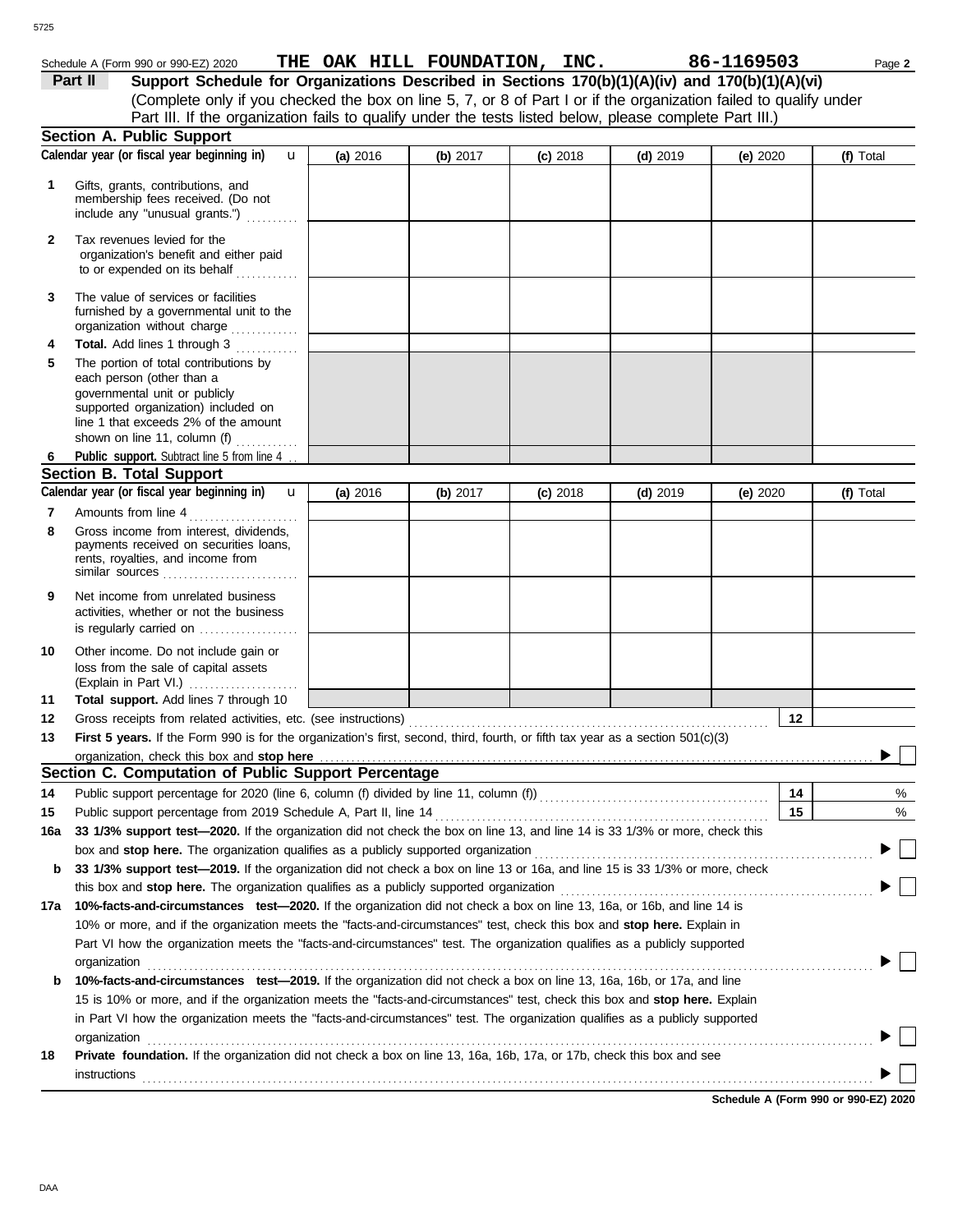#### 5725

## Schedule A (Form 990 or 990-EZ) 2020 **THE OAK HILL FOUNDATION, INC.** 86-1169503 Page 3

**Part III** Support Schedule for Organizations Described in Section 509(a)(2) (Complete only if you checked the box on line 10 of Part I or if the organization failed to qualify under Part II. If the organization fails to qualify under the tests listed below, please complete Part II.)

|              | <b>Section A. Public Support</b>                                                                                                                                                  |          |            |            |            |            |           |
|--------------|-----------------------------------------------------------------------------------------------------------------------------------------------------------------------------------|----------|------------|------------|------------|------------|-----------|
|              | Calendar year (or fiscal year beginning in)<br>u                                                                                                                                  | (a) 2016 | (b) $2017$ | $(c)$ 2018 | $(d)$ 2019 | (e) $2020$ | (f) Total |
| 1            | Gifts, grants, contributions, and membership fees<br>received. (Do not include any "unusual grants.")<br>.                                                                        |          |            |            |            |            |           |
| $\mathbf{2}$ | Gross receipts from admissions, merchandise<br>sold or services performed, or facilities<br>furnished in any activity that is related to the<br>organization's tax-exempt purpose |          |            |            |            |            |           |
| 3            | Gross receipts from activities that are not an<br>unrelated trade or business under section 513                                                                                   |          |            |            |            |            |           |
| 4            | Tax revenues levied for the<br>organization's benefit and either paid<br>to or expended on its behalf                                                                             |          |            |            |            |            |           |
| 5            | The value of services or facilities<br>furnished by a governmental unit to the<br>organization without charge                                                                     |          |            |            |            |            |           |
| 6            | Total. Add lines 1 through 5                                                                                                                                                      |          |            |            |            |            |           |
|              | <b>7a</b> Amounts included on lines 1, 2, and 3<br>received from disqualified persons                                                                                             |          |            |            |            |            |           |
| b            | Amounts included on lines 2 and 3<br>received from other than disqualified<br>persons that exceed the greater of \$5,000<br>or 1% of the amount on line 13 for the year           |          |            |            |            |            |           |
| c            | Add lines 7a and 7b                                                                                                                                                               |          |            |            |            |            |           |
| 8            | Public support. (Subtract line 7c from<br>line $6.$ )                                                                                                                             |          |            |            |            |            |           |
|              | <b>Section B. Total Support</b>                                                                                                                                                   |          |            |            |            |            |           |
|              | Calendar year (or fiscal year beginning in)<br>$\mathbf{u}$                                                                                                                       | (a) 2016 | (b) 2017   | $(c)$ 2018 | $(d)$ 2019 | (e) 2020   | (f) Total |
| 9            | Amounts from line 6                                                                                                                                                               |          |            |            |            |            |           |
| 10a          | Gross income from interest, dividends,<br>payments received on securities loans, rents,<br>royalties, and income from similar sources                                             |          |            |            |            |            |           |
| b            | Unrelated business taxable income (less<br>section 511 taxes) from businesses<br>acquired after June 30, 1975                                                                     |          |            |            |            |            |           |
|              | Add lines 10a and 10b                                                                                                                                                             |          |            |            |            |            |           |
| 11           | Net income from unrelated business<br>activities not included in line 10b, whether<br>or not the business is regularly carried on                                                 |          |            |            |            |            |           |
| 12           | Other income. Do not include gain or<br>loss from the sale of capital assets<br>(Explain in Part VI.)<br>.                                                                        |          |            |            |            |            |           |
| 13           | Total support. (Add lines 9, 10c, 11,                                                                                                                                             |          |            |            |            |            |           |
| 14           | and 12.) $\ldots$<br>First 5 years. If the Form 990 is for the organization's first, second, third, fourth, or fifth tax year as a section 501(c)(3)                              |          |            |            |            |            |           |
|              | organization, check this box and stop here                                                                                                                                        |          |            |            |            |            |           |
|              | Section C. Computation of Public Support Percentage                                                                                                                               |          |            |            |            |            |           |
| 15           |                                                                                                                                                                                   |          |            |            |            | 15         | %         |
| 16           | Public support percentage from 2019 Schedule A, Part III, line 15                                                                                                                 |          |            |            |            | 16         | %         |
|              | Section D. Computation of Investment Income Percentage                                                                                                                            |          |            |            |            |            |           |
| 17           |                                                                                                                                                                                   |          |            |            |            | 17         | %         |
| 18           |                                                                                                                                                                                   |          |            |            |            | 18         | %         |
| 19a          | 33 1/3% support tests-2020. If the organization did not check the box on line 14, and line 15 is more than 33 1/3%, and line                                                      |          |            |            |            |            |           |
|              |                                                                                                                                                                                   |          |            |            |            |            |           |
| b            | 33 1/3% support tests-2019. If the organization did not check a box on line 14 or line 19a, and line 16 is more than 33 1/3%, and                                                 |          |            |            |            |            |           |
| 20           |                                                                                                                                                                                   |          |            |            |            |            |           |
|              |                                                                                                                                                                                   |          |            |            |            |            |           |

**Schedule A (Form 990 or 990-EZ) 2020**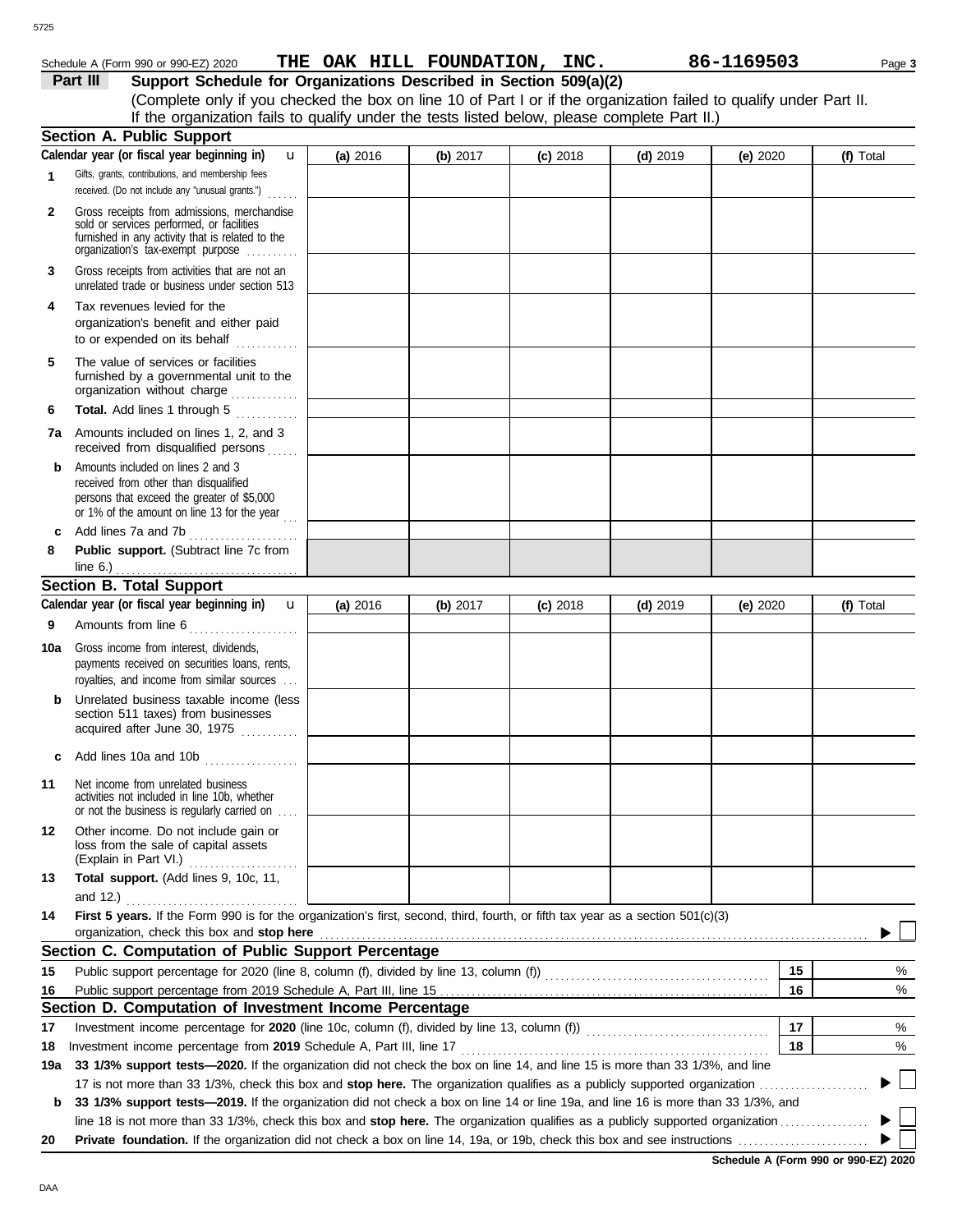|              | 86-1169503<br>THE OAK HILL FOUNDATION, INC.<br>Schedule A (Form 990 or 990-EZ) 2020                                                                                                                     |     |     | Page 4 |
|--------------|---------------------------------------------------------------------------------------------------------------------------------------------------------------------------------------------------------|-----|-----|--------|
|              | Part IV<br><b>Supporting Organizations</b>                                                                                                                                                              |     |     |        |
|              | (Complete only if you checked a box in line 12 on Part I. If you checked box 12a, Part I, complete Sections A                                                                                           |     |     |        |
|              | and B. If you checked box 12b, Part I, complete Sections A and C. If you checked box 12c, Part I, complete                                                                                              |     |     |        |
|              | Sections A, D, and E. If you checked box 12d, Part I, complete Sections A and D, and complete Part V.)<br>Section A. All Supporting Organizations                                                       |     |     |        |
|              |                                                                                                                                                                                                         |     |     |        |
|              |                                                                                                                                                                                                         |     | Yes | No     |
| 1            | Are all of the organization's supported organizations listed by name in the organization's governing                                                                                                    |     |     |        |
|              | documents? If "No," describe in Part VI how the supported organizations are designated. If designated by                                                                                                | 1   | X   |        |
| $\mathbf{2}$ | class or purpose, describe the designation. If historic and continuing relationship, explain.<br>Did the organization have any supported organization that does not have an IRS determination of status |     |     |        |
|              | under section 509(a)(1) or (2)? If "Yes," explain in Part VI how the organization determined that the supported                                                                                         |     |     |        |
|              | organization was described in section 509(a)(1) or (2).                                                                                                                                                 | 2   |     | X      |
| За           | Did the organization have a supported organization described in section $501(c)(4)$ , (5), or (6)? If "Yes," answer                                                                                     |     |     |        |
|              | lines 3b and 3c below.                                                                                                                                                                                  | 3a  |     | X      |
| b            | Did the organization confirm that each supported organization qualified under section $501(c)(4)$ , $(5)$ , or $(6)$ and                                                                                |     |     |        |
|              | satisfied the public support tests under section 509(a)(2)? If "Yes," describe in Part VI when and how the                                                                                              |     |     |        |
|              | organization made the determination.                                                                                                                                                                    | 3b  |     |        |
| С            | Did the organization ensure that all support to such organizations was used exclusively for section $170(c)(2)(B)$                                                                                      |     |     |        |
|              | purposes? If "Yes," explain in Part VI what controls the organization put in place to ensure such use.                                                                                                  | 3c  |     |        |
| 4a           | Was any supported organization not organized in the United States ("foreign supported organization")? If                                                                                                |     |     |        |
|              | "Yes," and if you checked 12a or 12b in Part I, answer (b) and (c) below.                                                                                                                               | 4a  |     | X      |
| b            | Did the organization have ultimate control and discretion in deciding whether to make grants to the foreign                                                                                             |     |     |        |
|              | supported organization? If "Yes," describe in Part VI how the organization had such control and discretion                                                                                              |     |     |        |
|              | despite being controlled or supervised by or in connection with its supported organizations.                                                                                                            | 4b  |     |        |
| С            | Did the organization support any foreign supported organization that does not have an IRS determination                                                                                                 |     |     |        |
|              | under sections $501(c)(3)$ and $509(a)(1)$ or (2)? If "Yes," explain in Part VI what controls the organization used                                                                                     |     |     |        |
|              | to ensure that all support to the foreign supported organization was used exclusively for section $170(c)(2)(B)$                                                                                        |     |     |        |
|              | purposes.                                                                                                                                                                                               | 4c  |     |        |
| 5а           | Did the organization add, substitute, or remove any supported organizations during the tax year? If "Yes,"                                                                                              |     |     |        |
|              | answer lines 5b and 5c below (if applicable). Also, provide detail in Part VI, including (i) the names and EIN                                                                                          |     |     |        |
|              | numbers of the supported organizations added, substituted, or removed; (ii) the reasons for each such action;                                                                                           |     |     |        |
|              | (iii) the authority under the organization's organizing document authorizing such action; and (iv) how the action                                                                                       |     |     |        |
|              | was accomplished (such as by amendment to the organizing document).                                                                                                                                     | 5a  |     | х      |
| b            | Type I or Type II only. Was any added or substituted supported organization part of a class already                                                                                                     |     |     |        |
|              | designated in the organization's organizing document?                                                                                                                                                   | 5b  |     |        |
|              | <b>Substitutions only.</b> Was the substitution the result of an event beyond the organization's control?                                                                                               | 5c  |     |        |
| 6            | Did the organization provide support (whether in the form of grants or the provision of services or facilities) to                                                                                      |     |     |        |
|              | anyone other than (i) its supported organizations, (ii) individuals that are part of the charitable class benefited                                                                                     |     |     |        |
|              | by one or more of its supported organizations, or (iii) other supporting organizations that also support or                                                                                             |     |     |        |
|              | benefit one or more of the filing organization's supported organizations? If "Yes," provide detail in Part VI.                                                                                          | 6   |     | X      |
| 7            | Did the organization provide a grant, loan, compensation, or other similar payment to a substantial contributor                                                                                         |     |     |        |
|              | (as defined in section $4958(c)(3)(C)$ ), a family member of a substantial contributor, or a 35% controlled entity                                                                                      |     |     |        |
|              | with regard to a substantial contributor? If "Yes," complete Part I of Schedule L (Form 990 or 990-EZ).                                                                                                 | 7   |     | X      |
| 8            | Did the organization make a loan to a disqualified person (as defined in section 4958) not described in line 7?                                                                                         |     |     |        |
|              | If "Yes," complete Part I of Schedule L (Form 990 or 990-EZ).                                                                                                                                           | 8   |     | X      |
| 9а           | Was the organization controlled directly or indirectly at any time during the tax year by one or more                                                                                                   |     |     |        |
|              | disqualified persons, as defined in section 4946 (other than foundation managers and organizations                                                                                                      |     |     |        |
|              | described in section 509(a)(1) or (2))? If "Yes," provide detail in Part VI.                                                                                                                            | 9а  |     | X      |
| b            | Did one or more disqualified persons (as defined in line 9a) hold a controlling interest in any entity in which                                                                                         |     |     |        |
|              | the supporting organization had an interest? If "Yes," provide detail in Part VI.                                                                                                                       | 9b  |     | X      |
| с            | Did a disqualified person (as defined in line 9a) have an ownership interest in, or derive any personal benefit                                                                                         |     |     |        |
|              | from, assets in which the supporting organization also had an interest? If "Yes," provide detail in Part VI.                                                                                            | 9с  |     | X      |
| 10a          | Was the organization subject to the excess business holdings rules of section 4943 because of section                                                                                                   |     |     |        |
|              | 4943(f) (regarding certain Type II supporting organizations, and all Type III non-functionally integrated                                                                                               |     |     |        |
|              | supporting organizations)? If "Yes," answer line 10b below.                                                                                                                                             | 10a |     | X      |
| b            | Did the organization have any excess business holdings in the tax year? (Use Schedule C, Form 4720, to                                                                                                  |     |     |        |

**Schedule A (Form 990 or 990-EZ) 2020 10b**

*determine whether the organization had excess business holdings.)*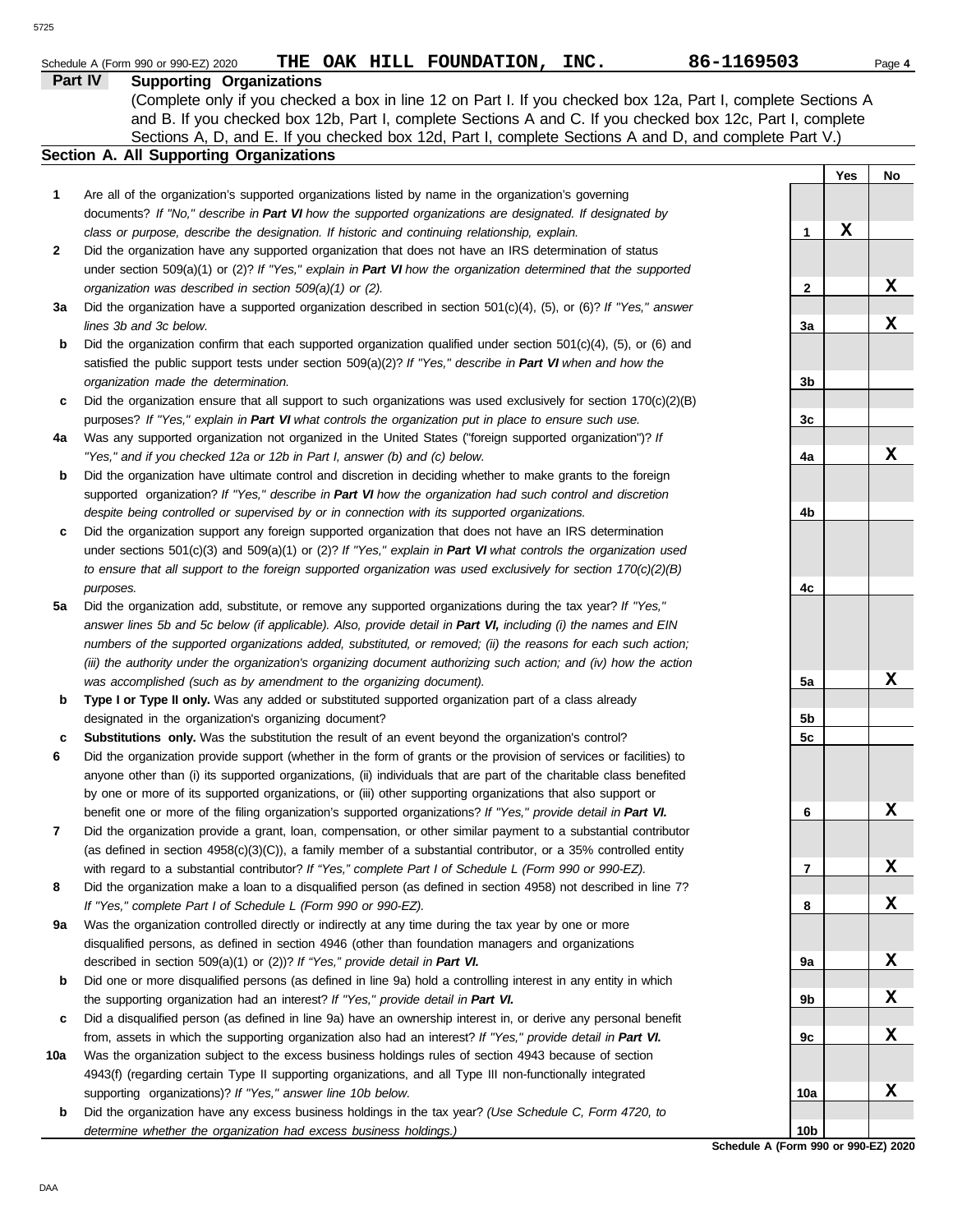| Schedule A (Form 990 or 990-EZ) 2020 |  | THE OAK HILL FOUNDATION, | INC. | 86-1169503 | Page 5 |
|--------------------------------------|--|--------------------------|------|------------|--------|
|                                      |  |                          |      |            |        |

**2**

**Yes No**

**X**

|    |                                                                                                                      |                 | Yes | No |
|----|----------------------------------------------------------------------------------------------------------------------|-----------------|-----|----|
| 11 | Has the organization accepted a gift or contribution from any of the following persons?                              |                 |     |    |
|    | a A person who directly or indirectly controls, either alone or together with persons described in lines 11b and     |                 |     |    |
|    | 11c below, the governing body of a supported organization?                                                           | 11a             |     |    |
|    | <b>b</b> A family member of a person described in line 11a above?                                                    | 11 <sub>b</sub> |     |    |
|    | c A 35% controlled entity of a person described in line 11a or 11b above? If "Yes" to line 11a, 11b, or 11c, provide |                 |     |    |
|    | detail in Part VI.                                                                                                   | 11c             |     |    |
|    | $\mathbf{A}$ is the set of $\mathbf{A}$ is the set of $\mathbf{A}$                                                   |                 |     |    |

#### **Section B. Type I Supporting Organizations**

**Part IV Supporting Organizations** *(continued)*

**2 1** *supported organizations and what conditions or restrictions, if any, applied to such powers during the tax year. organization, describe how the powers to appoint and/or remove officers, directors, or trustees were allocated among the effectively operated, supervised, or controlled the organization's activities. If the organization had more than one supported* directors, or trustees at all times during the tax year? *If "No," describe in Part VI how the supported organization(s)* more supported organizations have the power to regularly appoint or elect at least a majority of the organization's officers, Did the governing body, members of the governing body, officers acting in their official capacity, or membership of one or Did the organization operate for the benefit of any supported organization other than the supported organization(s) that operated, supervised, or controlled the supporting organization? *If "Yes," explain in Part*  **1 X**

*VI how providing such benefit carried out the purposes of the supported organization(s) that operated,* 

#### *supervised, or controlled the supporting organization.* **Section C. Type II Supporting Organizations**

Were a majority of the organization's directors or trustees during the tax year also a majority of the directors or trustees of each of the organization's supported organization(s)? *If "No," describe in Part VI how control* **1** *or management of the supporting organization was vested in the same persons that controlled or managed the supported organization(s).* **Yes No 1**

#### **Section D. All Type III Supporting Organizations**

|                |                                                                                                                        | Yes | No |
|----------------|------------------------------------------------------------------------------------------------------------------------|-----|----|
| $\mathbf{1}$   | Did the organization provide to each of its supported organizations, by the last day of the fifth month of the         |     |    |
|                | organization's tax year, (i) a written notice describing the type and amount of support provided during the prior tax  |     |    |
|                | year, (ii) a copy of the Form 990 that was most recently filed as of the date of notification, and (iii) copies of the |     |    |
|                | organization's governing documents in effect on the date of notification, to the extent not previously provided?       |     |    |
| $\overline{2}$ | Were any of the organization's officers, directors, or trustees either (i) appointed or elected by the supported       |     |    |
|                | organization(s) or (ii) serving on the governing body of a supported organization? If "No," explain in Part VI how     |     |    |
|                | the organization maintained a close and continuous working relationship with the supported organization(s).            |     |    |
| $\mathbf{3}$   | By reason of the relationship described in line 2, above, did the organization's supported organizations have          |     |    |
|                | a significant voice in the organization's investment policies and in directing the use of the organization's           |     |    |
|                | income or assets at all times during the tax year? If "Yes," describe in Part VI the role the organization's           |     |    |
|                | supported organizations played in this regard.                                                                         |     |    |

#### **Section E. Type III Functionally-Integrated Supporting Organizations**

- **1** *Check the box next to the method that the organization used to satisfy the Integral Part Test during the year (see instructions).*
	- The organization satisfied the Activities Test. *Complete line 2 below.* **a**
	- The organization is the parent of each of its supported organizations. *Complete line 3 below.* **b**

The organization supported a governmental entity. *Describe in Part VI how you supported a governmental entity (see instructions).* **c**

- **2** Activities Test. *Answer lines 2a and 2b below.*
- **a** Did substantially all of the organization's activities during the tax year directly further the exempt purposes of the supported organization(s) to which the organization was responsive? *If "Yes," then in Part VI identify those supported organizations and explain how these activities directly furthered their exempt purposes,*  how the organization was responsive to those supported organizations, and how the organization determined *that these activities constituted substantially all of its activities.*
- **b** Did the activities described in line 2a, above, constitute activities that, but for the organization's involvement, one or more of the organization's supported organization(s) would have been engaged in? If "Yes," explain in *Part VI the reasons for the organization's position that its supported organization(s) would have engaged in these activities but for the organization's involvement.*
- **3** Parent of Supported Organizations. *Answer lines 3a and 3b below.*
- **a** Did the organization have the power to regularly appoint or elect a majority of the officers, directors, or trustees of each of the supported organizations? *If "Yes" or "No," provide details in Part VI.*
- **b** Did the organization exercise a substantial degree of direction over the policies, programs, and activities of each of its supported organizations? *If "Yes," describe in Part VI the role played by the organization in this regard.*

DAA **Schedule A (Form 990 or 990-EZ) 2020 3b**

**2a**

**2b**

**3a**

**Yes No**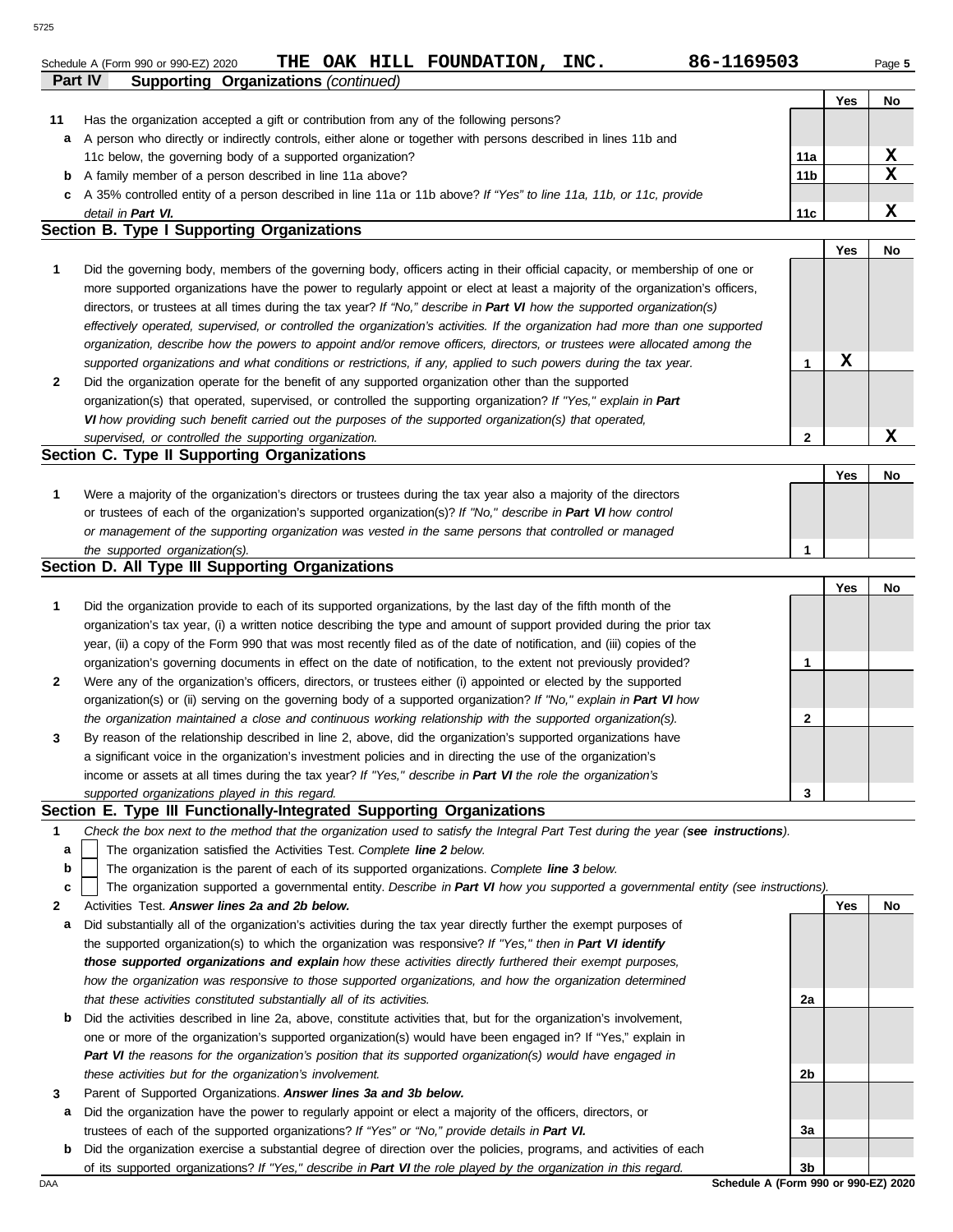| Schedule A (Form 990 or 990-EZ) 2020 | THE |  | OAK HILL FOUNDATION, | INC. | 86-1169503 | Page 6 |
|--------------------------------------|-----|--|----------------------|------|------------|--------|

| Part V<br>Type III Non-Functionally Integrated 509(a)(3) Supporting Organizations                                                     |                         |                |                                |  |  |  |
|---------------------------------------------------------------------------------------------------------------------------------------|-------------------------|----------------|--------------------------------|--|--|--|
| Check here if the organization satisfied the Integral Part Test as a qualifying trust on Nov. 20, 1970 (explain in Part VI). See<br>1 |                         |                |                                |  |  |  |
| <b>instructions.</b> All other Type III non-functionally integrated supporting organizations must complete Sections A through E.      |                         |                |                                |  |  |  |
| Section A - Adjusted Net Income                                                                                                       |                         | (A) Prior Year | (B) Current Year               |  |  |  |
|                                                                                                                                       |                         |                | (optional)                     |  |  |  |
| Net short-term capital gain<br>1.                                                                                                     | $\mathbf{1}$            |                |                                |  |  |  |
| $\mathbf{2}$<br>Recoveries of prior-year distributions                                                                                | $\mathbf{2}$            |                |                                |  |  |  |
| 3<br>Other gross income (see instructions)                                                                                            | 3                       |                |                                |  |  |  |
| 4<br>Add lines 1 through 3.                                                                                                           | $\overline{\mathbf{4}}$ |                |                                |  |  |  |
| 5<br>Depreciation and depletion                                                                                                       | 5                       |                |                                |  |  |  |
| 6<br>Portion of operating expenses paid or incurred for production or collection of                                                   |                         |                |                                |  |  |  |
| gross income or for management, conservation, or maintenance of property                                                              |                         |                |                                |  |  |  |
| held for production of income (see instructions)                                                                                      | 6                       |                |                                |  |  |  |
| $\mathbf{7}$<br>Other expenses (see instructions)                                                                                     | $\overline{7}$          |                |                                |  |  |  |
| Adjusted Net Income (subtract lines 5, 6, and 7 from line 4)<br>8                                                                     | 8                       |                |                                |  |  |  |
| Section B - Minimum Asset Amount                                                                                                      |                         | (A) Prior Year | (B) Current Year<br>(optional) |  |  |  |
| Aggregate fair market value of all non-exempt-use assets (see<br>1                                                                    |                         |                |                                |  |  |  |
| instructions for short tax year or assets held for part of year):                                                                     |                         |                |                                |  |  |  |
| <b>a</b> Average monthly value of securities                                                                                          | 1a                      |                |                                |  |  |  |
| <b>b</b> Average monthly cash balances                                                                                                | 1b                      |                |                                |  |  |  |
| c Fair market value of other non-exempt-use assets                                                                                    | 1c                      |                |                                |  |  |  |
| <b>d Total</b> (add lines 1a, 1b, and 1c)                                                                                             | 1d                      |                |                                |  |  |  |
| e Discount claimed for blockage or other factors                                                                                      |                         |                |                                |  |  |  |
| (explain in detail in Part VI).                                                                                                       |                         |                |                                |  |  |  |
| $\mathbf{2}$<br>Acquisition indebtedness applicable to non-exempt-use assets                                                          | $\mathbf{2}$            |                |                                |  |  |  |
| 3<br>Subtract line 2 from line 1d.                                                                                                    | 3                       |                |                                |  |  |  |
| Cash deemed held for exempt use. Enter 0.015 of line 3 (for greater amount,<br>4                                                      |                         |                |                                |  |  |  |
| see instructions).                                                                                                                    | 4                       |                |                                |  |  |  |
| 5<br>Net value of non-exempt-use assets (subtract line 4 from line 3)                                                                 | 5                       |                |                                |  |  |  |
| 6<br>Multiply line 5 by 0.035.                                                                                                        | 6                       |                |                                |  |  |  |
| 7<br>Recoveries of prior-year distributions                                                                                           | $\overline{7}$          |                |                                |  |  |  |
| 8<br>Minimum Asset Amount (add line 7 to line 6)                                                                                      | 8                       |                |                                |  |  |  |
| Section C - Distributable Amount                                                                                                      |                         |                | Current Year                   |  |  |  |
| Adjusted net income for prior year (from Section A, line 8, column A)<br>1                                                            | $\mathbf{1}$            |                |                                |  |  |  |
| $\mathbf{2}$<br>Enter 0.85 of line 1.                                                                                                 | $\mathbf{2}$            |                |                                |  |  |  |
| 3<br>Minimum asset amount for prior year (from Section B, line 8, column A)                                                           | 3                       |                |                                |  |  |  |
| Enter greater of line 2 or line 3.<br>4                                                                                               | 4                       |                |                                |  |  |  |
| 5<br>Income tax imposed in prior year                                                                                                 | 5                       |                |                                |  |  |  |
| 6<br><b>Distributable Amount.</b> Subtract line 5 from line 4, unless subject to                                                      |                         |                |                                |  |  |  |
| emergency temporary reduction (see instructions).                                                                                     | 6                       |                |                                |  |  |  |
| 7<br>Check here if the current year is the organization's first as a non-functionally integrated Type III supporting organization     |                         |                |                                |  |  |  |

(see instructions).

**Schedule A (Form 990 or 990-EZ) 2020**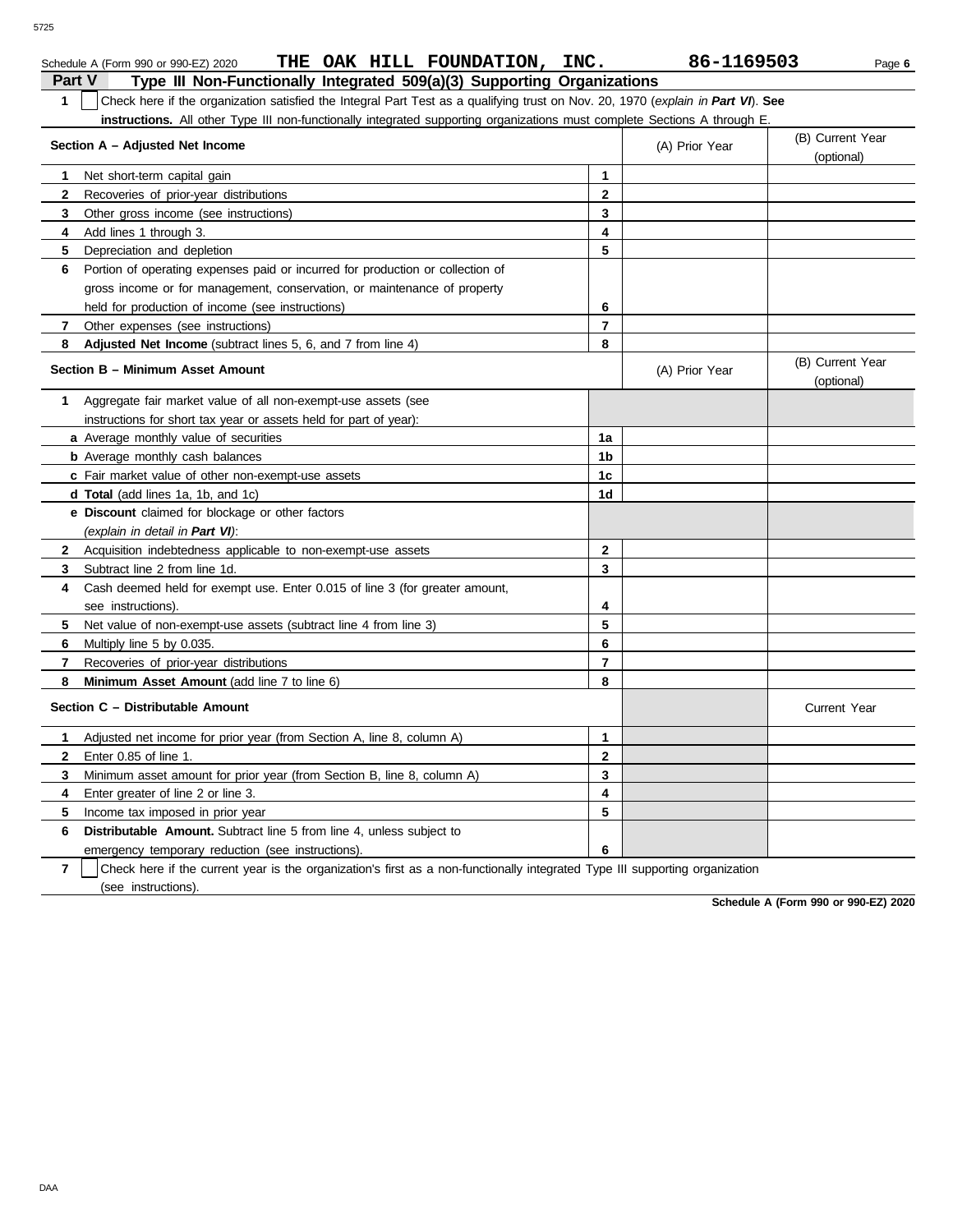|              | THE OAK HILL FOUNDATION, INC.<br>Schedule A (Form 990 or 990-EZ) 2020                                                       |                                    | 86-1169503                                    | Page 7                                           |
|--------------|-----------------------------------------------------------------------------------------------------------------------------|------------------------------------|-----------------------------------------------|--------------------------------------------------|
| Part V       | Type III Non-Functionally Integrated 509(a)(3) Supporting Organizations (continued)                                         |                                    |                                               |                                                  |
|              | Section D - Distributions                                                                                                   |                                    |                                               | <b>Current Year</b>                              |
|              | Amounts paid to supported organizations to accomplish exempt purposes                                                       |                                    |                                               |                                                  |
| $\mathbf{2}$ | Amounts paid to perform activity that directly furthers exempt purposes of supported                                        |                                    |                                               |                                                  |
|              | organizations, in excess of income from activity                                                                            |                                    |                                               |                                                  |
| 3            | Administrative expenses paid to accomplish exempt purposes of supported organizations                                       |                                    |                                               |                                                  |
| 4            | Amounts paid to acquire exempt-use assets                                                                                   |                                    |                                               |                                                  |
| 5            | Qualified set-aside amounts (prior IRS approval required—provide details in Part VI)                                        |                                    |                                               |                                                  |
| 6            | Other distributions ( <i>describe in Part VI</i> ). See instructions.                                                       |                                    |                                               |                                                  |
| 7            | Total annual distributions. Add lines 1 through 6.                                                                          |                                    |                                               |                                                  |
| 8            | Distributions to attentive supported organizations to which the organization is responsive                                  |                                    |                                               |                                                  |
|              | (provide details in Part VI). See instructions.                                                                             |                                    |                                               |                                                  |
| 9            | Distributable amount for 2020 from Section C, line 6                                                                        |                                    |                                               |                                                  |
| 10           | Line 8 amount divided by line 9 amount                                                                                      |                                    |                                               |                                                  |
|              | <b>Section E - Distribution Allocations (see instructions)</b>                                                              | (i)<br><b>Excess Distributions</b> | (ii)<br><b>Underdistributions</b><br>Pre-2020 | (iii)<br><b>Distributable</b><br>Amount for 2020 |
|              | Distributable amount for 2020 from Section C, line 6                                                                        |                                    |                                               |                                                  |
| $\mathbf{2}$ | Underdistributions, if any, for years prior to 2020<br>(reasonable cause required-explain in Part VI). See<br>instructions. |                                    |                                               |                                                  |
| 3            | Excess distributions carryover, if any, to 2020                                                                             |                                    |                                               |                                                  |
|              |                                                                                                                             |                                    |                                               |                                                  |
|              |                                                                                                                             |                                    |                                               |                                                  |
|              |                                                                                                                             |                                    |                                               |                                                  |
|              |                                                                                                                             |                                    |                                               |                                                  |
|              |                                                                                                                             |                                    |                                               |                                                  |
|              | f Total of lines 3a through 3e                                                                                              |                                    |                                               |                                                  |
|              | g Applied to underdistributions of prior years                                                                              |                                    |                                               |                                                  |
|              | h Applied to 2020 distributable amount                                                                                      |                                    |                                               |                                                  |
|              | Carryover from 2015 not applied (see instructions)                                                                          |                                    |                                               |                                                  |
|              | Remainder. Subtract lines 3g, 3h, and 3i from line 3f.                                                                      |                                    |                                               |                                                  |
| 4            | Distributions for 2020 from                                                                                                 |                                    |                                               |                                                  |
|              | \$<br>Section D, line 7:                                                                                                    |                                    |                                               |                                                  |
|              | a Applied to underdistributions of prior years                                                                              |                                    |                                               |                                                  |
|              | <b>b</b> Applied to 2020 distributable amount                                                                               |                                    |                                               |                                                  |
|              | c Remainder. Subtract lines 4a and 4b from line 4.                                                                          |                                    |                                               |                                                  |
| 5            | Remaining underdistributions for years prior to 2020, if                                                                    |                                    |                                               |                                                  |
|              | any. Subtract lines 3g and 4a from line 2. For result                                                                       |                                    |                                               |                                                  |
|              | greater than zero, explain in Part VI. See instructions.                                                                    |                                    |                                               |                                                  |
| 6            | Remaining underdistributions for 2020 Subtract lines 3h                                                                     |                                    |                                               |                                                  |
|              | and 4b from line 1. For result greater than zero, explain in<br>Part VI. See instructions.                                  |                                    |                                               |                                                  |
| 7            | Excess distributions carryover to 2021. Add lines 3j<br>and 4c.                                                             |                                    |                                               |                                                  |
| 8.           | Breakdown of line 7:                                                                                                        |                                    |                                               |                                                  |
|              | a Excess from 2016                                                                                                          |                                    |                                               |                                                  |
|              |                                                                                                                             |                                    |                                               |                                                  |
|              |                                                                                                                             |                                    |                                               |                                                  |
|              |                                                                                                                             |                                    |                                               |                                                  |
|              | e Excess from 2020                                                                                                          |                                    |                                               |                                                  |

**Schedule A (Form 990 or 990-EZ) 2020**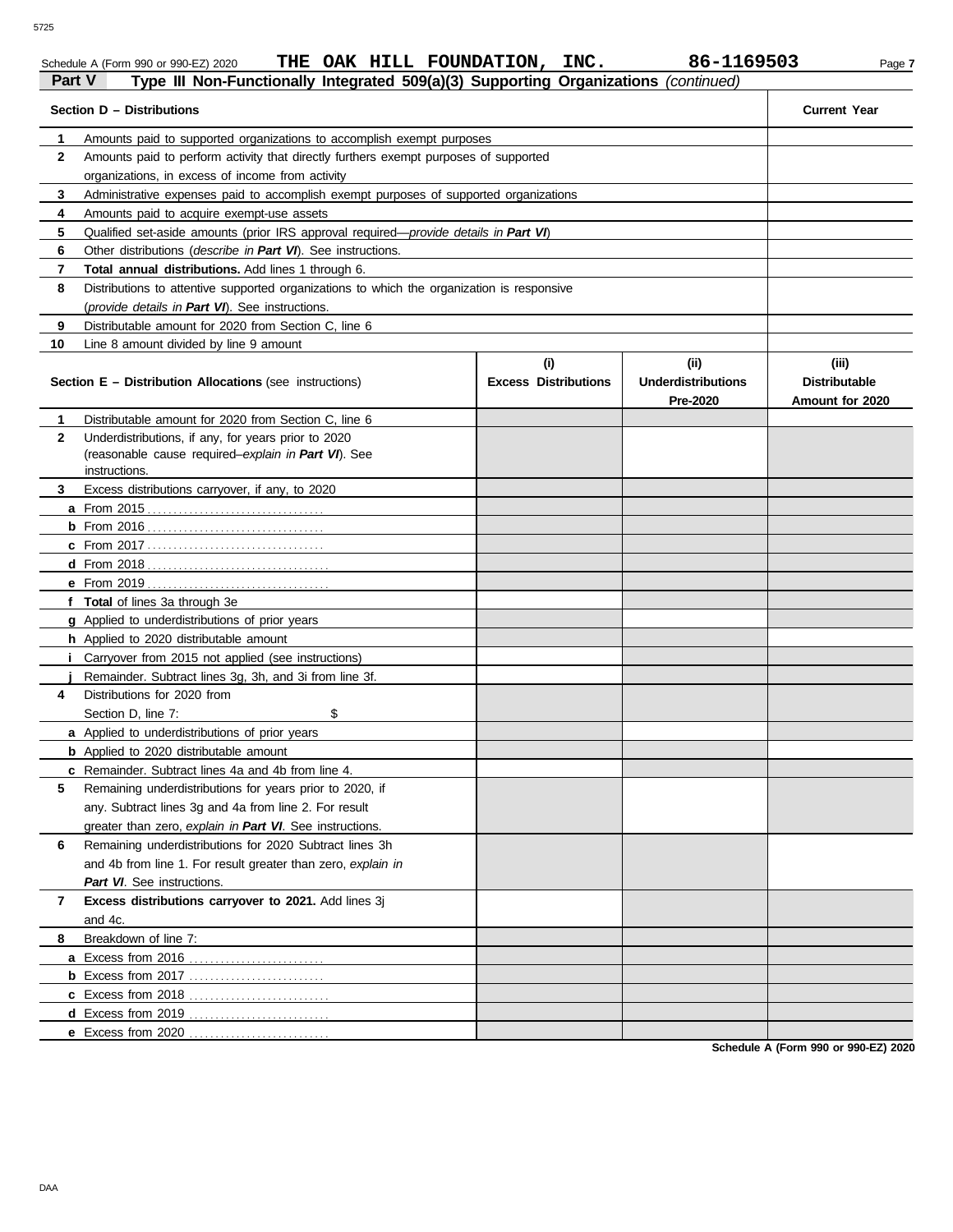|         | Schedule A (Form 990 or 990-EZ) 2020                                                           | THE OAK HILL FOUNDATION, INC. |  | 86-1169503                                                                                                                                                                                                                                                                                                                                                                                                                                                                                | Page 8 |
|---------|------------------------------------------------------------------------------------------------|-------------------------------|--|-------------------------------------------------------------------------------------------------------------------------------------------------------------------------------------------------------------------------------------------------------------------------------------------------------------------------------------------------------------------------------------------------------------------------------------------------------------------------------------------|--------|
| Part VI | lines 2, 5, and 6. Also complete this part for any additional information. (See instructions.) |                               |  | Supplemental Information. Provide the explanations required by Part II, line 10; Part II, line 17a or 17b; Part<br>III, line 12; Part IV, Section A, lines 1, 2, 3b, 3c, 4b, 4c, 5a, 6, 9a, 9b, 9c, 11a, 11b, and 11c; Part IV, Section<br>B, lines 1 and 2; Part IV, Section C, line 1; Part IV, Section D, lines 2 and 3; Part IV, Section E, lines 1c, 2a, 2b,<br>3a, and 3b; Part V, line 1; Part V, Section B, line 1e; Part V, Section D, lines 5, 6, and 8; and Part V, Section E, |        |
|         |                                                                                                |                               |  |                                                                                                                                                                                                                                                                                                                                                                                                                                                                                           |        |
|         |                                                                                                |                               |  |                                                                                                                                                                                                                                                                                                                                                                                                                                                                                           |        |
|         |                                                                                                |                               |  |                                                                                                                                                                                                                                                                                                                                                                                                                                                                                           |        |
|         |                                                                                                |                               |  |                                                                                                                                                                                                                                                                                                                                                                                                                                                                                           |        |
|         |                                                                                                |                               |  |                                                                                                                                                                                                                                                                                                                                                                                                                                                                                           |        |
|         |                                                                                                |                               |  |                                                                                                                                                                                                                                                                                                                                                                                                                                                                                           |        |
|         |                                                                                                |                               |  |                                                                                                                                                                                                                                                                                                                                                                                                                                                                                           |        |
|         |                                                                                                |                               |  |                                                                                                                                                                                                                                                                                                                                                                                                                                                                                           |        |
|         |                                                                                                |                               |  |                                                                                                                                                                                                                                                                                                                                                                                                                                                                                           |        |
|         |                                                                                                |                               |  |                                                                                                                                                                                                                                                                                                                                                                                                                                                                                           |        |
|         |                                                                                                |                               |  |                                                                                                                                                                                                                                                                                                                                                                                                                                                                                           |        |
|         |                                                                                                |                               |  |                                                                                                                                                                                                                                                                                                                                                                                                                                                                                           |        |
|         |                                                                                                |                               |  |                                                                                                                                                                                                                                                                                                                                                                                                                                                                                           |        |
|         |                                                                                                |                               |  |                                                                                                                                                                                                                                                                                                                                                                                                                                                                                           |        |
|         |                                                                                                |                               |  |                                                                                                                                                                                                                                                                                                                                                                                                                                                                                           |        |
|         |                                                                                                |                               |  |                                                                                                                                                                                                                                                                                                                                                                                                                                                                                           |        |
|         |                                                                                                |                               |  |                                                                                                                                                                                                                                                                                                                                                                                                                                                                                           |        |
|         |                                                                                                |                               |  |                                                                                                                                                                                                                                                                                                                                                                                                                                                                                           |        |
|         |                                                                                                |                               |  |                                                                                                                                                                                                                                                                                                                                                                                                                                                                                           |        |
|         |                                                                                                |                               |  |                                                                                                                                                                                                                                                                                                                                                                                                                                                                                           |        |
|         |                                                                                                |                               |  |                                                                                                                                                                                                                                                                                                                                                                                                                                                                                           |        |
|         |                                                                                                |                               |  |                                                                                                                                                                                                                                                                                                                                                                                                                                                                                           |        |
|         |                                                                                                |                               |  |                                                                                                                                                                                                                                                                                                                                                                                                                                                                                           |        |
|         |                                                                                                |                               |  |                                                                                                                                                                                                                                                                                                                                                                                                                                                                                           |        |
|         |                                                                                                |                               |  |                                                                                                                                                                                                                                                                                                                                                                                                                                                                                           |        |
|         |                                                                                                |                               |  |                                                                                                                                                                                                                                                                                                                                                                                                                                                                                           |        |
|         |                                                                                                |                               |  |                                                                                                                                                                                                                                                                                                                                                                                                                                                                                           |        |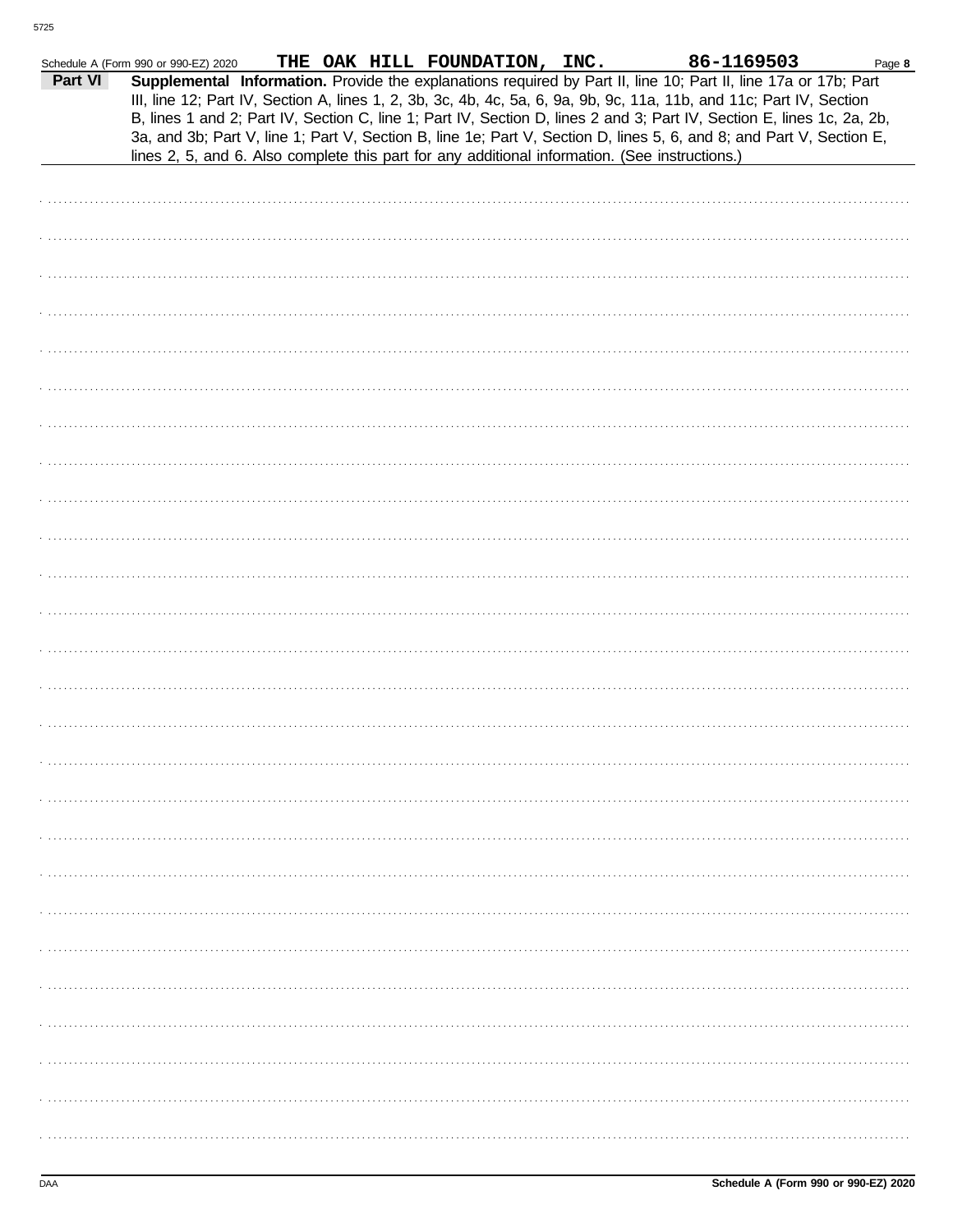|         | <b>SCHEDULE D</b>                                                                                                                                    | <b>Supplemental Financial Statements</b>                                                                                                                       |  |                                                    |    | OMB No. 1545-0047                   |
|---------|------------------------------------------------------------------------------------------------------------------------------------------------------|----------------------------------------------------------------------------------------------------------------------------------------------------------------|--|----------------------------------------------------|----|-------------------------------------|
|         | u Complete if the organization answered "Yes" on Form 990,<br>(Form 990)<br>Part IV, line 6, 7, 8, 9, 10, 11a, 11b, 11c, 11d, 11e, 11f, 12a, or 12b. |                                                                                                                                                                |  |                                                    |    |                                     |
|         | Department of the Treasury<br>Internal Revenue Service                                                                                               | u Attach to Form 990.                                                                                                                                          |  |                                                    |    | <b>Open to Public</b><br>Inspection |
|         | Name of the organization                                                                                                                             | <b>u</b> Go to www.irs.gov/Form990 for instructions and the latest information.                                                                                |  |                                                    |    | Employer identification number      |
|         |                                                                                                                                                      |                                                                                                                                                                |  |                                                    |    |                                     |
| THE     |                                                                                                                                                      | OAK HILL FOUNDATION, INC.                                                                                                                                      |  |                                                    |    | 86-1169503                          |
| Part I  |                                                                                                                                                      | Organizations Maintaining Donor Advised Funds or Other Similar Funds or Accounts.<br>Complete if the organization answered "Yes" on Form 990, Part IV, line 6. |  |                                                    |    |                                     |
|         |                                                                                                                                                      |                                                                                                                                                                |  | (a) Donor advised funds                            |    | (b) Funds and other accounts        |
| 1       |                                                                                                                                                      |                                                                                                                                                                |  |                                                    |    |                                     |
| 2       |                                                                                                                                                      | Aggregate value of contributions to (during year)                                                                                                              |  |                                                    |    |                                     |
| 3       |                                                                                                                                                      |                                                                                                                                                                |  |                                                    |    |                                     |
| 4       |                                                                                                                                                      |                                                                                                                                                                |  |                                                    |    |                                     |
| 5       |                                                                                                                                                      | Did the organization inform all donors and donor advisors in writing that the assets held in donor advised                                                     |  |                                                    |    |                                     |
|         |                                                                                                                                                      |                                                                                                                                                                |  |                                                    |    | Yes<br>No                           |
| 6       |                                                                                                                                                      | Did the organization inform all grantees, donors, and donor advisors in writing that grant funds can be used                                                   |  |                                                    |    |                                     |
|         |                                                                                                                                                      | only for charitable purposes and not for the benefit of the donor or donor advisor, or for any other purpose                                                   |  |                                                    |    | Yes<br><b>No</b>                    |
| Part II |                                                                                                                                                      | <b>Conservation Easements.</b>                                                                                                                                 |  |                                                    |    |                                     |
|         |                                                                                                                                                      | Complete if the organization answered "Yes" on Form 990, Part IV, line 7.                                                                                      |  |                                                    |    |                                     |
| 1.      |                                                                                                                                                      | Purpose(s) of conservation easements held by the organization (check all that apply).                                                                          |  |                                                    |    |                                     |
|         |                                                                                                                                                      | Preservation of land for public use (for example, recreation or education)                                                                                     |  | Preservation of a historically important land area |    |                                     |
|         | Protection of natural habitat                                                                                                                        |                                                                                                                                                                |  | Preservation of a certified historic structure     |    |                                     |
|         | Preservation of open space                                                                                                                           |                                                                                                                                                                |  |                                                    |    |                                     |
| 2       | easement on the last day of the tax year.                                                                                                            | Complete lines 2a through 2d if the organization held a qualified conservation contribution in the form of a conservation                                      |  |                                                    |    |                                     |
| a       |                                                                                                                                                      |                                                                                                                                                                |  |                                                    | 2a | Held at the End of the Tax Year     |
| b       |                                                                                                                                                      |                                                                                                                                                                |  |                                                    | 2b |                                     |
| c       |                                                                                                                                                      | Number of conservation easements on a certified historic structure included in (a) [[[[[[[[[[[[[[[[[[[[[[[[[]]]]]]]                                            |  |                                                    | 2c |                                     |
| d       |                                                                                                                                                      | Number of conservation easements included in (c) acquired after 7/25/06, and not on a                                                                          |  |                                                    |    |                                     |
|         |                                                                                                                                                      |                                                                                                                                                                |  |                                                    | 2d |                                     |
| 3       |                                                                                                                                                      | Number of conservation easements modified, transferred, released, extinguished, or terminated by the organization during the                                   |  |                                                    |    |                                     |
|         | tax year <b>u</b><br>.                                                                                                                               |                                                                                                                                                                |  |                                                    |    |                                     |
|         |                                                                                                                                                      | Number of states where property subject to conservation easement is located <b>u</b>                                                                           |  |                                                    |    |                                     |
| 5       |                                                                                                                                                      | Does the organization have a written policy regarding the periodic monitoring, inspection, handling of                                                         |  |                                                    |    |                                     |
|         |                                                                                                                                                      | violations, and enforcement of the conservation easements it holds?                                                                                            |  |                                                    |    | Yes<br>No                           |
| 6       |                                                                                                                                                      | Staff and volunteer hours devoted to monitoring, inspecting, handling of violations, and enforcing conservation easements during the year                      |  |                                                    |    |                                     |
| 7       | u <sub></sub>                                                                                                                                        | Amount of expenses incurred in monitoring, inspecting, handling of violations, and enforcing conservation easements during the year                            |  |                                                    |    |                                     |
|         | u\$                                                                                                                                                  |                                                                                                                                                                |  |                                                    |    |                                     |
| 8       |                                                                                                                                                      | Does each conservation easement reported on line $2(d)$ above satisfy the requirements of section $170(h)(4)(B)(i)$                                            |  |                                                    |    |                                     |
|         |                                                                                                                                                      |                                                                                                                                                                |  |                                                    |    | Yes<br><b>No</b>                    |
| 9       |                                                                                                                                                      | In Part XIII, describe how the organization reports conservation easements in its revenue and expense statement and                                            |  |                                                    |    |                                     |
|         |                                                                                                                                                      | balance sheet, and include, if applicable, the text of the footnote to the organization's financial statements that describes the                              |  |                                                    |    |                                     |
|         |                                                                                                                                                      | organization's accounting for conservation easements.<br>Organizations Maintaining Collections of Art, Historical Treasures, or Other Similar Assets.          |  |                                                    |    |                                     |
|         | Part III                                                                                                                                             | Complete if the organization answered "Yes" on Form 990, Part IV, line 8.                                                                                      |  |                                                    |    |                                     |
|         |                                                                                                                                                      | 1a If the organization elected, as permitted under FASB ASC 958, not to report in its revenue statement and balance sheet works                                |  |                                                    |    |                                     |
|         |                                                                                                                                                      | of art, historical treasures, or other similar assets held for public exhibition, education, or research in furtherance of public                              |  |                                                    |    |                                     |
|         |                                                                                                                                                      | service, provide in Part XIII the text of the footnote to its financial statements that describes these items.                                                 |  |                                                    |    |                                     |
| b       |                                                                                                                                                      | If the organization elected, as permitted under FASB ASC 958, to report in its revenue statement and balance sheet works of                                    |  |                                                    |    |                                     |
|         |                                                                                                                                                      | art, historical treasures, or other similar assets held for public exhibition, education, or research in furtherance of public service,                        |  |                                                    |    |                                     |
|         |                                                                                                                                                      | provide the following amounts relating to these items:                                                                                                         |  |                                                    |    |                                     |
|         |                                                                                                                                                      |                                                                                                                                                                |  |                                                    |    |                                     |
| 2       | (ii) Assets included in Form 990, Part X                                                                                                             | If the organization received or held works of art, historical treasures, or other similar assets for financial gain, provide the                               |  |                                                    |    |                                     |
|         |                                                                                                                                                      | following amounts required to be reported under FASB ASC 958 relating to these items:                                                                          |  |                                                    |    |                                     |
| а       |                                                                                                                                                      |                                                                                                                                                                |  |                                                    |    |                                     |
|         |                                                                                                                                                      |                                                                                                                                                                |  |                                                    |    |                                     |
| DAA     |                                                                                                                                                      |                                                                                                                                                                |  |                                                    |    | Schedule D (Form 990) 2020          |
|         |                                                                                                                                                      |                                                                                                                                                                |  |                                                    |    |                                     |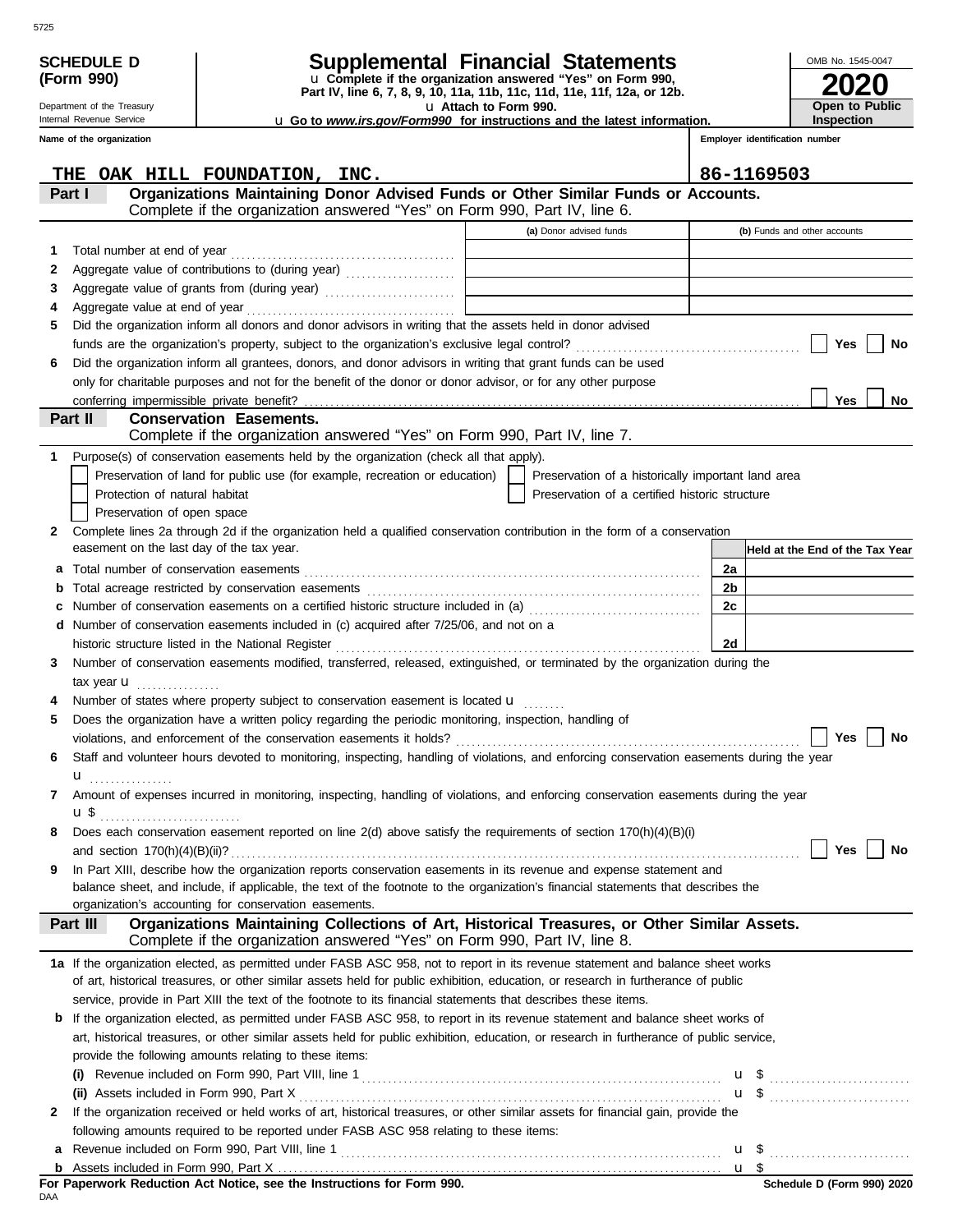| Schedule D (Form 990) 2020 THE OAK HILL FOUNDATION, INC.                                                                                                                      |                         |                          |                    | 86-1169503              |                | Page 2              |
|-------------------------------------------------------------------------------------------------------------------------------------------------------------------------------|-------------------------|--------------------------|--------------------|-------------------------|----------------|---------------------|
| Organizations Maintaining Collections of Art, Historical Treasures, or Other Similar Assets (continued)<br>Part III                                                           |                         |                          |                    |                         |                |                     |
| 3 Using the organization's acquisition, accession, and other records, check any of the following that make significant use of its<br>collection items (check all that apply): |                         |                          |                    |                         |                |                     |
| Public exhibition<br>a                                                                                                                                                        | d                       |                          |                    |                         |                |                     |
|                                                                                                                                                                               |                         | Loan or exchange program |                    |                         |                |                     |
| Scholarly research<br>b                                                                                                                                                       | е                       |                          |                    |                         |                |                     |
| Preservation for future generations<br>c                                                                                                                                      |                         |                          |                    |                         |                |                     |
| Provide a description of the organization's collections and explain how they further the organization's exempt purpose in Part                                                |                         |                          |                    |                         |                |                     |
| XIII.                                                                                                                                                                         |                         |                          |                    |                         |                |                     |
| During the year, did the organization solicit or receive donations of art, historical treasures, or other similar<br>5.                                                       |                         |                          |                    |                         |                |                     |
|                                                                                                                                                                               |                         |                          |                    |                         | Yes            | No                  |
| <b>Escrow and Custodial Arrangements.</b><br>Part IV                                                                                                                          |                         |                          |                    |                         |                |                     |
| Complete if the organization answered "Yes" on Form 990, Part IV, line 9, or reported an amount on Form                                                                       |                         |                          |                    |                         |                |                     |
| 990, Part X, line 21.                                                                                                                                                         |                         |                          |                    |                         |                |                     |
| 1a Is the organization an agent, trustee, custodian or other intermediary for contributions or other assets not                                                               |                         |                          |                    |                         |                |                     |
| included on Form 990, Part X?                                                                                                                                                 |                         |                          |                    |                         | Yes            | <b>No</b>           |
| <b>b</b> If "Yes," explain the arrangement in Part XIII and complete the following table:                                                                                     |                         |                          |                    |                         |                |                     |
|                                                                                                                                                                               |                         |                          |                    |                         | Amount         |                     |
| c Beginning balance                                                                                                                                                           |                         |                          |                    | 1c                      |                |                     |
|                                                                                                                                                                               |                         |                          |                    | 1 <sub>d</sub>          |                |                     |
|                                                                                                                                                                               |                         |                          |                    | 1e                      |                |                     |
|                                                                                                                                                                               |                         |                          |                    |                         |                |                     |
|                                                                                                                                                                               |                         |                          |                    | 1f                      |                |                     |
| 2a Did the organization include an amount on Form 990, Part X, line 21, for escrow or custodial account liability?                                                            |                         |                          |                    |                         | <b>Yes</b>     | No                  |
|                                                                                                                                                                               |                         |                          |                    |                         |                |                     |
| Part V<br><b>Endowment Funds.</b>                                                                                                                                             |                         |                          |                    |                         |                |                     |
| Complete if the organization answered "Yes" on Form 990, Part IV, line 10.                                                                                                    |                         |                          |                    |                         |                |                     |
|                                                                                                                                                                               | (a) Current year        | (b) Prior year           | (c) Two years back | (d) Three years back    |                | (e) Four years back |
| 1a Beginning of year balance                                                                                                                                                  | 112,530,940             | 112,253,292              | 110,061,710        | 102,954,679             |                | 95,007,224          |
| <b>b</b> Contributions                                                                                                                                                        | 743,678                 | 333,373                  | 296,538            | 167,111                 |                | 106,909             |
| c Net investment earnings, gains, and                                                                                                                                         |                         |                          |                    |                         |                |                     |
|                                                                                                                                                                               | 32,628,327              | 4,714,809                | 6,599,450          | 11,444,382              |                | 12,248,851          |
| d Grants or scholarships                                                                                                                                                      |                         |                          |                    |                         |                |                     |
| e Other expenditures for facilities and                                                                                                                                       |                         |                          |                    |                         |                |                     |
| programs                                                                                                                                                                      | 4,851,930               | 4,770,534                | 4,704,406          | 4,504,462               |                | 4,408,305           |
| f Administrative expenses                                                                                                                                                     |                         |                          |                    |                         |                |                     |
| End of year balance                                                                                                                                                           | 141,051,015             | 112,530,940              | 112,253,292        | 110,061,710 102,954,679 |                |                     |
| Provide the estimated percentage of the current year end balance (line 1g, column (a)) held as:                                                                               |                         |                          |                    |                         |                |                     |
|                                                                                                                                                                               |                         |                          |                    |                         |                |                     |
| Board designated or quasi-endowment <b>u</b> 55.60 %                                                                                                                          |                         |                          |                    |                         |                |                     |
| 5.58 $%$<br><b>b</b> Permanent endowment <b>u</b>                                                                                                                             |                         |                          |                    |                         |                |                     |
| c Term endowment u 38.82 %                                                                                                                                                    |                         |                          |                    |                         |                |                     |
| The percentages on lines 2a, 2b, and 2c should equal 100%.                                                                                                                    |                         |                          |                    |                         |                |                     |
| 3a Are there endowment funds not in the possession of the organization that are held and administered for the                                                                 |                         |                          |                    |                         |                |                     |
| organization by:                                                                                                                                                              |                         |                          |                    |                         |                | Yes<br>No           |
|                                                                                                                                                                               |                         |                          |                    |                         | 3a(i)          | X                   |
| (ii) Related organizations                                                                                                                                                    |                         |                          |                    |                         | 3a(ii)         | X                   |
|                                                                                                                                                                               |                         |                          |                    |                         | 3b             |                     |
| Describe in Part XIII the intended uses of the organization's endowment funds.                                                                                                |                         |                          |                    |                         |                |                     |
| Part VI<br>Land, Buildings, and Equipment.                                                                                                                                    |                         |                          |                    |                         |                |                     |
| Complete if the organization answered "Yes" on Form 990, Part IV, line 11a. See Form 990, Part X, line 10.                                                                    |                         |                          |                    |                         |                |                     |
| Description of property                                                                                                                                                       | (a) Cost or other basis | (b) Cost or other basis  |                    | (c) Accumulated         | (d) Book value |                     |
|                                                                                                                                                                               | (investment)            | (other)                  |                    | depreciation            |                |                     |
|                                                                                                                                                                               |                         |                          |                    |                         |                |                     |
|                                                                                                                                                                               |                         |                          |                    |                         |                |                     |
|                                                                                                                                                                               |                         |                          |                    |                         |                |                     |
| c Leasehold improvements                                                                                                                                                      |                         |                          |                    |                         |                |                     |
|                                                                                                                                                                               |                         |                          |                    |                         |                |                     |
|                                                                                                                                                                               |                         |                          |                    |                         |                |                     |
| Total. Add lines 1a through 1e. (Column (d) must equal Form 990, Part X, column (B), line 10c.)                                                                               |                         |                          |                    | $\mathbf u$             |                |                     |

**Schedule D (Form 990) 2020**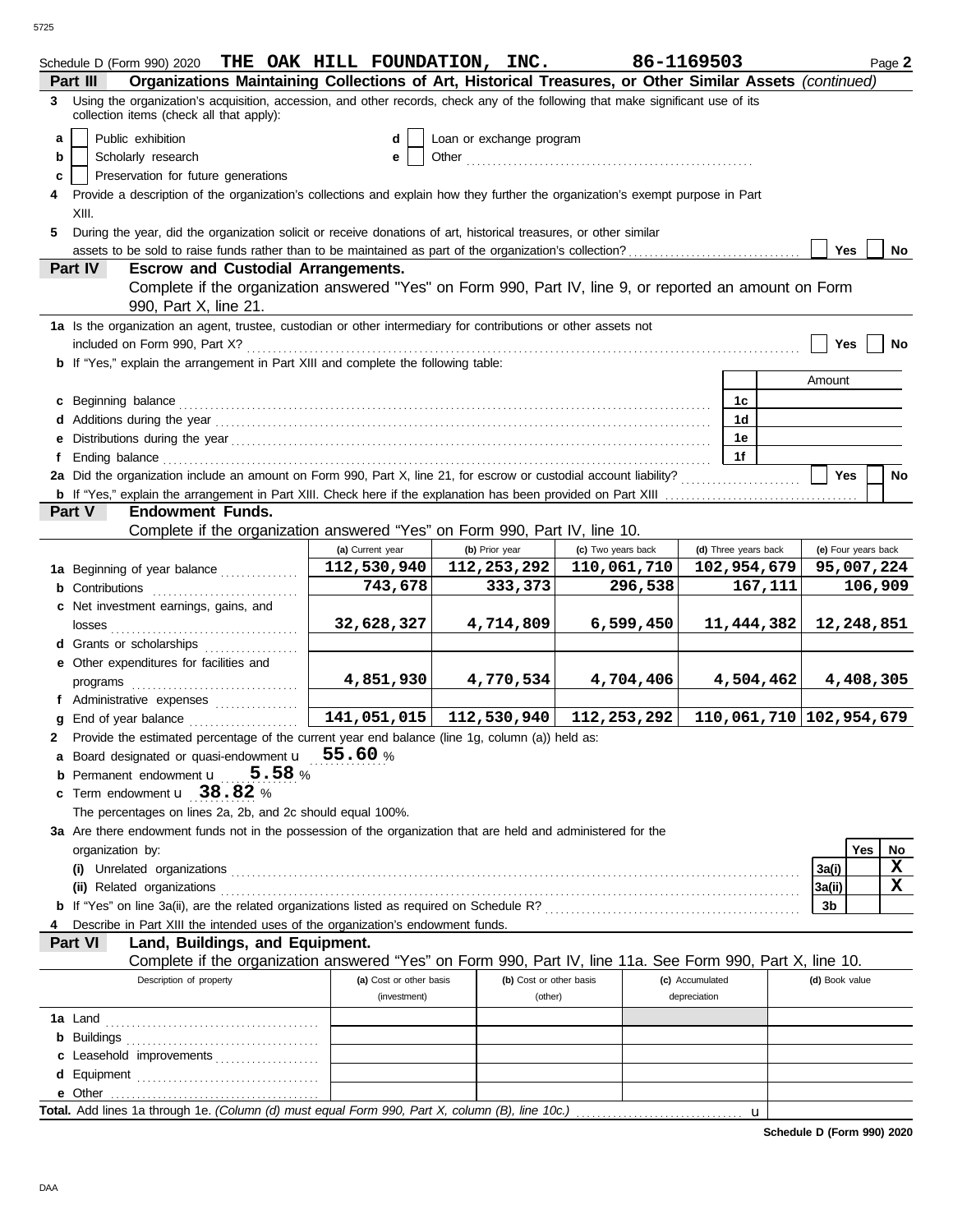|                           | THE OAK HILL FOUNDATION, INC.<br>Schedule D (Form 990) 2020                                                  |                | 86-1169503                       | Page 3         |
|---------------------------|--------------------------------------------------------------------------------------------------------------|----------------|----------------------------------|----------------|
| Part VII                  | <b>Investments - Other Securities.</b>                                                                       |                |                                  |                |
|                           | Complete if the organization answered "Yes" on Form 990, Part IV, line 11b. See Form 990, Part X, line 12.   |                |                                  |                |
|                           | (a) Description of security or category                                                                      | (b) Book value | (c) Method of valuation:         |                |
|                           | (including name of security)                                                                                 |                | Cost or end-of-year market value |                |
|                           |                                                                                                              |                |                                  |                |
|                           |                                                                                                              |                |                                  |                |
|                           | (3) Other $\qquad \qquad$ 0.11                                                                               |                |                                  |                |
|                           |                                                                                                              |                |                                  |                |
|                           |                                                                                                              |                |                                  |                |
|                           |                                                                                                              |                |                                  |                |
| $\mathcal{L}(\mathsf{E})$ |                                                                                                              |                |                                  |                |
| $\mathcal{F}(\mathsf{F})$ |                                                                                                              |                |                                  |                |
| (G)                       |                                                                                                              |                |                                  |                |
| (H)                       |                                                                                                              |                |                                  |                |
|                           | Total. (Column (b) must equal Form 990, Part X, col. (B) line 12.)<br>u                                      |                |                                  |                |
| Part VIII                 | Investments - Program Related.                                                                               |                |                                  |                |
|                           | Complete if the organization answered "Yes" on Form 990, Part IV, line 11c. See Form 990, Part X, line 13.   |                |                                  |                |
|                           | (a) Description of investment                                                                                | (b) Book value | (c) Method of valuation:         |                |
|                           |                                                                                                              |                | Cost or end-of-year market value |                |
| (1)                       |                                                                                                              |                |                                  |                |
| (2)                       |                                                                                                              |                |                                  |                |
| (3)                       |                                                                                                              |                |                                  |                |
| (4)                       |                                                                                                              |                |                                  |                |
| (5)                       |                                                                                                              |                |                                  |                |
| (6)                       |                                                                                                              |                |                                  |                |
| (7)                       |                                                                                                              |                |                                  |                |
| (8)                       |                                                                                                              |                |                                  |                |
| (9)                       |                                                                                                              |                |                                  |                |
| Part IX                   | <b>Total.</b> (Column (b) must equal Form 990, Part X, col. (B) line 13.) $\ldots$ <b>u</b><br>Other Assets. |                |                                  |                |
|                           | Complete if the organization answered "Yes" on Form 990, Part IV, line 11d. See Form 990, Part X, line 15.   |                |                                  |                |
|                           | (a) Description                                                                                              |                |                                  | (b) Book value |
| (1)                       |                                                                                                              |                |                                  |                |
| (2)                       |                                                                                                              |                |                                  |                |
| (3)                       |                                                                                                              |                |                                  |                |
| (4)                       |                                                                                                              |                |                                  |                |
| (5)                       |                                                                                                              |                |                                  |                |
| (6)                       |                                                                                                              |                |                                  |                |
| (7)                       |                                                                                                              |                |                                  |                |
| (8)                       |                                                                                                              |                |                                  |                |
| (9)                       |                                                                                                              |                |                                  |                |
|                           | Total. (Column (b) must equal Form 990, Part X, col. (B) line 15.)                                           |                | u                                |                |
| Part X                    | Other Liabilities.                                                                                           |                |                                  |                |
|                           | Complete if the organization answered "Yes" on Form 990, Part IV, line 11e or 11f. See Form 990, Part X,     |                |                                  |                |
|                           | line 25.<br>(a) Description of liability                                                                     |                |                                  | (b) Book value |
| 1.<br>(1)                 | Federal income taxes                                                                                         |                |                                  |                |
| (2)                       |                                                                                                              |                |                                  |                |
| (3)                       |                                                                                                              |                |                                  |                |
| (4)                       |                                                                                                              |                |                                  |                |
| (5)                       |                                                                                                              |                |                                  |                |
| (6)                       |                                                                                                              |                |                                  |                |
| (7)                       |                                                                                                              |                |                                  |                |
| (8)                       |                                                                                                              |                |                                  |                |
| (9)                       |                                                                                                              |                |                                  |                |
|                           | <b>Total.</b> (Column (b) must equal Form 990, Part X, col. (B) line 25.)                                    |                | u                                |                |
|                           | uppertoin toy positions. In Part VIII, provide the toy of the fectpate to the                                |                |                                  |                |

Liability for uncertain tax positions. In Part XIII, provide the text of the footnote to the organization's financial statements that reports the **2.** organization's liability for uncertain tax positions under FASB ASC 740. Check here if the text of the footnote has been provided in Part XIII

**X**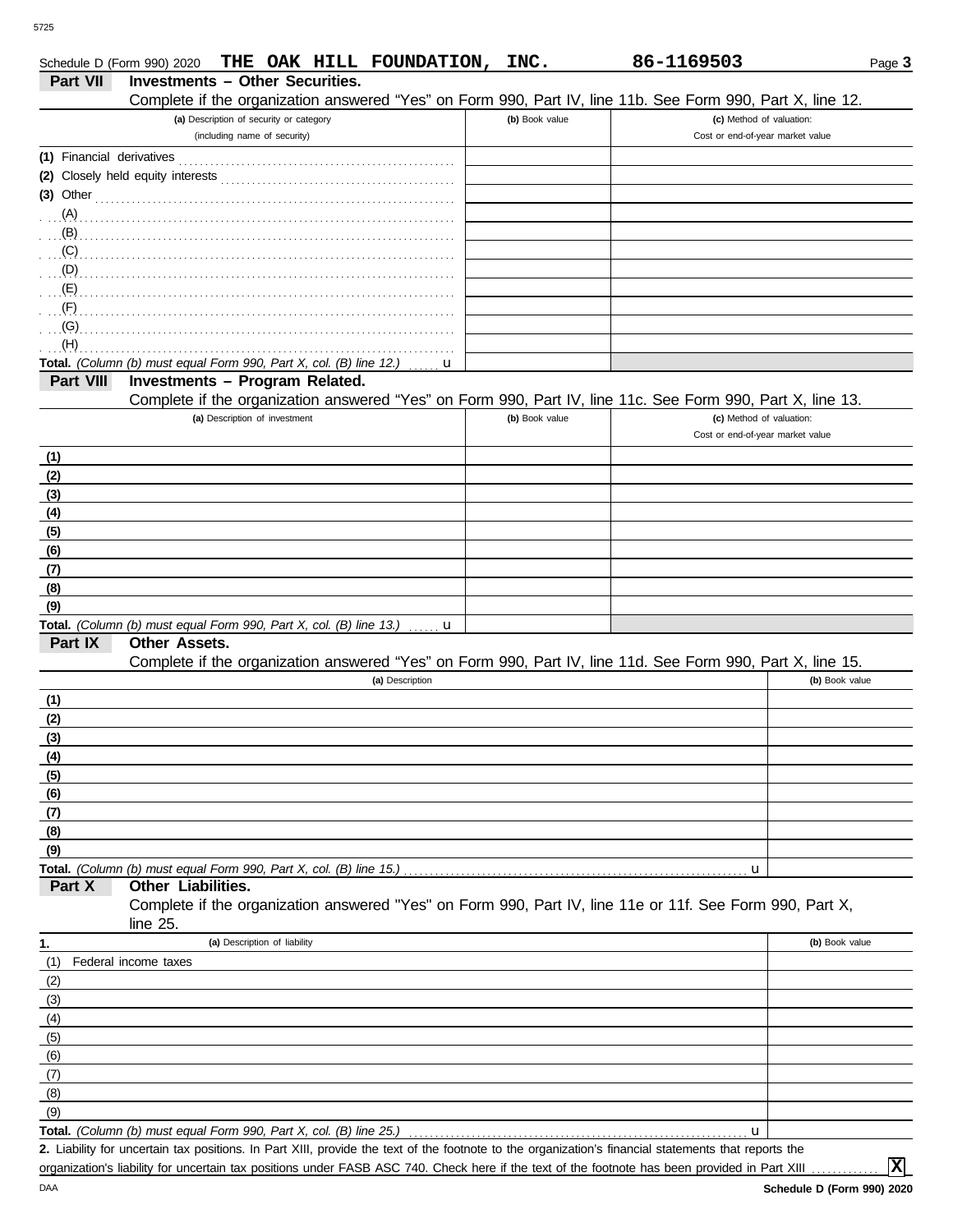| Reconciliation of Revenue per Audited Financial Statements With Revenue per Return.<br>Part XI                                                                                                                                                                                   | THE OAK HILL FOUNDATION, INC. | 86-1169503   | Page 4 |
|----------------------------------------------------------------------------------------------------------------------------------------------------------------------------------------------------------------------------------------------------------------------------------|-------------------------------|--------------|--------|
| Complete if the organization answered "Yes" on Form 990, Part IV, line 12a.                                                                                                                                                                                                      |                               |              |        |
| 1                                                                                                                                                                                                                                                                                |                               | 1            |        |
| Amounts included on line 1 but not on Form 990, Part VIII, line 12:<br>2                                                                                                                                                                                                         |                               |              |        |
| a                                                                                                                                                                                                                                                                                | 2a                            |              |        |
| b                                                                                                                                                                                                                                                                                | 2 <sub>b</sub>                |              |        |
| c                                                                                                                                                                                                                                                                                | 2c                            |              |        |
| d                                                                                                                                                                                                                                                                                | 2d                            |              |        |
| Add lines 2a through 2d [11] All and the contract of the contract of the contract of the contract of the contract of the contract of the contract of the contract of the contract of the contract of the contract of the contr<br>е                                              |                               | 2е           |        |
| 3                                                                                                                                                                                                                                                                                |                               | 3            |        |
| Amounts included on Form 990, Part VIII, line 12, but not on line 1:<br>4                                                                                                                                                                                                        |                               |              |        |
| a                                                                                                                                                                                                                                                                                | 4a                            |              |        |
| b                                                                                                                                                                                                                                                                                | 4b                            |              |        |
| Add lines 4a and 4b<br>c                                                                                                                                                                                                                                                         |                               | 4c           |        |
|                                                                                                                                                                                                                                                                                  |                               | 5            |        |
| Reconciliation of Expenses per Audited Financial Statements With Expenses per Return.<br>Part XII                                                                                                                                                                                |                               |              |        |
| Complete if the organization answered "Yes" on Form 990, Part IV, line 12a.                                                                                                                                                                                                      |                               |              |        |
| 1                                                                                                                                                                                                                                                                                |                               | $\mathbf{1}$ |        |
| Amounts included on line 1 but not on Form 990, Part IX, line 25:<br>2                                                                                                                                                                                                           |                               |              |        |
| a                                                                                                                                                                                                                                                                                | 2a                            |              |        |
| b                                                                                                                                                                                                                                                                                | 2 <sub>b</sub>                |              |        |
| Other losses<br>c                                                                                                                                                                                                                                                                | 2c                            |              |        |
| d                                                                                                                                                                                                                                                                                | 2d                            |              |        |
| е                                                                                                                                                                                                                                                                                |                               | 2e           |        |
| 3                                                                                                                                                                                                                                                                                |                               | 3            |        |
| Amounts included on Form 990, Part IX, line 25, but not on line 1:<br>4                                                                                                                                                                                                          |                               |              |        |
| Investment expenses not included on Form 990, Part VIII, line 7b [11, 11, 11, 11, 11, 11, 11, 11, 11<br>а                                                                                                                                                                        | 4a                            |              |        |
| b                                                                                                                                                                                                                                                                                | 4 <sub>b</sub>                |              |        |
| Add lines 4a and 4b                                                                                                                                                                                                                                                              |                               | 4c           |        |
|                                                                                                                                                                                                                                                                                  |                               | 5            |        |
|                                                                                                                                                                                                                                                                                  |                               |              |        |
|                                                                                                                                                                                                                                                                                  |                               |              |        |
| Part XIII Supplemental Information.                                                                                                                                                                                                                                              |                               |              |        |
| Provide the descriptions required for Part II, lines 3, 5, and 9; Part III, lines 1a and 4; Part IV, lines 1b and 2b; Part V, line 4; Part X, line<br>2; Part XI, lines 2d and 4b; and Part XII, lines 2d and 4b. Also complete this part to provide any additional information. |                               |              |        |

PART V, LINE 4 - INTENDED USES FOR ENDOWMENT FUNDS

THE MISSION OF THE OAK HILL FOUNDATION IS TO DEVELOP, PRUDENTLY MANAGE AND DISBURSE FINANCIAL RESOURCES TO SUPPORT OAK HILL PROGRAMS AND SERVICES THAT ENHANCE THE QUALITY OF LIFE, MOBILITY, INDEPENDENCE AND EMPLOYABILITY OF PEOPLE WITH DISABILITIES, INCLUDING VISUAL IMPAIRMENTS AND MORE PARTICULARLY TO: 1) SOLICIT, RAISE, RECEIVE AND ACCEPT PUBLIC AND PRIVATE GIFTS, TRANSFERS, ASSIGNMENTS, CONVEYANCES, BEQUESTS, DEVISES, DEEDS AND MISSION. 2) ADMINISTER, HOLD AND INVEST, ALL OF THE PROPERTY, ASSETS AND GRANTS OF REAL AND PERSONAL, TANGIBLE AND INTANGIBLE, PROPERTY, ASSETS AND FUNDS, OR ANY INTEREST THEREIN, FOR USE IN FURTHERANCE OF THE PURPOSES AND FUNDS OF THE CORPORATION AS AN ENDOWMENT OR OTHERWISE, AND TO EXPEND THE EARNINGS AND/OR PRINCIPAL OF THE SAME IN FURTHERANCE OF THE PURPOSE AND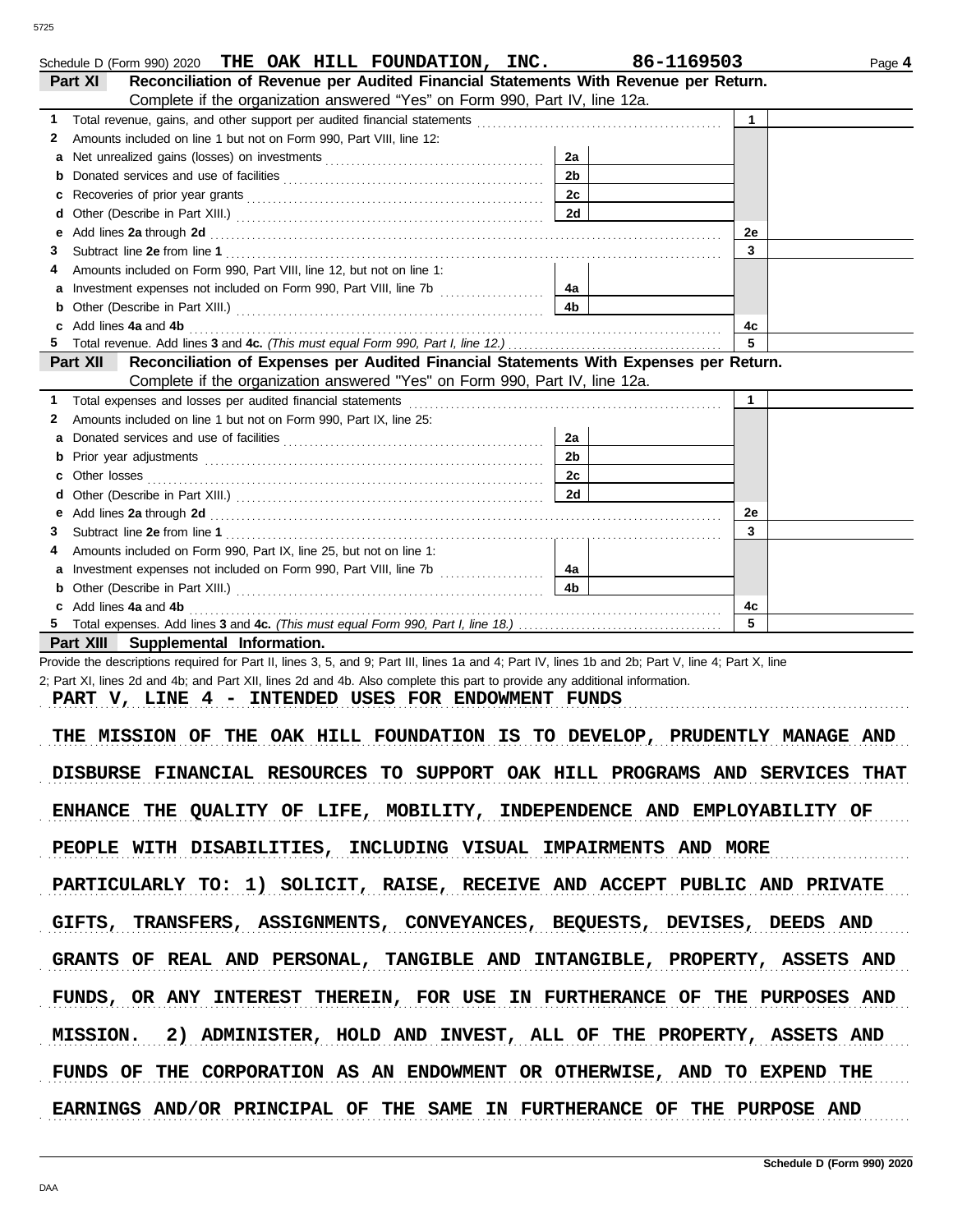| THE OAK HILL FOUNDATION, INC.<br>Schedule D (Form 990) 2020                  | 86-1169503<br>Page 5 |
|------------------------------------------------------------------------------|----------------------|
| Supplemental Information (continued)<br>Part XIII                            |                      |
| THE FOUNDATION CONSISTENT WITH ANY TERMS, CONDITIONS OR<br><b>MISSION OF</b> |                      |
| RETRICTIONS IMPOSED BY DONORS.                                               |                      |
|                                                                              |                      |
| PART X - FIN 48 FOOTNOTE                                                     |                      |
| OAK HILL FOUNDATION HAS RECEIVED EXEMPTION FROM FEDERAL INCOME TAX UNDER     |                      |
| $SECTION 501(C)(3)$ OF THE INTERNAL REVENUE CODE. OAK HILL FOUNDATION HAS    |                      |
| ALSO BEEN CLASSIFIED AS AN ENTITY THAT IS NOT A PRIVATE FOUNDATION WITHIN    |                      |
| THE MEANING OF SECTION 509(A) OF THE INTERNAL REVENUE CODE AND QUALIFIES     |                      |
| FOR DEDUCTIBLE CONTRIBUTIONS AS PROVIDED IN SECTION $170(B)(1)(A)(II)$ .     |                      |
| MANAGEMENT HAS REVIEWED OAK HILL FOUNDATION'S REPORTING AND BELIEVE THEY     |                      |
| HAVE NOT TAKEN TAX POSITIONS THAT ARE MORE LIKELY THAN NOT TO BE DETERMINED  |                      |
| TO BE INCORRECT BY THE INTERNAL REVENUE SERVICE AND THEREFORE, NO            |                      |
| ADJUSTMENTS OR DISCLOSURES ARE REQUIRED. OAK HILL FOUNDATION IS SUBJECT TO   |                      |
| ROUTINE AUDITS BY TAXING JURISDICTIONS; HOWEVER, THERE ARE CURRENTLY NO      |                      |
| AUDITS FOR ANY TAX PERIODS PENDING OR IN PROGRESS.                           |                      |
|                                                                              |                      |
|                                                                              |                      |
|                                                                              |                      |
|                                                                              |                      |
|                                                                              |                      |
|                                                                              |                      |
|                                                                              |                      |
|                                                                              |                      |
|                                                                              |                      |
|                                                                              |                      |
|                                                                              |                      |
|                                                                              |                      |
|                                                                              |                      |
|                                                                              |                      |
|                                                                              |                      |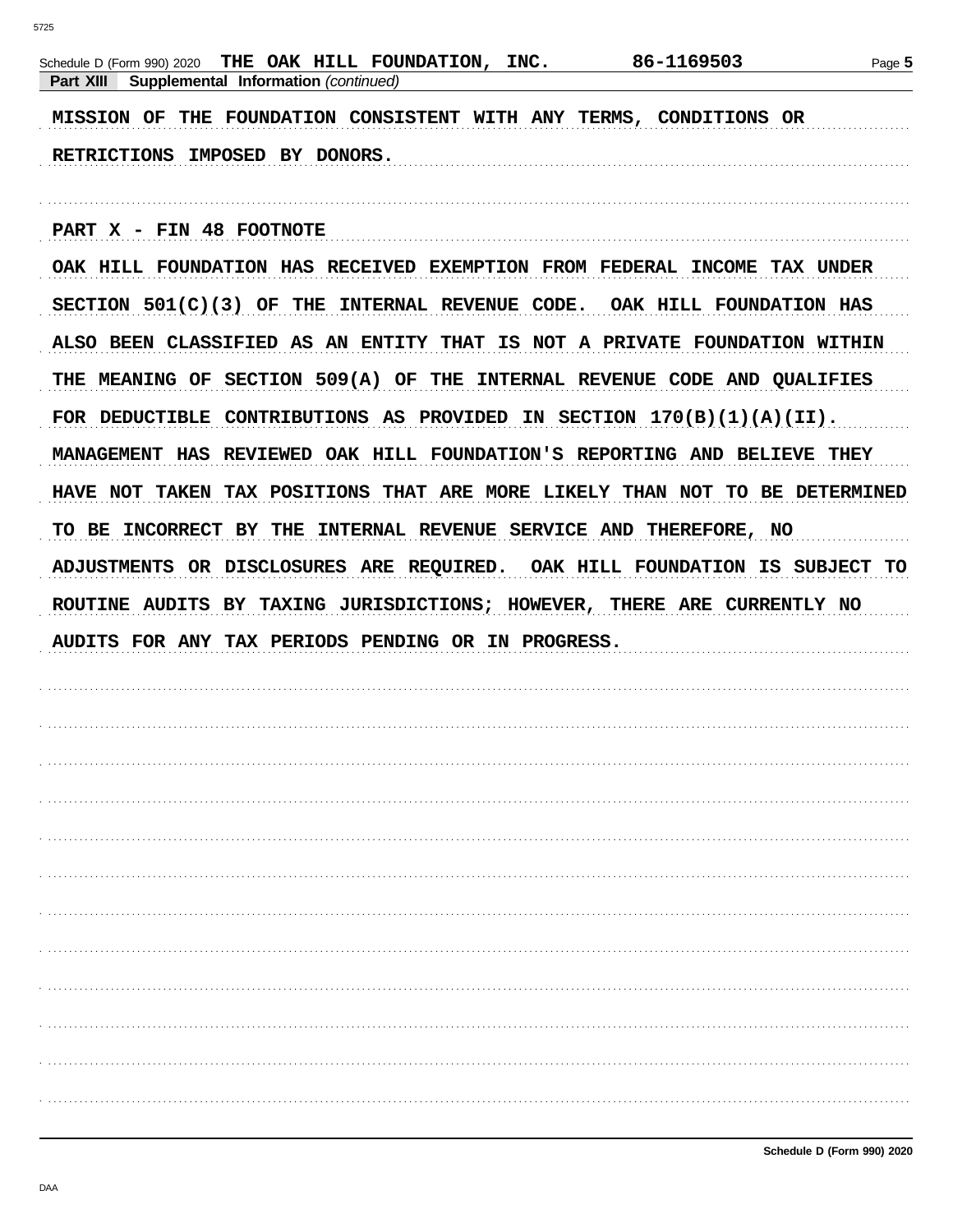| <b>SCHEDULE I</b>                                      |                                                                                                                                                                                                                                                                                                                                                 |           |                                         | Grants and Other Assistance to Organizations,                                                                                         |                                       |                                                             |                                          |                                              | OMB No. 1545-0047                     |
|--------------------------------------------------------|-------------------------------------------------------------------------------------------------------------------------------------------------------------------------------------------------------------------------------------------------------------------------------------------------------------------------------------------------|-----------|-----------------------------------------|---------------------------------------------------------------------------------------------------------------------------------------|---------------------------------------|-------------------------------------------------------------|------------------------------------------|----------------------------------------------|---------------------------------------|
| (Form 990)                                             |                                                                                                                                                                                                                                                                                                                                                 |           |                                         | Governments, and Individuals in the United States<br>Complete if the organization answered "Yes" on Form 990, Part IV, line 21 or 22. |                                       |                                                             |                                          |                                              |                                       |
|                                                        |                                                                                                                                                                                                                                                                                                                                                 |           |                                         | u Attach to Form 990.                                                                                                                 |                                       |                                                             |                                          |                                              | <b>Open to Public</b>                 |
| Department of the Treasury<br>Internal Revenue Service |                                                                                                                                                                                                                                                                                                                                                 |           |                                         | u Go to www.irs.gov/Form990 for the latest information.                                                                               |                                       |                                                             |                                          |                                              | <b>Inspection</b>                     |
| Name of the organization                               | THE OAK HILL FOUNDATION, INC.                                                                                                                                                                                                                                                                                                                   |           |                                         |                                                                                                                                       |                                       |                                                             |                                          | Employer identification number<br>86-1169503 |                                       |
| Part I                                                 | <b>General Information on Grants and Assistance</b>                                                                                                                                                                                                                                                                                             |           |                                         |                                                                                                                                       |                                       |                                                             |                                          |                                              |                                       |
| $\mathbf{1}$                                           | Does the organization maintain records to substantiate the amount of the grants or assistance, the grantees' eligibility for the grants or assistance, and<br>the selection criteria used to award the grants or assistance?<br>2 Describe in Part IV the organization's procedures for monitoring the use of grant funds in the United States. |           |                                         |                                                                                                                                       |                                       |                                                             |                                          |                                              | $ \mathbf{X} $ Yes<br>No              |
| Part II                                                | Grants and Other Assistance to Domestic Organizations and Domestic Governments. Complete if the organization answered "Yes" on Form 990,<br>Part IV, line 21, for any recipient that received more than \$5,000. Part II can be duplicated if additional space is needed.                                                                       |           |                                         |                                                                                                                                       |                                       |                                                             |                                          |                                              |                                       |
| $\mathbf{1}$                                           | (a) Name and address of organization<br>or government                                                                                                                                                                                                                                                                                           | $(b)$ EIN | $(c)$ IRC<br>section<br>(if applicable) | (d) Amount of cash<br>grant                                                                                                           | (e) Amount of non-<br>cash assistance | (f) Method of valuation<br>(book, FMV, appraisal,<br>other) | (q) Description of<br>noncash assistance |                                              | (h) Purpose of grant<br>or assistance |
| 120 HOLCOMB STREET<br><b>HARTFORD</b>                  | (1) THE CT INSTITUTE FOR THE BLIND, INC<br>CT 06112-1589 06-0669111   501C3                                                                                                                                                                                                                                                                     |           |                                         | 4,848,810                                                                                                                             |                                       |                                                             |                                          |                                              | <b>IMISSION FULFILLMENT</b>           |
| (2)                                                    |                                                                                                                                                                                                                                                                                                                                                 |           |                                         |                                                                                                                                       |                                       |                                                             |                                          |                                              |                                       |
|                                                        |                                                                                                                                                                                                                                                                                                                                                 |           |                                         |                                                                                                                                       |                                       |                                                             |                                          |                                              |                                       |
| (3)                                                    |                                                                                                                                                                                                                                                                                                                                                 |           |                                         |                                                                                                                                       |                                       |                                                             |                                          |                                              |                                       |
|                                                        |                                                                                                                                                                                                                                                                                                                                                 |           |                                         |                                                                                                                                       |                                       |                                                             |                                          |                                              |                                       |
| (4)                                                    |                                                                                                                                                                                                                                                                                                                                                 |           |                                         |                                                                                                                                       |                                       |                                                             |                                          |                                              |                                       |
|                                                        |                                                                                                                                                                                                                                                                                                                                                 |           |                                         |                                                                                                                                       |                                       |                                                             |                                          |                                              |                                       |
| (5)                                                    |                                                                                                                                                                                                                                                                                                                                                 |           |                                         |                                                                                                                                       |                                       |                                                             |                                          |                                              |                                       |
|                                                        |                                                                                                                                                                                                                                                                                                                                                 |           |                                         |                                                                                                                                       |                                       |                                                             |                                          |                                              |                                       |
| (6)                                                    |                                                                                                                                                                                                                                                                                                                                                 |           |                                         |                                                                                                                                       |                                       |                                                             |                                          |                                              |                                       |
|                                                        |                                                                                                                                                                                                                                                                                                                                                 |           |                                         |                                                                                                                                       |                                       |                                                             |                                          |                                              |                                       |
| (7)                                                    |                                                                                                                                                                                                                                                                                                                                                 |           |                                         |                                                                                                                                       |                                       |                                                             |                                          |                                              |                                       |
|                                                        |                                                                                                                                                                                                                                                                                                                                                 |           |                                         |                                                                                                                                       |                                       |                                                             |                                          |                                              |                                       |
| (8)                                                    |                                                                                                                                                                                                                                                                                                                                                 |           |                                         |                                                                                                                                       |                                       |                                                             |                                          |                                              |                                       |
|                                                        |                                                                                                                                                                                                                                                                                                                                                 |           |                                         |                                                                                                                                       |                                       |                                                             |                                          |                                              |                                       |
| (9)                                                    |                                                                                                                                                                                                                                                                                                                                                 |           |                                         |                                                                                                                                       |                                       |                                                             |                                          |                                              |                                       |
|                                                        |                                                                                                                                                                                                                                                                                                                                                 |           |                                         |                                                                                                                                       |                                       |                                                             |                                          |                                              |                                       |
| $\mathbf{2}$                                           |                                                                                                                                                                                                                                                                                                                                                 |           |                                         |                                                                                                                                       |                                       |                                                             |                                          | u                                            |                                       |
| 3                                                      | Enter total number of other organizations listed in the line 1 table<br>For Departually Deduction, Act Notice, age the Instructions for Form 000                                                                                                                                                                                                |           |                                         |                                                                                                                                       |                                       |                                                             |                                          |                                              | Cahadula I (Farm 000) (2020)          |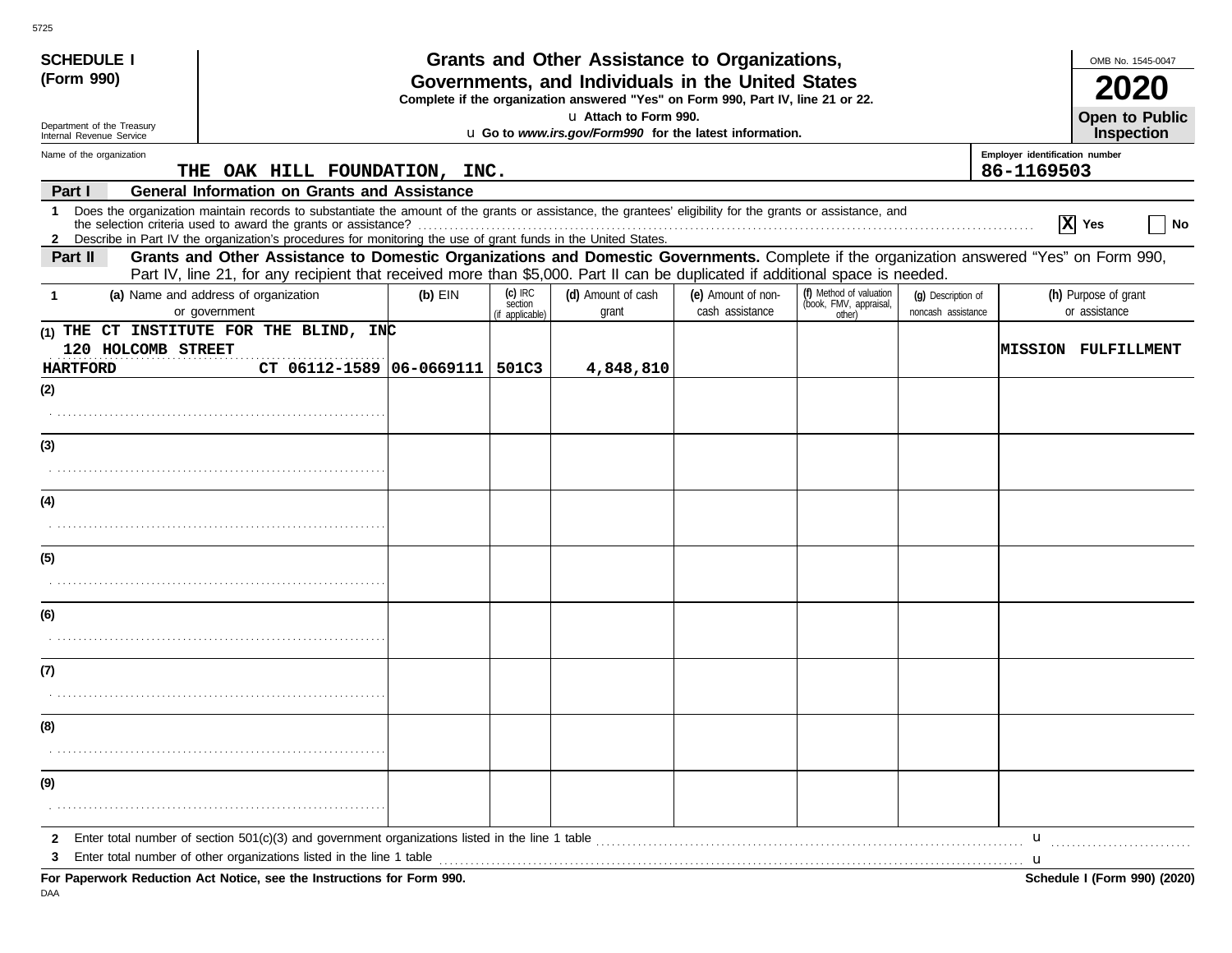| Schedule I (Form 990) (2020) THE OAK HILL FOUNDATION, INC.                                                                                           |                             |                             | 86-1169503                          |                                                          | Page 2                                |
|------------------------------------------------------------------------------------------------------------------------------------------------------|-----------------------------|-----------------------------|-------------------------------------|----------------------------------------------------------|---------------------------------------|
| Grants and Other Assistance to Domestic Individuals. Complete if the organization answered "Yes" on Form 990, Part IV, line 22.<br>Part III          |                             |                             |                                     |                                                          |                                       |
| Part III can be duplicated if additional space is needed.                                                                                            |                             |                             |                                     |                                                          |                                       |
| (a) Type of grant or assistance                                                                                                                      | (b) Number of<br>recipients | (c) Amount of<br>cash grant | (d) Amount of<br>noncash assistance | (e) Method of valuation (book,<br>FMV, appraisal, other) | (f) Description of noncash assistance |
|                                                                                                                                                      |                             |                             |                                     |                                                          |                                       |
|                                                                                                                                                      |                             |                             |                                     |                                                          |                                       |
|                                                                                                                                                      |                             |                             |                                     |                                                          |                                       |
|                                                                                                                                                      |                             |                             |                                     |                                                          |                                       |
|                                                                                                                                                      |                             |                             |                                     |                                                          |                                       |
|                                                                                                                                                      |                             |                             |                                     |                                                          |                                       |
|                                                                                                                                                      |                             |                             |                                     |                                                          |                                       |
| Part IV<br>Supplemental Information. Provide the information required in Part I, line 2; Part III, column (b); and any other additional information. |                             |                             |                                     |                                                          |                                       |
| PART I, LINE 2 - PROCEDURES FOR MONITORING THE USE OF GRANT FUNDS                                                                                    |                             |                             |                                     |                                                          |                                       |
| THE CONNECTICUT INSTITUTE FOR THE BLIND, INC., THE GRANT RECIPIENT, MANAGES                                                                          |                             |                             |                                     |                                                          |                                       |
| THE FOUNDATION, NO MONITORING NECESSARY.                                                                                                             |                             |                             |                                     |                                                          |                                       |
|                                                                                                                                                      |                             |                             |                                     |                                                          |                                       |
|                                                                                                                                                      |                             |                             |                                     |                                                          |                                       |
|                                                                                                                                                      |                             |                             |                                     |                                                          |                                       |
|                                                                                                                                                      |                             |                             |                                     |                                                          |                                       |
|                                                                                                                                                      |                             |                             |                                     |                                                          |                                       |
|                                                                                                                                                      |                             |                             |                                     |                                                          |                                       |
|                                                                                                                                                      |                             |                             |                                     |                                                          |                                       |
|                                                                                                                                                      |                             |                             |                                     |                                                          |                                       |

Schedule I (Form 990) (2020)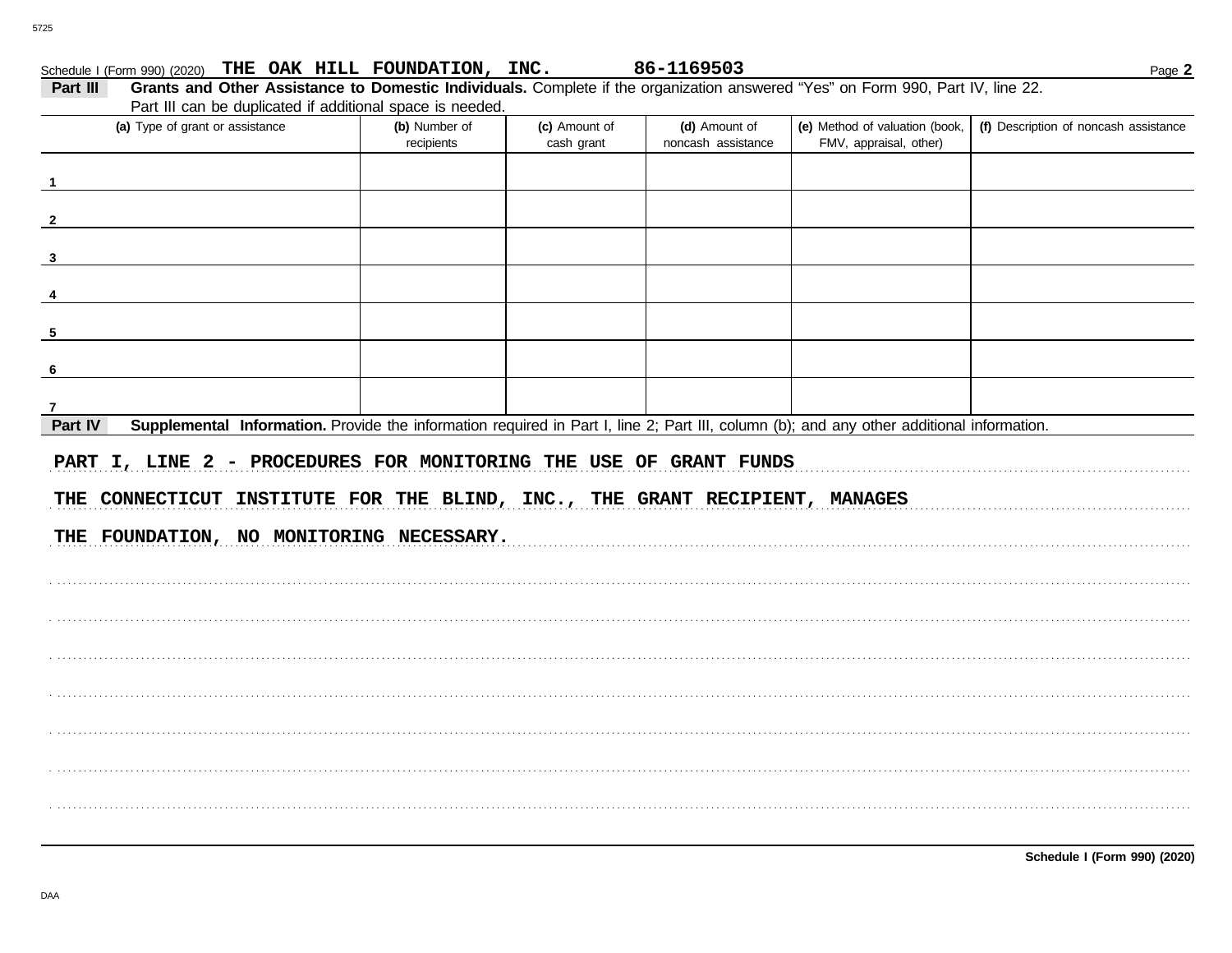| For certain Officers, Directors, Trustees, Key Employees, and Highest<br>(Form 990)<br>2020<br><b>Compensated Employees</b><br>u Complete if the organization answered "Yes" on Form 990, Part IV, line 23.<br>Open to Public<br>u Attach to Form 990.<br>Department of the Treasury<br>Inspection<br>uGo to www.irs.gov/Form990 for instructions and the latest information.<br>Internal Revenue Service<br>Employer identification number<br>Name of the organization<br>86-1169503<br>THE OAK HILL FOUNDATION, INC.<br>Questions Regarding Compensation<br>Part I<br>Yes<br>No<br>1a Check the appropriate box(es) if the organization provided any of the following to or for a person listed on Form<br>990, Part VII, Section A, line 1a. Complete Part III to provide any relevant information regarding these items.<br>First-class or charter travel<br>Housing allowance or residence for personal use<br>Payments for business use of personal residence<br>Travel for companions<br>Health or social club dues or initiation fees<br>Tax indemnification and gross-up payments<br>Discretionary spending account<br>Personal services (such as maid, chauffeur, chef)<br><b>b</b> If any of the boxes on line 1a are checked, did the organization follow a written policy regarding payment<br>or reimbursement or provision of all of the expenses described above? If "No," complete Part III to<br>1b<br>Did the organization require substantiation prior to reimbursing or allowing expenses incurred by all<br>2<br>directors, trustees, and officers, including the CEO/Executive Director, regarding the items checked on line<br>$\mathbf{2}$<br>Indicate which, if any, of the following the organization used to establish the compensation of the<br>3<br>organization's CEO/Executive Director. Check all that apply. Do not check any boxes for methods used by a<br>related organization to establish compensation of the CEO/Executive Director, but explain in Part III.<br>Compensation committee<br>Written employment contract<br>Independent compensation consultant<br>Compensation survey or study<br>Form 990 of other organizations<br>Approval by the board or compensation committee<br>During the year, did any person listed on Form 990, Part VII, Section A, line 1a, with respect to the filing<br>4<br>organization or a related organization:<br>x<br>a Receive a severance payment or change-of-control payment?<br>4a<br>$\mathbf x$<br><b>b</b> Participate in or receive payment from a supplemental nonqualified retirement plan?<br>4b<br>X<br>c Participate in or receive payment from an equity-based compensation arrangement?<br>4c<br>If "Yes" to any of lines 4a-c, list the persons and provide the applicable amounts for each item in Part III.<br>Only section $501(c)(3)$ , $501(c)(4)$ , and $501(c)(29)$ organizations must complete lines $5-9$ .<br>For persons listed on Form 990, Part VII, Section A, line 1a, did the organization pay or accrue any<br>5<br>compensation contingent on the revenues of:<br>X<br>5а<br>$\mathbf x$<br>5b<br>If "Yes" on line 5a or 5b, describe in Part III.<br>For persons listed on Form 990, Part VII, Section A, line 1a, did the organization pay or accrue any<br>6<br>compensation contingent on the net earnings of:<br>x<br>a The organization?<br>6a<br>$\mathbf x$<br>6b<br>If "Yes" on line 6a or 6b, describe in Part III.<br>For persons listed on Form 990, Part VII, Section A, line 1a, did the organization provide any nonfixed<br>7<br>x<br>7<br>Were any amounts reported on Form 990, Part VII, paid or accrued pursuant to a contract that was subject<br>8<br>to the initial contract exception described in Regulations section 53.4958-4(a)(3)? If "Yes," describe<br>x<br>$\ $ n Part III $\ $<br>8<br>If "Yes" on line 8, did the organization also follow the rebuttable presumption procedure described in<br>9<br>9<br>For Paperwork Reduction Act Notice, see the Instructions for Form 990.<br>Schedule J (Form 990) 2020 | <b>SCHEDULE J</b> | <b>Compensation Information</b> | OMB No. 1545-0047 |
|--------------------------------------------------------------------------------------------------------------------------------------------------------------------------------------------------------------------------------------------------------------------------------------------------------------------------------------------------------------------------------------------------------------------------------------------------------------------------------------------------------------------------------------------------------------------------------------------------------------------------------------------------------------------------------------------------------------------------------------------------------------------------------------------------------------------------------------------------------------------------------------------------------------------------------------------------------------------------------------------------------------------------------------------------------------------------------------------------------------------------------------------------------------------------------------------------------------------------------------------------------------------------------------------------------------------------------------------------------------------------------------------------------------------------------------------------------------------------------------------------------------------------------------------------------------------------------------------------------------------------------------------------------------------------------------------------------------------------------------------------------------------------------------------------------------------------------------------------------------------------------------------------------------------------------------------------------------------------------------------------------------------------------------------------------------------------------------------------------------------------------------------------------------------------------------------------------------------------------------------------------------------------------------------------------------------------------------------------------------------------------------------------------------------------------------------------------------------------------------------------------------------------------------------------------------------------------------------------------------------------------------------------------------------------------------------------------------------------------------------------------------------------------------------------------------------------------------------------------------------------------------------------------------------------------------------------------------------------------------------------------------------------------------------------------------------------------------------------------------------------------------------------------------------------------------------------------------------------------------------------------------------------------------------------------------------------------------------------------------------------------------------------------------------------------------------------------------------------------------------------------------------------------------------------------------------------------------------------------------------------------------------------------------------------------------------------------------------------------------------------------------------------------------------------------------------------------------------------------------------------------------------------------------------------------------------------------------------------------------------------------------------------------------------------------------------|-------------------|---------------------------------|-------------------|
|                                                                                                                                                                                                                                                                                                                                                                                                                                                                                                                                                                                                                                                                                                                                                                                                                                                                                                                                                                                                                                                                                                                                                                                                                                                                                                                                                                                                                                                                                                                                                                                                                                                                                                                                                                                                                                                                                                                                                                                                                                                                                                                                                                                                                                                                                                                                                                                                                                                                                                                                                                                                                                                                                                                                                                                                                                                                                                                                                                                                                                                                                                                                                                                                                                                                                                                                                                                                                                                                                                                                                                                                                                                                                                                                                                                                                                                                                                                                                                                                                                                                    |                   |                                 |                   |
|                                                                                                                                                                                                                                                                                                                                                                                                                                                                                                                                                                                                                                                                                                                                                                                                                                                                                                                                                                                                                                                                                                                                                                                                                                                                                                                                                                                                                                                                                                                                                                                                                                                                                                                                                                                                                                                                                                                                                                                                                                                                                                                                                                                                                                                                                                                                                                                                                                                                                                                                                                                                                                                                                                                                                                                                                                                                                                                                                                                                                                                                                                                                                                                                                                                                                                                                                                                                                                                                                                                                                                                                                                                                                                                                                                                                                                                                                                                                                                                                                                                                    |                   |                                 |                   |
|                                                                                                                                                                                                                                                                                                                                                                                                                                                                                                                                                                                                                                                                                                                                                                                                                                                                                                                                                                                                                                                                                                                                                                                                                                                                                                                                                                                                                                                                                                                                                                                                                                                                                                                                                                                                                                                                                                                                                                                                                                                                                                                                                                                                                                                                                                                                                                                                                                                                                                                                                                                                                                                                                                                                                                                                                                                                                                                                                                                                                                                                                                                                                                                                                                                                                                                                                                                                                                                                                                                                                                                                                                                                                                                                                                                                                                                                                                                                                                                                                                                                    |                   |                                 |                   |
|                                                                                                                                                                                                                                                                                                                                                                                                                                                                                                                                                                                                                                                                                                                                                                                                                                                                                                                                                                                                                                                                                                                                                                                                                                                                                                                                                                                                                                                                                                                                                                                                                                                                                                                                                                                                                                                                                                                                                                                                                                                                                                                                                                                                                                                                                                                                                                                                                                                                                                                                                                                                                                                                                                                                                                                                                                                                                                                                                                                                                                                                                                                                                                                                                                                                                                                                                                                                                                                                                                                                                                                                                                                                                                                                                                                                                                                                                                                                                                                                                                                                    |                   |                                 |                   |
|                                                                                                                                                                                                                                                                                                                                                                                                                                                                                                                                                                                                                                                                                                                                                                                                                                                                                                                                                                                                                                                                                                                                                                                                                                                                                                                                                                                                                                                                                                                                                                                                                                                                                                                                                                                                                                                                                                                                                                                                                                                                                                                                                                                                                                                                                                                                                                                                                                                                                                                                                                                                                                                                                                                                                                                                                                                                                                                                                                                                                                                                                                                                                                                                                                                                                                                                                                                                                                                                                                                                                                                                                                                                                                                                                                                                                                                                                                                                                                                                                                                                    |                   |                                 |                   |
|                                                                                                                                                                                                                                                                                                                                                                                                                                                                                                                                                                                                                                                                                                                                                                                                                                                                                                                                                                                                                                                                                                                                                                                                                                                                                                                                                                                                                                                                                                                                                                                                                                                                                                                                                                                                                                                                                                                                                                                                                                                                                                                                                                                                                                                                                                                                                                                                                                                                                                                                                                                                                                                                                                                                                                                                                                                                                                                                                                                                                                                                                                                                                                                                                                                                                                                                                                                                                                                                                                                                                                                                                                                                                                                                                                                                                                                                                                                                                                                                                                                                    |                   |                                 |                   |
|                                                                                                                                                                                                                                                                                                                                                                                                                                                                                                                                                                                                                                                                                                                                                                                                                                                                                                                                                                                                                                                                                                                                                                                                                                                                                                                                                                                                                                                                                                                                                                                                                                                                                                                                                                                                                                                                                                                                                                                                                                                                                                                                                                                                                                                                                                                                                                                                                                                                                                                                                                                                                                                                                                                                                                                                                                                                                                                                                                                                                                                                                                                                                                                                                                                                                                                                                                                                                                                                                                                                                                                                                                                                                                                                                                                                                                                                                                                                                                                                                                                                    |                   |                                 |                   |
|                                                                                                                                                                                                                                                                                                                                                                                                                                                                                                                                                                                                                                                                                                                                                                                                                                                                                                                                                                                                                                                                                                                                                                                                                                                                                                                                                                                                                                                                                                                                                                                                                                                                                                                                                                                                                                                                                                                                                                                                                                                                                                                                                                                                                                                                                                                                                                                                                                                                                                                                                                                                                                                                                                                                                                                                                                                                                                                                                                                                                                                                                                                                                                                                                                                                                                                                                                                                                                                                                                                                                                                                                                                                                                                                                                                                                                                                                                                                                                                                                                                                    |                   |                                 |                   |
|                                                                                                                                                                                                                                                                                                                                                                                                                                                                                                                                                                                                                                                                                                                                                                                                                                                                                                                                                                                                                                                                                                                                                                                                                                                                                                                                                                                                                                                                                                                                                                                                                                                                                                                                                                                                                                                                                                                                                                                                                                                                                                                                                                                                                                                                                                                                                                                                                                                                                                                                                                                                                                                                                                                                                                                                                                                                                                                                                                                                                                                                                                                                                                                                                                                                                                                                                                                                                                                                                                                                                                                                                                                                                                                                                                                                                                                                                                                                                                                                                                                                    |                   |                                 |                   |
|                                                                                                                                                                                                                                                                                                                                                                                                                                                                                                                                                                                                                                                                                                                                                                                                                                                                                                                                                                                                                                                                                                                                                                                                                                                                                                                                                                                                                                                                                                                                                                                                                                                                                                                                                                                                                                                                                                                                                                                                                                                                                                                                                                                                                                                                                                                                                                                                                                                                                                                                                                                                                                                                                                                                                                                                                                                                                                                                                                                                                                                                                                                                                                                                                                                                                                                                                                                                                                                                                                                                                                                                                                                                                                                                                                                                                                                                                                                                                                                                                                                                    |                   |                                 |                   |
|                                                                                                                                                                                                                                                                                                                                                                                                                                                                                                                                                                                                                                                                                                                                                                                                                                                                                                                                                                                                                                                                                                                                                                                                                                                                                                                                                                                                                                                                                                                                                                                                                                                                                                                                                                                                                                                                                                                                                                                                                                                                                                                                                                                                                                                                                                                                                                                                                                                                                                                                                                                                                                                                                                                                                                                                                                                                                                                                                                                                                                                                                                                                                                                                                                                                                                                                                                                                                                                                                                                                                                                                                                                                                                                                                                                                                                                                                                                                                                                                                                                                    |                   |                                 |                   |
|                                                                                                                                                                                                                                                                                                                                                                                                                                                                                                                                                                                                                                                                                                                                                                                                                                                                                                                                                                                                                                                                                                                                                                                                                                                                                                                                                                                                                                                                                                                                                                                                                                                                                                                                                                                                                                                                                                                                                                                                                                                                                                                                                                                                                                                                                                                                                                                                                                                                                                                                                                                                                                                                                                                                                                                                                                                                                                                                                                                                                                                                                                                                                                                                                                                                                                                                                                                                                                                                                                                                                                                                                                                                                                                                                                                                                                                                                                                                                                                                                                                                    |                   |                                 |                   |
|                                                                                                                                                                                                                                                                                                                                                                                                                                                                                                                                                                                                                                                                                                                                                                                                                                                                                                                                                                                                                                                                                                                                                                                                                                                                                                                                                                                                                                                                                                                                                                                                                                                                                                                                                                                                                                                                                                                                                                                                                                                                                                                                                                                                                                                                                                                                                                                                                                                                                                                                                                                                                                                                                                                                                                                                                                                                                                                                                                                                                                                                                                                                                                                                                                                                                                                                                                                                                                                                                                                                                                                                                                                                                                                                                                                                                                                                                                                                                                                                                                                                    |                   |                                 |                   |
|                                                                                                                                                                                                                                                                                                                                                                                                                                                                                                                                                                                                                                                                                                                                                                                                                                                                                                                                                                                                                                                                                                                                                                                                                                                                                                                                                                                                                                                                                                                                                                                                                                                                                                                                                                                                                                                                                                                                                                                                                                                                                                                                                                                                                                                                                                                                                                                                                                                                                                                                                                                                                                                                                                                                                                                                                                                                                                                                                                                                                                                                                                                                                                                                                                                                                                                                                                                                                                                                                                                                                                                                                                                                                                                                                                                                                                                                                                                                                                                                                                                                    |                   |                                 |                   |
|                                                                                                                                                                                                                                                                                                                                                                                                                                                                                                                                                                                                                                                                                                                                                                                                                                                                                                                                                                                                                                                                                                                                                                                                                                                                                                                                                                                                                                                                                                                                                                                                                                                                                                                                                                                                                                                                                                                                                                                                                                                                                                                                                                                                                                                                                                                                                                                                                                                                                                                                                                                                                                                                                                                                                                                                                                                                                                                                                                                                                                                                                                                                                                                                                                                                                                                                                                                                                                                                                                                                                                                                                                                                                                                                                                                                                                                                                                                                                                                                                                                                    |                   |                                 |                   |
|                                                                                                                                                                                                                                                                                                                                                                                                                                                                                                                                                                                                                                                                                                                                                                                                                                                                                                                                                                                                                                                                                                                                                                                                                                                                                                                                                                                                                                                                                                                                                                                                                                                                                                                                                                                                                                                                                                                                                                                                                                                                                                                                                                                                                                                                                                                                                                                                                                                                                                                                                                                                                                                                                                                                                                                                                                                                                                                                                                                                                                                                                                                                                                                                                                                                                                                                                                                                                                                                                                                                                                                                                                                                                                                                                                                                                                                                                                                                                                                                                                                                    |                   |                                 |                   |
|                                                                                                                                                                                                                                                                                                                                                                                                                                                                                                                                                                                                                                                                                                                                                                                                                                                                                                                                                                                                                                                                                                                                                                                                                                                                                                                                                                                                                                                                                                                                                                                                                                                                                                                                                                                                                                                                                                                                                                                                                                                                                                                                                                                                                                                                                                                                                                                                                                                                                                                                                                                                                                                                                                                                                                                                                                                                                                                                                                                                                                                                                                                                                                                                                                                                                                                                                                                                                                                                                                                                                                                                                                                                                                                                                                                                                                                                                                                                                                                                                                                                    |                   |                                 |                   |
|                                                                                                                                                                                                                                                                                                                                                                                                                                                                                                                                                                                                                                                                                                                                                                                                                                                                                                                                                                                                                                                                                                                                                                                                                                                                                                                                                                                                                                                                                                                                                                                                                                                                                                                                                                                                                                                                                                                                                                                                                                                                                                                                                                                                                                                                                                                                                                                                                                                                                                                                                                                                                                                                                                                                                                                                                                                                                                                                                                                                                                                                                                                                                                                                                                                                                                                                                                                                                                                                                                                                                                                                                                                                                                                                                                                                                                                                                                                                                                                                                                                                    |                   |                                 |                   |
|                                                                                                                                                                                                                                                                                                                                                                                                                                                                                                                                                                                                                                                                                                                                                                                                                                                                                                                                                                                                                                                                                                                                                                                                                                                                                                                                                                                                                                                                                                                                                                                                                                                                                                                                                                                                                                                                                                                                                                                                                                                                                                                                                                                                                                                                                                                                                                                                                                                                                                                                                                                                                                                                                                                                                                                                                                                                                                                                                                                                                                                                                                                                                                                                                                                                                                                                                                                                                                                                                                                                                                                                                                                                                                                                                                                                                                                                                                                                                                                                                                                                    |                   |                                 |                   |
|                                                                                                                                                                                                                                                                                                                                                                                                                                                                                                                                                                                                                                                                                                                                                                                                                                                                                                                                                                                                                                                                                                                                                                                                                                                                                                                                                                                                                                                                                                                                                                                                                                                                                                                                                                                                                                                                                                                                                                                                                                                                                                                                                                                                                                                                                                                                                                                                                                                                                                                                                                                                                                                                                                                                                                                                                                                                                                                                                                                                                                                                                                                                                                                                                                                                                                                                                                                                                                                                                                                                                                                                                                                                                                                                                                                                                                                                                                                                                                                                                                                                    |                   |                                 |                   |
|                                                                                                                                                                                                                                                                                                                                                                                                                                                                                                                                                                                                                                                                                                                                                                                                                                                                                                                                                                                                                                                                                                                                                                                                                                                                                                                                                                                                                                                                                                                                                                                                                                                                                                                                                                                                                                                                                                                                                                                                                                                                                                                                                                                                                                                                                                                                                                                                                                                                                                                                                                                                                                                                                                                                                                                                                                                                                                                                                                                                                                                                                                                                                                                                                                                                                                                                                                                                                                                                                                                                                                                                                                                                                                                                                                                                                                                                                                                                                                                                                                                                    |                   |                                 |                   |
|                                                                                                                                                                                                                                                                                                                                                                                                                                                                                                                                                                                                                                                                                                                                                                                                                                                                                                                                                                                                                                                                                                                                                                                                                                                                                                                                                                                                                                                                                                                                                                                                                                                                                                                                                                                                                                                                                                                                                                                                                                                                                                                                                                                                                                                                                                                                                                                                                                                                                                                                                                                                                                                                                                                                                                                                                                                                                                                                                                                                                                                                                                                                                                                                                                                                                                                                                                                                                                                                                                                                                                                                                                                                                                                                                                                                                                                                                                                                                                                                                                                                    |                   |                                 |                   |
|                                                                                                                                                                                                                                                                                                                                                                                                                                                                                                                                                                                                                                                                                                                                                                                                                                                                                                                                                                                                                                                                                                                                                                                                                                                                                                                                                                                                                                                                                                                                                                                                                                                                                                                                                                                                                                                                                                                                                                                                                                                                                                                                                                                                                                                                                                                                                                                                                                                                                                                                                                                                                                                                                                                                                                                                                                                                                                                                                                                                                                                                                                                                                                                                                                                                                                                                                                                                                                                                                                                                                                                                                                                                                                                                                                                                                                                                                                                                                                                                                                                                    |                   |                                 |                   |
|                                                                                                                                                                                                                                                                                                                                                                                                                                                                                                                                                                                                                                                                                                                                                                                                                                                                                                                                                                                                                                                                                                                                                                                                                                                                                                                                                                                                                                                                                                                                                                                                                                                                                                                                                                                                                                                                                                                                                                                                                                                                                                                                                                                                                                                                                                                                                                                                                                                                                                                                                                                                                                                                                                                                                                                                                                                                                                                                                                                                                                                                                                                                                                                                                                                                                                                                                                                                                                                                                                                                                                                                                                                                                                                                                                                                                                                                                                                                                                                                                                                                    |                   |                                 |                   |
|                                                                                                                                                                                                                                                                                                                                                                                                                                                                                                                                                                                                                                                                                                                                                                                                                                                                                                                                                                                                                                                                                                                                                                                                                                                                                                                                                                                                                                                                                                                                                                                                                                                                                                                                                                                                                                                                                                                                                                                                                                                                                                                                                                                                                                                                                                                                                                                                                                                                                                                                                                                                                                                                                                                                                                                                                                                                                                                                                                                                                                                                                                                                                                                                                                                                                                                                                                                                                                                                                                                                                                                                                                                                                                                                                                                                                                                                                                                                                                                                                                                                    |                   |                                 |                   |
|                                                                                                                                                                                                                                                                                                                                                                                                                                                                                                                                                                                                                                                                                                                                                                                                                                                                                                                                                                                                                                                                                                                                                                                                                                                                                                                                                                                                                                                                                                                                                                                                                                                                                                                                                                                                                                                                                                                                                                                                                                                                                                                                                                                                                                                                                                                                                                                                                                                                                                                                                                                                                                                                                                                                                                                                                                                                                                                                                                                                                                                                                                                                                                                                                                                                                                                                                                                                                                                                                                                                                                                                                                                                                                                                                                                                                                                                                                                                                                                                                                                                    |                   |                                 |                   |
|                                                                                                                                                                                                                                                                                                                                                                                                                                                                                                                                                                                                                                                                                                                                                                                                                                                                                                                                                                                                                                                                                                                                                                                                                                                                                                                                                                                                                                                                                                                                                                                                                                                                                                                                                                                                                                                                                                                                                                                                                                                                                                                                                                                                                                                                                                                                                                                                                                                                                                                                                                                                                                                                                                                                                                                                                                                                                                                                                                                                                                                                                                                                                                                                                                                                                                                                                                                                                                                                                                                                                                                                                                                                                                                                                                                                                                                                                                                                                                                                                                                                    |                   |                                 |                   |
|                                                                                                                                                                                                                                                                                                                                                                                                                                                                                                                                                                                                                                                                                                                                                                                                                                                                                                                                                                                                                                                                                                                                                                                                                                                                                                                                                                                                                                                                                                                                                                                                                                                                                                                                                                                                                                                                                                                                                                                                                                                                                                                                                                                                                                                                                                                                                                                                                                                                                                                                                                                                                                                                                                                                                                                                                                                                                                                                                                                                                                                                                                                                                                                                                                                                                                                                                                                                                                                                                                                                                                                                                                                                                                                                                                                                                                                                                                                                                                                                                                                                    |                   |                                 |                   |
|                                                                                                                                                                                                                                                                                                                                                                                                                                                                                                                                                                                                                                                                                                                                                                                                                                                                                                                                                                                                                                                                                                                                                                                                                                                                                                                                                                                                                                                                                                                                                                                                                                                                                                                                                                                                                                                                                                                                                                                                                                                                                                                                                                                                                                                                                                                                                                                                                                                                                                                                                                                                                                                                                                                                                                                                                                                                                                                                                                                                                                                                                                                                                                                                                                                                                                                                                                                                                                                                                                                                                                                                                                                                                                                                                                                                                                                                                                                                                                                                                                                                    |                   |                                 |                   |
|                                                                                                                                                                                                                                                                                                                                                                                                                                                                                                                                                                                                                                                                                                                                                                                                                                                                                                                                                                                                                                                                                                                                                                                                                                                                                                                                                                                                                                                                                                                                                                                                                                                                                                                                                                                                                                                                                                                                                                                                                                                                                                                                                                                                                                                                                                                                                                                                                                                                                                                                                                                                                                                                                                                                                                                                                                                                                                                                                                                                                                                                                                                                                                                                                                                                                                                                                                                                                                                                                                                                                                                                                                                                                                                                                                                                                                                                                                                                                                                                                                                                    |                   |                                 |                   |
|                                                                                                                                                                                                                                                                                                                                                                                                                                                                                                                                                                                                                                                                                                                                                                                                                                                                                                                                                                                                                                                                                                                                                                                                                                                                                                                                                                                                                                                                                                                                                                                                                                                                                                                                                                                                                                                                                                                                                                                                                                                                                                                                                                                                                                                                                                                                                                                                                                                                                                                                                                                                                                                                                                                                                                                                                                                                                                                                                                                                                                                                                                                                                                                                                                                                                                                                                                                                                                                                                                                                                                                                                                                                                                                                                                                                                                                                                                                                                                                                                                                                    |                   |                                 |                   |
|                                                                                                                                                                                                                                                                                                                                                                                                                                                                                                                                                                                                                                                                                                                                                                                                                                                                                                                                                                                                                                                                                                                                                                                                                                                                                                                                                                                                                                                                                                                                                                                                                                                                                                                                                                                                                                                                                                                                                                                                                                                                                                                                                                                                                                                                                                                                                                                                                                                                                                                                                                                                                                                                                                                                                                                                                                                                                                                                                                                                                                                                                                                                                                                                                                                                                                                                                                                                                                                                                                                                                                                                                                                                                                                                                                                                                                                                                                                                                                                                                                                                    |                   |                                 |                   |
|                                                                                                                                                                                                                                                                                                                                                                                                                                                                                                                                                                                                                                                                                                                                                                                                                                                                                                                                                                                                                                                                                                                                                                                                                                                                                                                                                                                                                                                                                                                                                                                                                                                                                                                                                                                                                                                                                                                                                                                                                                                                                                                                                                                                                                                                                                                                                                                                                                                                                                                                                                                                                                                                                                                                                                                                                                                                                                                                                                                                                                                                                                                                                                                                                                                                                                                                                                                                                                                                                                                                                                                                                                                                                                                                                                                                                                                                                                                                                                                                                                                                    |                   |                                 |                   |
|                                                                                                                                                                                                                                                                                                                                                                                                                                                                                                                                                                                                                                                                                                                                                                                                                                                                                                                                                                                                                                                                                                                                                                                                                                                                                                                                                                                                                                                                                                                                                                                                                                                                                                                                                                                                                                                                                                                                                                                                                                                                                                                                                                                                                                                                                                                                                                                                                                                                                                                                                                                                                                                                                                                                                                                                                                                                                                                                                                                                                                                                                                                                                                                                                                                                                                                                                                                                                                                                                                                                                                                                                                                                                                                                                                                                                                                                                                                                                                                                                                                                    |                   |                                 |                   |
|                                                                                                                                                                                                                                                                                                                                                                                                                                                                                                                                                                                                                                                                                                                                                                                                                                                                                                                                                                                                                                                                                                                                                                                                                                                                                                                                                                                                                                                                                                                                                                                                                                                                                                                                                                                                                                                                                                                                                                                                                                                                                                                                                                                                                                                                                                                                                                                                                                                                                                                                                                                                                                                                                                                                                                                                                                                                                                                                                                                                                                                                                                                                                                                                                                                                                                                                                                                                                                                                                                                                                                                                                                                                                                                                                                                                                                                                                                                                                                                                                                                                    |                   |                                 |                   |
|                                                                                                                                                                                                                                                                                                                                                                                                                                                                                                                                                                                                                                                                                                                                                                                                                                                                                                                                                                                                                                                                                                                                                                                                                                                                                                                                                                                                                                                                                                                                                                                                                                                                                                                                                                                                                                                                                                                                                                                                                                                                                                                                                                                                                                                                                                                                                                                                                                                                                                                                                                                                                                                                                                                                                                                                                                                                                                                                                                                                                                                                                                                                                                                                                                                                                                                                                                                                                                                                                                                                                                                                                                                                                                                                                                                                                                                                                                                                                                                                                                                                    |                   |                                 |                   |
|                                                                                                                                                                                                                                                                                                                                                                                                                                                                                                                                                                                                                                                                                                                                                                                                                                                                                                                                                                                                                                                                                                                                                                                                                                                                                                                                                                                                                                                                                                                                                                                                                                                                                                                                                                                                                                                                                                                                                                                                                                                                                                                                                                                                                                                                                                                                                                                                                                                                                                                                                                                                                                                                                                                                                                                                                                                                                                                                                                                                                                                                                                                                                                                                                                                                                                                                                                                                                                                                                                                                                                                                                                                                                                                                                                                                                                                                                                                                                                                                                                                                    |                   |                                 |                   |
|                                                                                                                                                                                                                                                                                                                                                                                                                                                                                                                                                                                                                                                                                                                                                                                                                                                                                                                                                                                                                                                                                                                                                                                                                                                                                                                                                                                                                                                                                                                                                                                                                                                                                                                                                                                                                                                                                                                                                                                                                                                                                                                                                                                                                                                                                                                                                                                                                                                                                                                                                                                                                                                                                                                                                                                                                                                                                                                                                                                                                                                                                                                                                                                                                                                                                                                                                                                                                                                                                                                                                                                                                                                                                                                                                                                                                                                                                                                                                                                                                                                                    |                   |                                 |                   |
|                                                                                                                                                                                                                                                                                                                                                                                                                                                                                                                                                                                                                                                                                                                                                                                                                                                                                                                                                                                                                                                                                                                                                                                                                                                                                                                                                                                                                                                                                                                                                                                                                                                                                                                                                                                                                                                                                                                                                                                                                                                                                                                                                                                                                                                                                                                                                                                                                                                                                                                                                                                                                                                                                                                                                                                                                                                                                                                                                                                                                                                                                                                                                                                                                                                                                                                                                                                                                                                                                                                                                                                                                                                                                                                                                                                                                                                                                                                                                                                                                                                                    |                   |                                 |                   |
|                                                                                                                                                                                                                                                                                                                                                                                                                                                                                                                                                                                                                                                                                                                                                                                                                                                                                                                                                                                                                                                                                                                                                                                                                                                                                                                                                                                                                                                                                                                                                                                                                                                                                                                                                                                                                                                                                                                                                                                                                                                                                                                                                                                                                                                                                                                                                                                                                                                                                                                                                                                                                                                                                                                                                                                                                                                                                                                                                                                                                                                                                                                                                                                                                                                                                                                                                                                                                                                                                                                                                                                                                                                                                                                                                                                                                                                                                                                                                                                                                                                                    |                   |                                 |                   |
|                                                                                                                                                                                                                                                                                                                                                                                                                                                                                                                                                                                                                                                                                                                                                                                                                                                                                                                                                                                                                                                                                                                                                                                                                                                                                                                                                                                                                                                                                                                                                                                                                                                                                                                                                                                                                                                                                                                                                                                                                                                                                                                                                                                                                                                                                                                                                                                                                                                                                                                                                                                                                                                                                                                                                                                                                                                                                                                                                                                                                                                                                                                                                                                                                                                                                                                                                                                                                                                                                                                                                                                                                                                                                                                                                                                                                                                                                                                                                                                                                                                                    |                   |                                 |                   |
|                                                                                                                                                                                                                                                                                                                                                                                                                                                                                                                                                                                                                                                                                                                                                                                                                                                                                                                                                                                                                                                                                                                                                                                                                                                                                                                                                                                                                                                                                                                                                                                                                                                                                                                                                                                                                                                                                                                                                                                                                                                                                                                                                                                                                                                                                                                                                                                                                                                                                                                                                                                                                                                                                                                                                                                                                                                                                                                                                                                                                                                                                                                                                                                                                                                                                                                                                                                                                                                                                                                                                                                                                                                                                                                                                                                                                                                                                                                                                                                                                                                                    |                   |                                 |                   |
|                                                                                                                                                                                                                                                                                                                                                                                                                                                                                                                                                                                                                                                                                                                                                                                                                                                                                                                                                                                                                                                                                                                                                                                                                                                                                                                                                                                                                                                                                                                                                                                                                                                                                                                                                                                                                                                                                                                                                                                                                                                                                                                                                                                                                                                                                                                                                                                                                                                                                                                                                                                                                                                                                                                                                                                                                                                                                                                                                                                                                                                                                                                                                                                                                                                                                                                                                                                                                                                                                                                                                                                                                                                                                                                                                                                                                                                                                                                                                                                                                                                                    |                   |                                 |                   |
|                                                                                                                                                                                                                                                                                                                                                                                                                                                                                                                                                                                                                                                                                                                                                                                                                                                                                                                                                                                                                                                                                                                                                                                                                                                                                                                                                                                                                                                                                                                                                                                                                                                                                                                                                                                                                                                                                                                                                                                                                                                                                                                                                                                                                                                                                                                                                                                                                                                                                                                                                                                                                                                                                                                                                                                                                                                                                                                                                                                                                                                                                                                                                                                                                                                                                                                                                                                                                                                                                                                                                                                                                                                                                                                                                                                                                                                                                                                                                                                                                                                                    |                   |                                 |                   |
|                                                                                                                                                                                                                                                                                                                                                                                                                                                                                                                                                                                                                                                                                                                                                                                                                                                                                                                                                                                                                                                                                                                                                                                                                                                                                                                                                                                                                                                                                                                                                                                                                                                                                                                                                                                                                                                                                                                                                                                                                                                                                                                                                                                                                                                                                                                                                                                                                                                                                                                                                                                                                                                                                                                                                                                                                                                                                                                                                                                                                                                                                                                                                                                                                                                                                                                                                                                                                                                                                                                                                                                                                                                                                                                                                                                                                                                                                                                                                                                                                                                                    |                   |                                 |                   |
|                                                                                                                                                                                                                                                                                                                                                                                                                                                                                                                                                                                                                                                                                                                                                                                                                                                                                                                                                                                                                                                                                                                                                                                                                                                                                                                                                                                                                                                                                                                                                                                                                                                                                                                                                                                                                                                                                                                                                                                                                                                                                                                                                                                                                                                                                                                                                                                                                                                                                                                                                                                                                                                                                                                                                                                                                                                                                                                                                                                                                                                                                                                                                                                                                                                                                                                                                                                                                                                                                                                                                                                                                                                                                                                                                                                                                                                                                                                                                                                                                                                                    |                   |                                 |                   |
|                                                                                                                                                                                                                                                                                                                                                                                                                                                                                                                                                                                                                                                                                                                                                                                                                                                                                                                                                                                                                                                                                                                                                                                                                                                                                                                                                                                                                                                                                                                                                                                                                                                                                                                                                                                                                                                                                                                                                                                                                                                                                                                                                                                                                                                                                                                                                                                                                                                                                                                                                                                                                                                                                                                                                                                                                                                                                                                                                                                                                                                                                                                                                                                                                                                                                                                                                                                                                                                                                                                                                                                                                                                                                                                                                                                                                                                                                                                                                                                                                                                                    |                   |                                 |                   |
|                                                                                                                                                                                                                                                                                                                                                                                                                                                                                                                                                                                                                                                                                                                                                                                                                                                                                                                                                                                                                                                                                                                                                                                                                                                                                                                                                                                                                                                                                                                                                                                                                                                                                                                                                                                                                                                                                                                                                                                                                                                                                                                                                                                                                                                                                                                                                                                                                                                                                                                                                                                                                                                                                                                                                                                                                                                                                                                                                                                                                                                                                                                                                                                                                                                                                                                                                                                                                                                                                                                                                                                                                                                                                                                                                                                                                                                                                                                                                                                                                                                                    |                   |                                 |                   |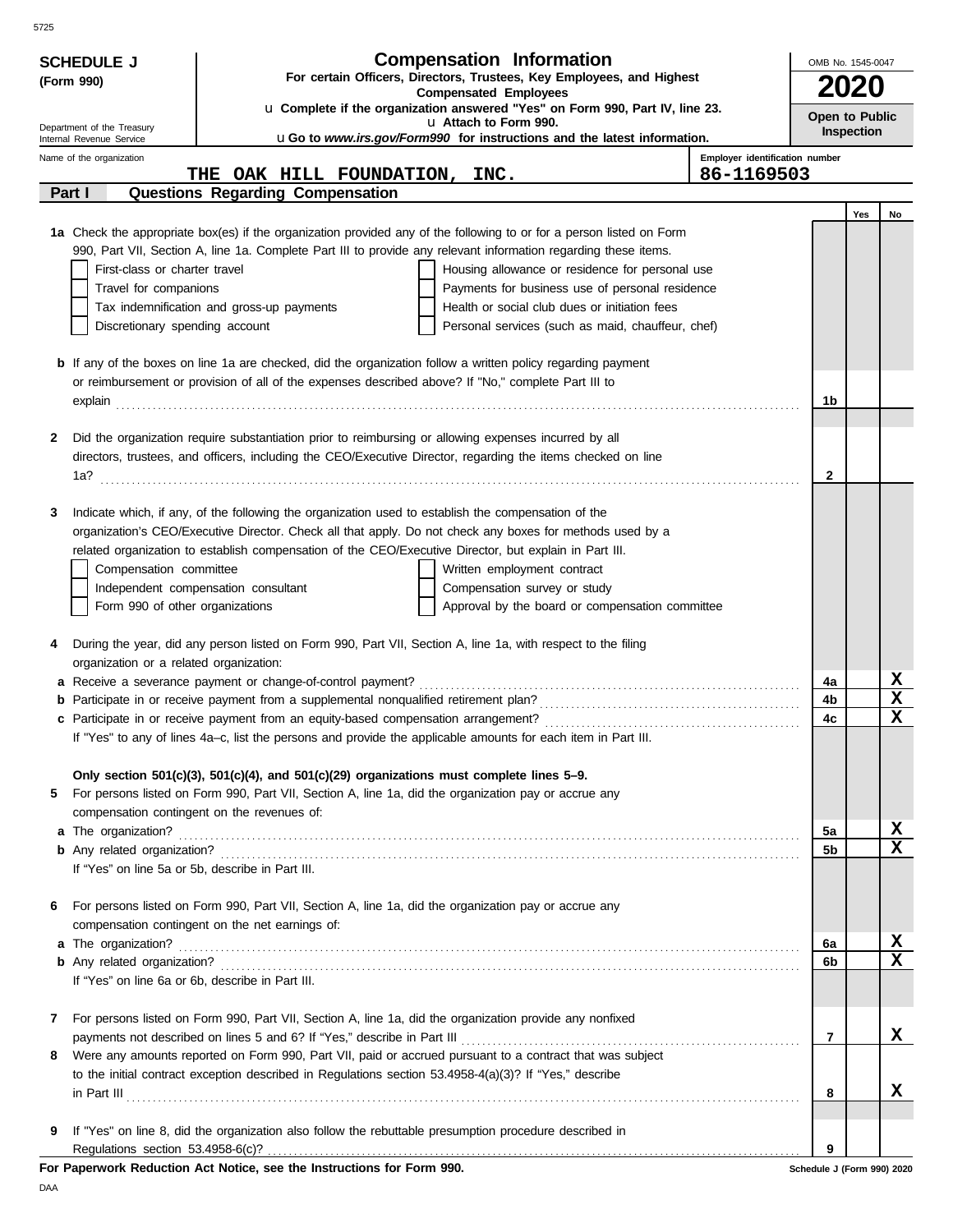## Schedule J (Form 990) 2020 Page **2 THE OAK HILL FOUNDATION, INC. 86-1169503**

#### **Part II Officers, Directors, Trustees, Key Employees, and Highest Compensated Employees.** Use duplicate copies if additional space is needed.

For each individual whose compensation must be reported on Schedule J, report compensation from the organization on row (i) and from related organizations, described in the instructions, on row (ii). Do not list any individuals that aren't listed on Form 990, Part VII.

Note: The sum of columns (B)(i)–(iii) for each listed individual must equal the total amount of Form 990, Part VII, Section A, line 1a, applicable column (D) and (E) amounts for that individual.

|                             |                          | (B) Breakdown of W-2 and/or 1099-MISC compensation |                                           | (C) Retirement and             | (D) Nontaxable | (E) Total of columns | (F) Compensation                                           |
|-----------------------------|--------------------------|----------------------------------------------------|-------------------------------------------|--------------------------------|----------------|----------------------|------------------------------------------------------------|
| (A) Name and Title          | (i) Base<br>compensation | (ii) Bonus & incentive<br>compensation             | (iii) Other<br>reportable<br>compensation | other deferred<br>compensation | benefits       | $(B)(i)$ – $(D)$     | in column (B) reported<br>as deferred on prior<br>Form 990 |
| BARRY M. SIMON              | O                        |                                                    |                                           |                                | ŋ              |                      |                                                            |
| 1 PRESIDENT & CEO           | 241,425                  |                                                    |                                           | 11,285                         | 36,528         | 289,238              |                                                            |
| <b>GAYLE WINTJEN</b>        |                          |                                                    |                                           |                                | U              |                      |                                                            |
| 2 GEN. COUNSEL & SECY       | 140,981                  |                                                    |                                           | 7,483                          | 35,861         | 184,325              |                                                            |
| <b>BRUCE STOVALL</b><br>(i) | O<br>.                   |                                                    |                                           |                                | n              |                      |                                                            |
| 3 COO                       | 173,943                  |                                                    |                                           | 2,969                          | 774            | 177,686              |                                                            |
| CHRISTINE D. LEIBY          | $\Omega$                 |                                                    |                                           |                                | 0              |                      |                                                            |
| 4 TREASURER & CFO<br>(ii)   | 143,943                  |                                                    |                                           | 7,948                          | 25,325         | 177,216              |                                                            |
|                             |                          |                                                    |                                           |                                |                |                      |                                                            |
| $5\phantom{.0}$             |                          |                                                    |                                           |                                |                |                      |                                                            |
|                             |                          |                                                    |                                           |                                |                |                      |                                                            |
| 6                           |                          |                                                    |                                           |                                |                |                      |                                                            |
|                             |                          |                                                    |                                           |                                |                |                      |                                                            |
| $\overline{7}$              |                          |                                                    |                                           |                                |                |                      |                                                            |
|                             |                          |                                                    |                                           |                                |                |                      |                                                            |
|                             |                          |                                                    |                                           |                                |                |                      |                                                            |
|                             |                          |                                                    |                                           |                                |                |                      |                                                            |
| 9                           |                          |                                                    |                                           |                                |                |                      |                                                            |
|                             |                          |                                                    |                                           |                                |                |                      |                                                            |
| 10                          |                          |                                                    |                                           |                                |                |                      |                                                            |
|                             |                          |                                                    |                                           |                                |                |                      |                                                            |
| 11                          |                          |                                                    |                                           |                                |                |                      |                                                            |
|                             |                          |                                                    |                                           |                                |                |                      |                                                            |
| 12                          |                          |                                                    |                                           |                                |                |                      |                                                            |
|                             |                          |                                                    |                                           |                                |                |                      |                                                            |
| 13                          |                          |                                                    |                                           |                                |                |                      |                                                            |
|                             |                          |                                                    |                                           |                                |                |                      |                                                            |
| 14                          |                          |                                                    |                                           |                                |                |                      |                                                            |
|                             |                          |                                                    |                                           |                                |                |                      |                                                            |
| 15                          |                          |                                                    |                                           |                                |                |                      |                                                            |
|                             |                          |                                                    |                                           |                                |                |                      |                                                            |
| 16                          |                          |                                                    |                                           |                                |                |                      |                                                            |

**Schedule J (Form 990) 2020**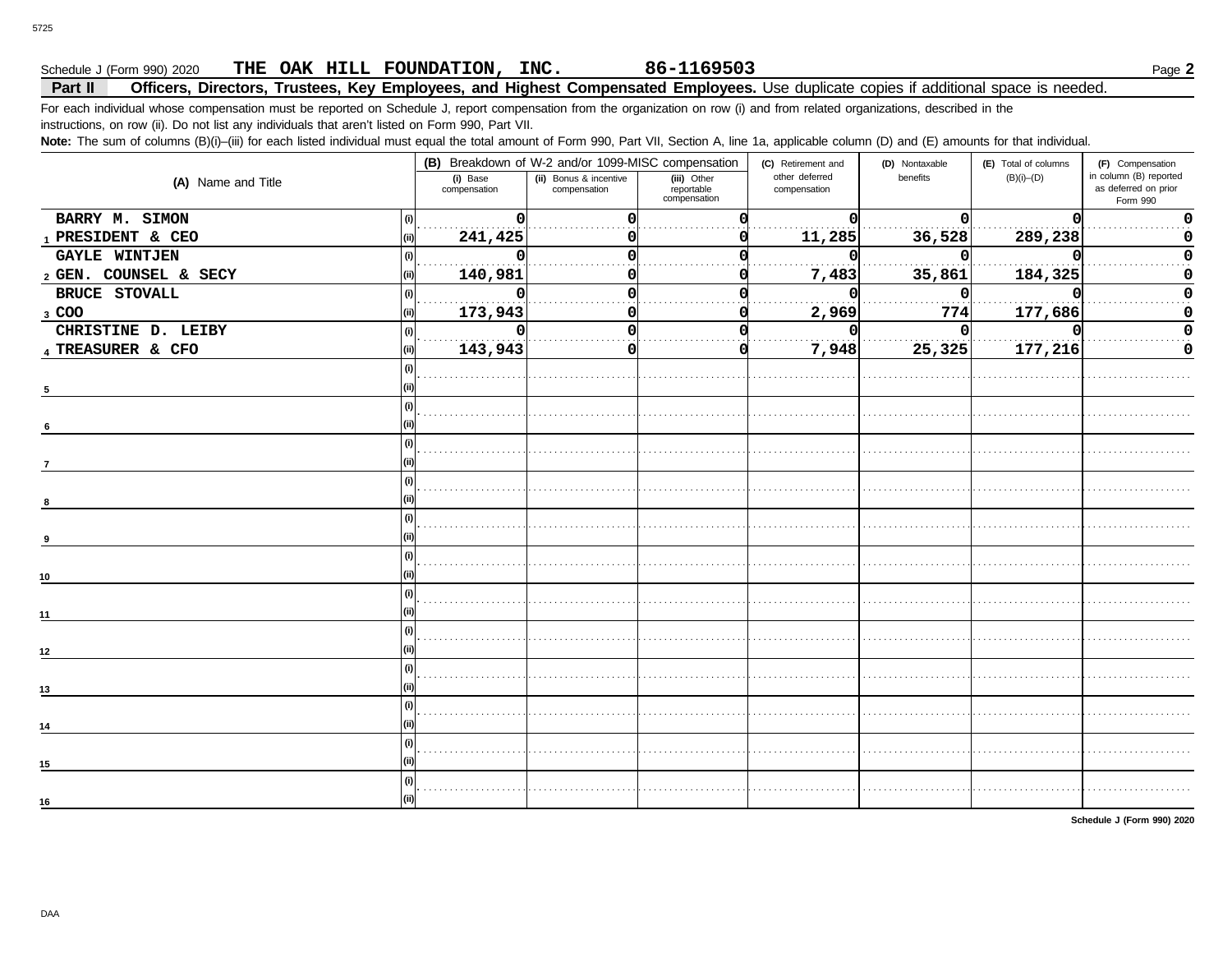| 86-1169503<br>Schedule J (Form 990) 2020 THE OAK HILL FOUNDATION, INC.                                                                                                                                                                                       | Page 3 |
|--------------------------------------------------------------------------------------------------------------------------------------------------------------------------------------------------------------------------------------------------------------|--------|
| <b>Supplemental Information</b><br>Part III<br>Provide the information, explanation, or descriptions required for Part I, lines 1a, 1b, 3, 4a, 4b, 4c, 5a, 5b, 6a, 6b, 7, and 8, and for Part II. Also complete this part<br>for any additional information. |        |
| PART I, LINE 3 - RELATED ORG METHODS USED FOR COMPENSATION EXPLANATION                                                                                                                                                                                       |        |
| COMPENSATION OF THE PRESIDENT AND CEO IS DETERMINED BY THE EXECUTIVE                                                                                                                                                                                         |        |
| COMMITTEE OF THE BOARD OF DIRECTORS FROM THE CONNECTICUT INSTITUTE FOR THE                                                                                                                                                                                   |        |
| BLIND, INC., A RELATED 501(C)(3), WHICH RELIES UPON COMPARATIVE DATA, THE                                                                                                                                                                                    |        |
| AMOUNT OF STATE FUNDING AND OTHER FINANCIAL RESOURCES. AN INDEPENDENT                                                                                                                                                                                        |        |
| CONTRACTOR WAS RETAINED TO PROVIDE THE COMPARATIVE DATA.                                                                                                                                                                                                     |        |
|                                                                                                                                                                                                                                                              |        |
|                                                                                                                                                                                                                                                              |        |
|                                                                                                                                                                                                                                                              |        |
|                                                                                                                                                                                                                                                              |        |
|                                                                                                                                                                                                                                                              |        |
|                                                                                                                                                                                                                                                              |        |
|                                                                                                                                                                                                                                                              |        |
|                                                                                                                                                                                                                                                              |        |
|                                                                                                                                                                                                                                                              |        |
|                                                                                                                                                                                                                                                              |        |
|                                                                                                                                                                                                                                                              |        |
| Schedule J (Form 990) 2020                                                                                                                                                                                                                                   |        |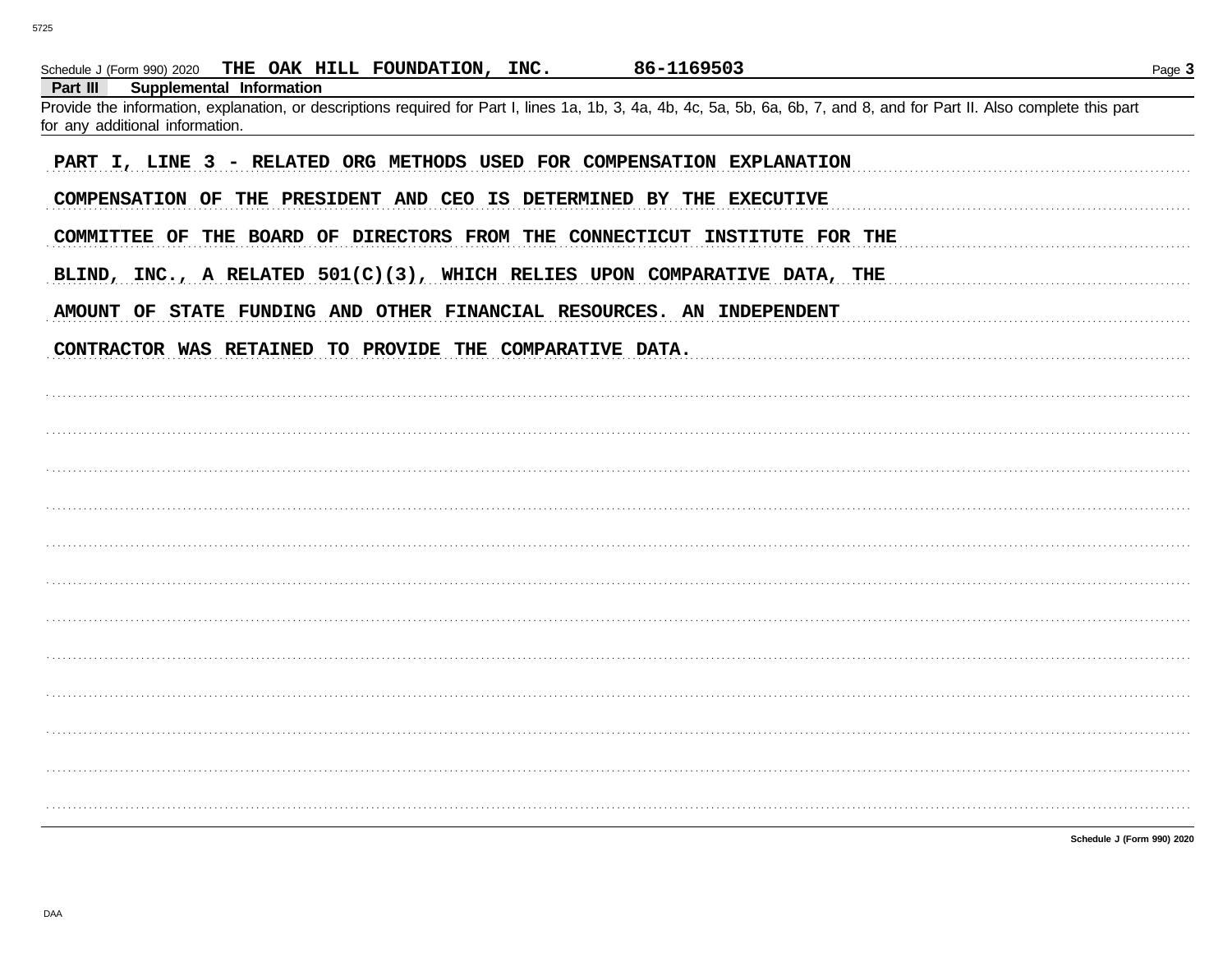**SCHEDULE O** (Form 990 or 990-EZ)

#### Supplemental Information to Form 990 or 990-EZ

Complete to provide information for responses to specific questions on Form 990 or 990-EZ or to provide any additional information.

> u Attach to Form 990 or 990-EZ. u Go to www.irs.gov/Form990 for the latest information.

OMB No. 1545-0047 2020

**Open to Public Inspection** 

Department of the Treasury Internal Revenue Service Name of the organization

THE OAK HILL FOUNDATION, INC. Employer identification number 86-1169503

FORM 990 - ADDITIONAL INFORMATION

EMPLOYABILITY OF PEOPLE WITH DISABILITIES, INCLUDING VISUAL IMPAIRMENTS AND MORE PARTICULARLY TO ADMINISTER, HOLD AND INVEST, ALL OF THE PROPERTY, ASSETS AND FUNDS OF THE CORPORATION AS AN ENDOWMENT OR OTHERWISE, AND TO EXPEND THE EARNINGS AND/OR PRINCIPAL OF THE SAME IN FURTHERANCE OF THE PURPOSE AND MISSION OF THE FOUNDATION CONSISTENT WITH ANY TERMS, CONDITIONS OR RESTRICTIONS IMPOSED BY DONORS.

FORM 990, PART III - ADDITIONAL INFORMATION

EMPLOYABILITY OF PEOPLE WITH DISABILITIES, INCLUDING VISUAL IMPAIRMENTS AND MORE PARTICULARLY TO: 1) SOLICIT, RAISE, RECEIVE AND ACCEPT PUBLIC AND PRIVATE GIFTS, TRANSFERS, ASSIGNMENTS, CONVEYANCES, BEQUESTS, DEVISES, DEEDS AND GRANTS OF REAL AND PERSONAL, TANGIBLE AND INTANGIBLE, PROPERTY, ASSETS AND FUNDS, OR ANY INTEREST THEREIN, FOR USE IN FURTHERANCE OF THE PURPOSES AND MISSION. 2) ADMINISTER, HOLD AND INVEST, ALL OF THE PROPERTY, ASSETS AND FUNDS OF THE CORPORATION AS AN ENDOWMENT OR OTHERWISE, AND TO EXPEND THE EARNINGS AND/OR PRINCIPAL OF THE SAME IN FURTHERANCE OF THE PURPOSE AND MISSION OF THE FOUNDATION CONSISTENT WITH ANY TERMS, CONDITIONS OR RESTRICTIONS IMPOSED BY DONORS.

FORM 990, PART VI, LINE 3 - MANAGEMENT DELEGATED MANAGEMENT SERVICES PERFORMED BY THE CT INSTITUTE FOR THE BLIND/DBA OAK HILL IN ACCORDANCE WITH AN ADMINISTRATIVE SERVICES AGREEMENT.

FORM 990, PART VI, LINE 6 - CLASSES OF MEMBERS OR STOCKHOLDERS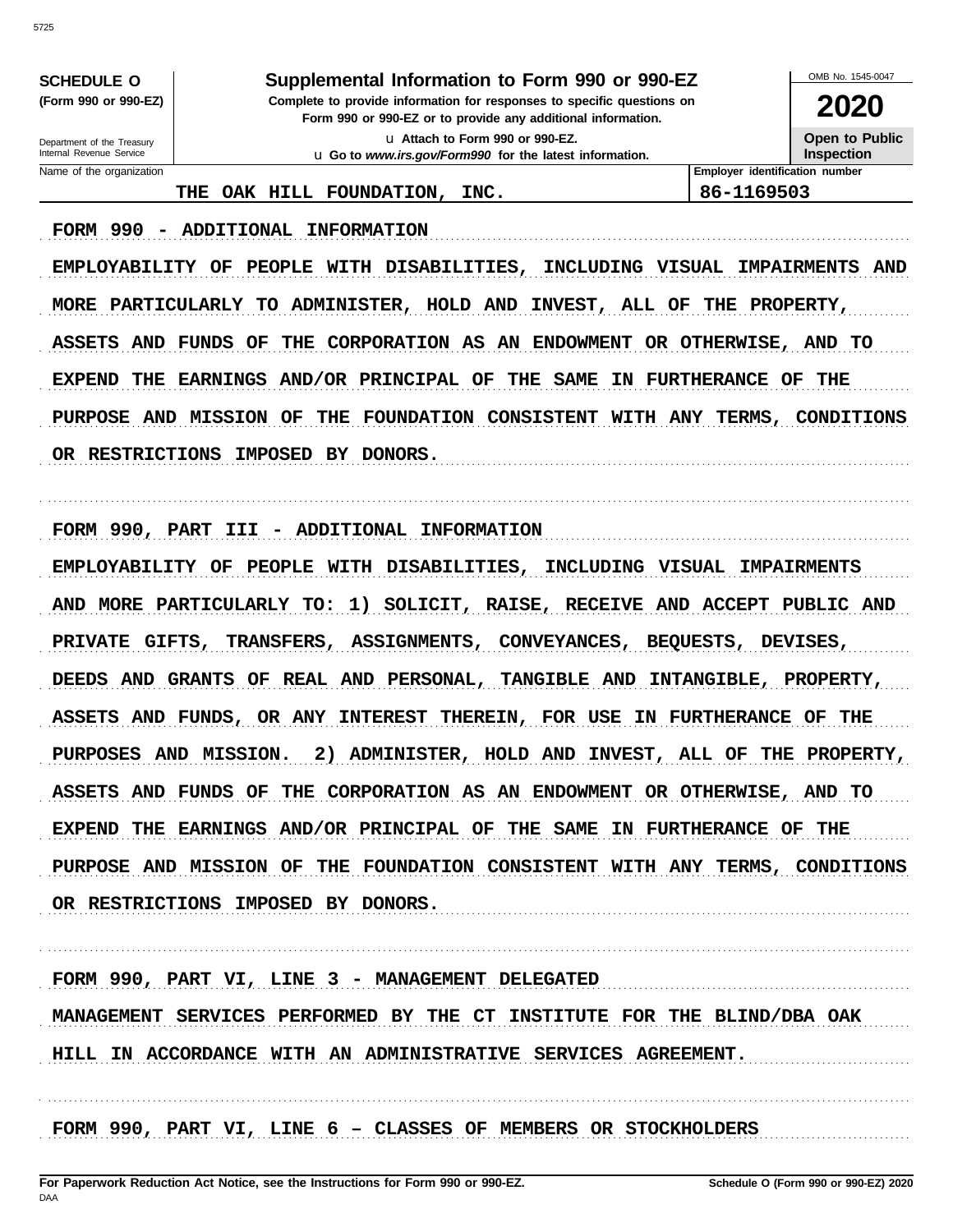| Schedule O (Form 990 or 990-EZ) 2020                                        | Page 2                                       |
|-----------------------------------------------------------------------------|----------------------------------------------|
| Name of the organization<br>THE OAK HILL FOUNDATION, INC.                   | Employer identification number<br>86-1169503 |
| THE OAK HILL FOUNDATION, INC. IS A MEMBERSHIP CORPORATION.                  |                                              |
| FORM 990, PART VI, LINE 7A - ELECTION OF MEMBERS AND THEIR RIGHTS           |                                              |
| THE OAK HILL FOUNDATION, INC. IS A MEMBERSHIP CORPORATION WHOSE SOLE MEMBER |                                              |
| IS THE CONNECTICUT INSTITUTE FOR THE BLIND, INC. D/B/A OAK HILL.            |                                              |
| FORM 990, PART VI, LINE 11B - ORGANIZATION'S PROCESS TO REVIEW FORM 990     |                                              |
| THE FORM 990 IS PROVIDED TO ALL BOARD MEMBERS AND IS REVIEWED BY MANAGEMENT |                                              |
| PRIOR TO FILING.                                                            |                                              |
| FORM 990, PART VI, LINE 12C - ENFORCEMENT OF CONFLICTS POLICY               |                                              |
| MEMBERS OF THE BOARD REVIEW THE POLICY AND MAKE DISCLOSURES ANNUALLY.       |                                              |
| FORM 990, PART VI, LINE 19 - GOVERNING DOCUMENTS DISCLOSURE EXPLANATION     |                                              |
| GOVERNANCE DOCUMENTS AND COI POLICY ARE AVAILABLE UPON REQUEST.             | THE                                          |
| FINANCIAL STATEMENTS ARE INCLUDED IN THE                                    | SUPPORTED ORGANIZATION'S                     |
| CONSOLIDATED ANNUAL REPORT. FORM 990 IS AVAILABLE ON THE ORGANIZATION'S     |                                              |
| WEBSITE OR UPON REQUEST.                                                    |                                              |
|                                                                             |                                              |
|                                                                             |                                              |
|                                                                             |                                              |
|                                                                             |                                              |
|                                                                             |                                              |
|                                                                             |                                              |
|                                                                             |                                              |
|                                                                             |                                              |
|                                                                             |                                              |
|                                                                             | PAGE 1 OF 1                                  |
|                                                                             |                                              |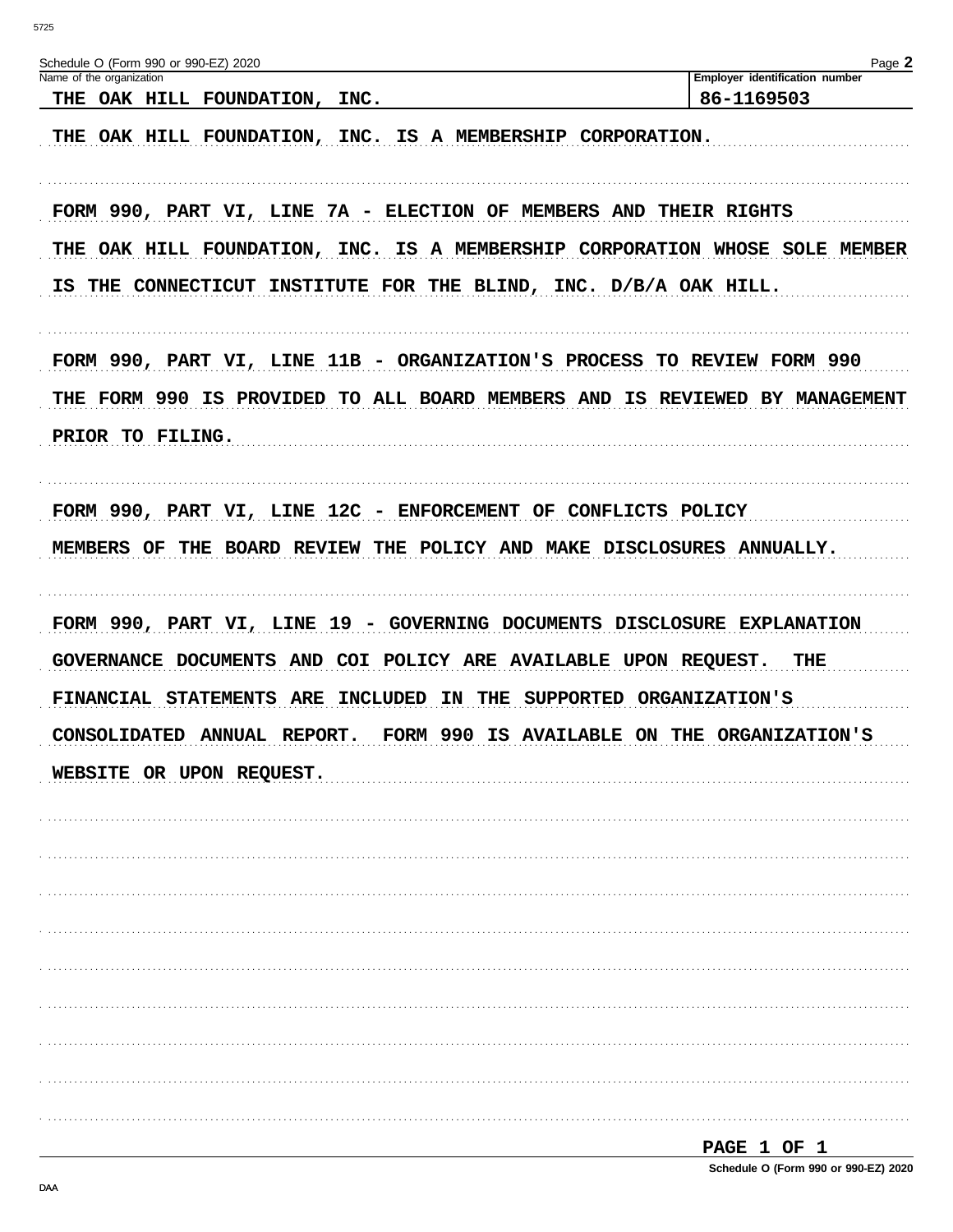| <b>SCHEDULE R</b><br><b>Related Organizations and Unrelated Partnerships</b> |                                                                                                                                                                                                                    |                         |                                                                                                   |                                              |                     |                                                    |  |                                |                                     |                             |  |  |
|------------------------------------------------------------------------------|--------------------------------------------------------------------------------------------------------------------------------------------------------------------------------------------------------------------|-------------------------|---------------------------------------------------------------------------------------------------|----------------------------------------------|---------------------|----------------------------------------------------|--|--------------------------------|-------------------------------------|-----------------------------|--|--|
| (Form 990)                                                                   | u Complete if the organization answered "Yes" on Form 990, Part IV, line 33, 34, 35b, 36, or 37.                                                                                                                   |                         |                                                                                                   |                                              |                     |                                                    |  |                                | <b>2020</b>                         |                             |  |  |
| Department of the Treasury<br>Internal Revenue Service                       |                                                                                                                                                                                                                    |                         | u Attach to Form 990.<br>u Go to www.irs.gov/Form990 for instructions and the latest information. |                                              |                     |                                                    |  |                                | Open to Public<br>Inspection        |                             |  |  |
| Name of the organization                                                     |                                                                                                                                                                                                                    |                         |                                                                                                   |                                              |                     |                                                    |  | Employer identification number |                                     |                             |  |  |
|                                                                              | THE OAK HILL FOUNDATION, INC.                                                                                                                                                                                      |                         |                                                                                                   |                                              |                     |                                                    |  | 86-1169503                     |                                     |                             |  |  |
| Part I                                                                       | Identification of Disregarded Entities. Complete if the organization answered "Yes" on Form 990, Part IV, line 33.                                                                                                 |                         |                                                                                                   |                                              |                     |                                                    |  |                                |                                     |                             |  |  |
| (a)<br>Name, address, and EIN (if applicable) of disregarded entity          |                                                                                                                                                                                                                    | (b)<br>Primary activity | (c)                                                                                               | Legal domicile (state<br>or foreign country) |                     | (d)<br>Total income                                |  | (e)<br>End-of-year assets      | (f)<br>Direct controlling<br>entity |                             |  |  |
| (1)                                                                          |                                                                                                                                                                                                                    |                         |                                                                                                   |                                              |                     |                                                    |  |                                |                                     |                             |  |  |
|                                                                              |                                                                                                                                                                                                                    |                         |                                                                                                   |                                              |                     |                                                    |  |                                |                                     |                             |  |  |
|                                                                              |                                                                                                                                                                                                                    |                         |                                                                                                   |                                              |                     |                                                    |  |                                |                                     |                             |  |  |
| (2)                                                                          |                                                                                                                                                                                                                    |                         |                                                                                                   |                                              |                     |                                                    |  |                                |                                     |                             |  |  |
|                                                                              |                                                                                                                                                                                                                    |                         |                                                                                                   |                                              |                     |                                                    |  |                                |                                     |                             |  |  |
| (3)                                                                          |                                                                                                                                                                                                                    |                         |                                                                                                   |                                              |                     |                                                    |  |                                |                                     |                             |  |  |
|                                                                              |                                                                                                                                                                                                                    |                         |                                                                                                   |                                              |                     |                                                    |  |                                |                                     |                             |  |  |
|                                                                              |                                                                                                                                                                                                                    |                         |                                                                                                   |                                              |                     |                                                    |  |                                |                                     |                             |  |  |
| (4)                                                                          |                                                                                                                                                                                                                    |                         |                                                                                                   |                                              |                     |                                                    |  |                                |                                     |                             |  |  |
|                                                                              |                                                                                                                                                                                                                    |                         |                                                                                                   |                                              |                     |                                                    |  |                                |                                     |                             |  |  |
| (5)                                                                          |                                                                                                                                                                                                                    |                         |                                                                                                   |                                              |                     |                                                    |  |                                |                                     |                             |  |  |
|                                                                              |                                                                                                                                                                                                                    |                         |                                                                                                   |                                              |                     |                                                    |  |                                |                                     |                             |  |  |
|                                                                              |                                                                                                                                                                                                                    |                         |                                                                                                   |                                              |                     |                                                    |  |                                |                                     |                             |  |  |
| Part II                                                                      | Identification of Related Tax-Exempt Organizations. Complete if the organization answered "Yes" on Form 990, Part IV, line 34, because it had<br>one or more related tax-exempt organizations during the tax year. |                         |                                                                                                   |                                              |                     |                                                    |  |                                |                                     |                             |  |  |
|                                                                              | (a)                                                                                                                                                                                                                | (b)                     | (c)                                                                                               |                                              | (d)                 | (e)                                                |  | (f)                            |                                     | (g)<br>Section $512(b)(13)$ |  |  |
|                                                                              | Name, address, and EIN of related organization                                                                                                                                                                     | Primary activity        | Legal domicile (state<br>or foreign country)                                                      |                                              | Exempt Code section | Public charity status<br>(if section $501(c)(3)$ ) |  | Direct controlling<br>entity   | controlled entity?                  |                             |  |  |
| (1)                                                                          | THE CT INSTITUTE FOR THE BLIND, INC                                                                                                                                                                                |                         |                                                                                                   |                                              |                     |                                                    |  |                                | Yes                                 | No                          |  |  |
| 120 HOLCOMB STREET                                                           | 06-0669111                                                                                                                                                                                                         |                         |                                                                                                   |                                              |                     |                                                    |  |                                |                                     |                             |  |  |
| <b>HARTFORD</b>                                                              | CT 06112-1589                                                                                                                                                                                                      | <b>HEALTH</b>           | CТ                                                                                                |                                              | 501C3               | 2                                                  |  | N/A                            | х                                   |                             |  |  |
| (2)                                                                          | THE CT INSTITUTE FOR THE BLIND, INC                                                                                                                                                                                |                         |                                                                                                   |                                              |                     |                                                    |  |                                |                                     |                             |  |  |
| 120 HOLCOMB STREET<br><b>HARTFORD</b>                                        | 22-3319897<br>CT 06112-1589                                                                                                                                                                                        | HEALTH                  | CТ                                                                                                |                                              | 501C3               | 10                                                 |  | N/A                            | х                                   |                             |  |  |
|                                                                              | (3) EASTER SEALS CONNECTICUT, INC.                                                                                                                                                                                 |                         |                                                                                                   |                                              |                     |                                                    |  |                                |                                     |                             |  |  |
| 120 HOLCOMB STREET                                                           | 06-0653197                                                                                                                                                                                                         |                         |                                                                                                   |                                              |                     |                                                    |  |                                |                                     |                             |  |  |
| <b>HARTFORD</b>                                                              | CT 06112-1589                                                                                                                                                                                                      | <b>HEALTH</b>           | CТ                                                                                                |                                              | 501C3               | 7                                                  |  | N/A                            | x                                   |                             |  |  |
|                                                                              | (4) GILEAD COMMUNITY SERVICES, INC                                                                                                                                                                                 |                         |                                                                                                   |                                              |                     |                                                    |  |                                |                                     |                             |  |  |
|                                                                              | 222 MAIN STREET EXT PO BOX 1000<br>06-0851549                                                                                                                                                                      |                         |                                                                                                   |                                              |                     |                                                    |  |                                |                                     |                             |  |  |
| <b>MIDDLETOWN</b>                                                            | CT 06457<br>(5) RAINBOW HOUSING CORPORATION                                                                                                                                                                        | HEALTH                  | CT                                                                                                |                                              | 501C3               | 7                                                  |  | N/A                            | x                                   |                             |  |  |
|                                                                              | 222 MAIN STREET EXT PO BOX 1000<br>06-1237602                                                                                                                                                                      |                         |                                                                                                   |                                              |                     |                                                    |  |                                |                                     |                             |  |  |
| <b>MIDDLETOWN</b>                                                            | CT 06457                                                                                                                                                                                                           | HOUSING                 | CT                                                                                                |                                              | 501C3               | 10                                                 |  | GILEAD COM                     | x                                   |                             |  |  |

**For Paperwork Reduction Act Notice, see the Instructions for Form 990. Schedule R (Form 990) 2020**

5725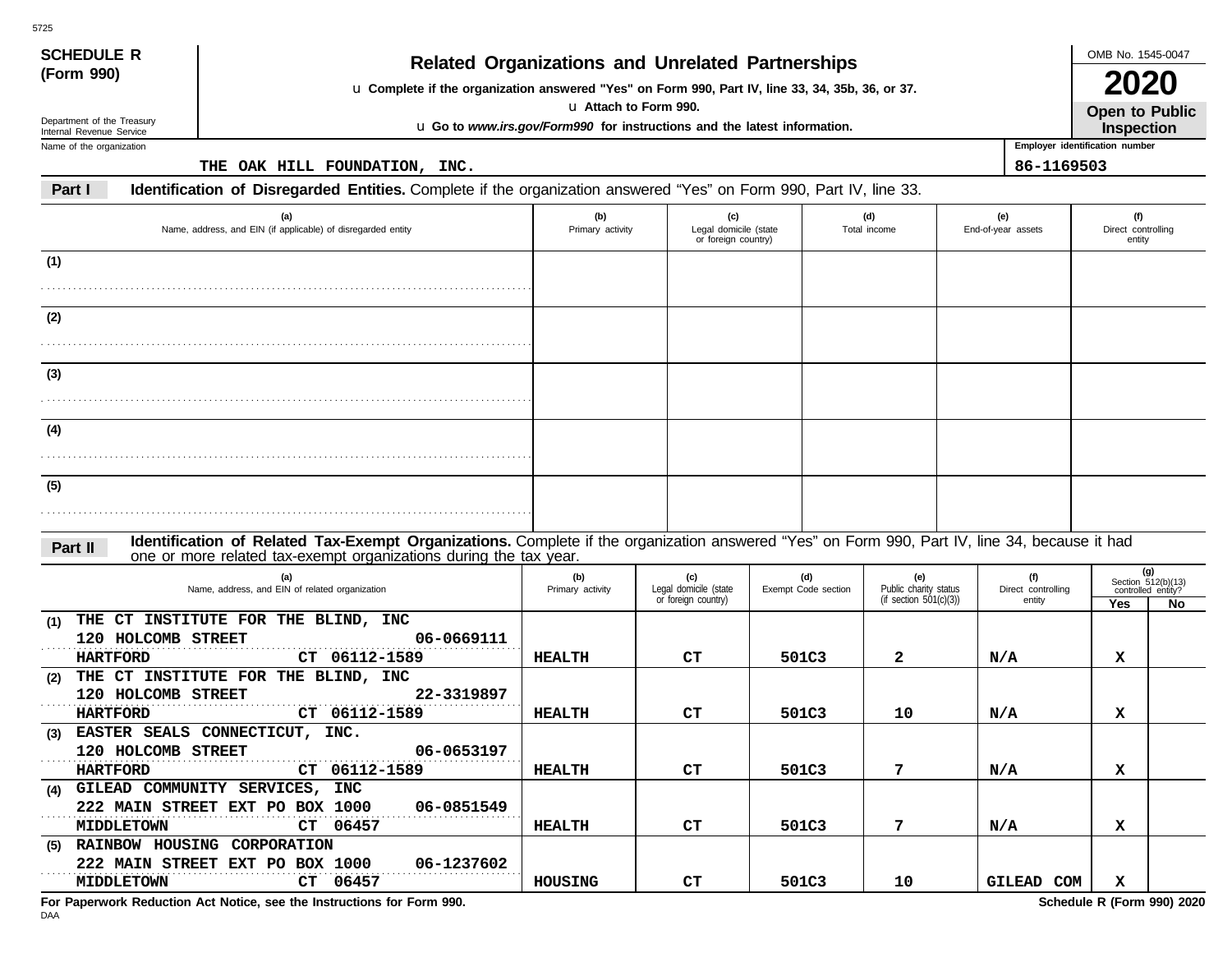# Schedule R (Form 990) 2020 Page **2 THE OAK HILL FOUNDATION, INC. 86-1169503**

| Part III | Identification of Related Organizations Taxable as a Partnership. Complete if the organization answered "Yes" on Form 990, Part IV, line 34,<br>because it had one or more related organizations treated as a partnership during the tax year. |                         |                                                              |                                                        |                                                                                                         |                                                        |                                        |                                                   |                    |                                                                         |                                                     |                                                       |  |
|----------|------------------------------------------------------------------------------------------------------------------------------------------------------------------------------------------------------------------------------------------------|-------------------------|--------------------------------------------------------------|--------------------------------------------------------|---------------------------------------------------------------------------------------------------------|--------------------------------------------------------|----------------------------------------|---------------------------------------------------|--------------------|-------------------------------------------------------------------------|-----------------------------------------------------|-------------------------------------------------------|--|
|          | (a)<br>Name, address, and EIN of<br>related organization                                                                                                                                                                                       | (b)<br>Primary activity | (c)<br>Legal<br>domicile<br>(state or<br>foreign<br>country) | (d)<br>Direct controlling<br>entity                    | (e)<br>Predominant<br>income (related,<br>unrelated,<br>excluded from<br>tax under<br>sections 512-514) | (f)<br>Share of total<br>income                        | (g)<br>Share of end-of-<br>year assets | (h)<br>Dispro-<br>portionate<br>alloc.?<br>Yes No |                    | (i)<br>Code V-UBI<br>amount in box 20<br>of Schedule K-1<br>(Form 1065) | (j)<br>General or<br>managing<br>partner?<br>Yes No | (k)<br>Percentage<br>ownership                        |  |
| (1)      |                                                                                                                                                                                                                                                |                         |                                                              |                                                        |                                                                                                         |                                                        |                                        |                                                   |                    |                                                                         |                                                     |                                                       |  |
| (2)      |                                                                                                                                                                                                                                                |                         |                                                              |                                                        |                                                                                                         |                                                        |                                        |                                                   |                    |                                                                         |                                                     |                                                       |  |
| (3)      |                                                                                                                                                                                                                                                |                         |                                                              |                                                        |                                                                                                         |                                                        |                                        |                                                   |                    |                                                                         |                                                     |                                                       |  |
| (4)      |                                                                                                                                                                                                                                                |                         |                                                              |                                                        |                                                                                                         |                                                        |                                        |                                                   |                    |                                                                         |                                                     |                                                       |  |
|          |                                                                                                                                                                                                                                                |                         |                                                              |                                                        |                                                                                                         |                                                        |                                        |                                                   |                    |                                                                         |                                                     |                                                       |  |
| Part IV  | Identification of Related Organizations Taxable as a Corporation or Trust. Complete if the organization answered "Yes" on Form 990, Part IV, line 34, because it had one or more related organizations treated as a corporatio                 |                         |                                                              |                                                        |                                                                                                         |                                                        |                                        |                                                   |                    |                                                                         |                                                     |                                                       |  |
|          | (a)<br>Name, address, and EIN of related organization                                                                                                                                                                                          | (b)<br>Primary activity |                                                              | (c)<br>Legal domicile<br>(state or<br>foreign country) | (d)<br>Direct controlling<br>entity                                                                     | (e)<br>Type of entity<br>(C corp, S corp,<br>or trust) | (f)<br>Share of total<br>income        | (g)<br>Share of                                   | end-of-year assets | (h)<br>Percentage<br>ownership                                          |                                                     | (i)<br>Section<br>512(b)(13)<br>controlled<br>entity? |  |
| (1)      |                                                                                                                                                                                                                                                |                         |                                                              |                                                        |                                                                                                         |                                                        |                                        |                                                   |                    |                                                                         |                                                     | Yes   No                                              |  |
| (2)      |                                                                                                                                                                                                                                                |                         |                                                              |                                                        |                                                                                                         |                                                        |                                        |                                                   |                    |                                                                         |                                                     |                                                       |  |
|          |                                                                                                                                                                                                                                                |                         |                                                              |                                                        |                                                                                                         |                                                        |                                        |                                                   |                    |                                                                         |                                                     |                                                       |  |
| (3)      |                                                                                                                                                                                                                                                |                         |                                                              |                                                        |                                                                                                         |                                                        |                                        |                                                   |                    |                                                                         |                                                     |                                                       |  |
| (4)      |                                                                                                                                                                                                                                                |                         |                                                              |                                                        |                                                                                                         |                                                        |                                        |                                                   |                    |                                                                         |                                                     |                                                       |  |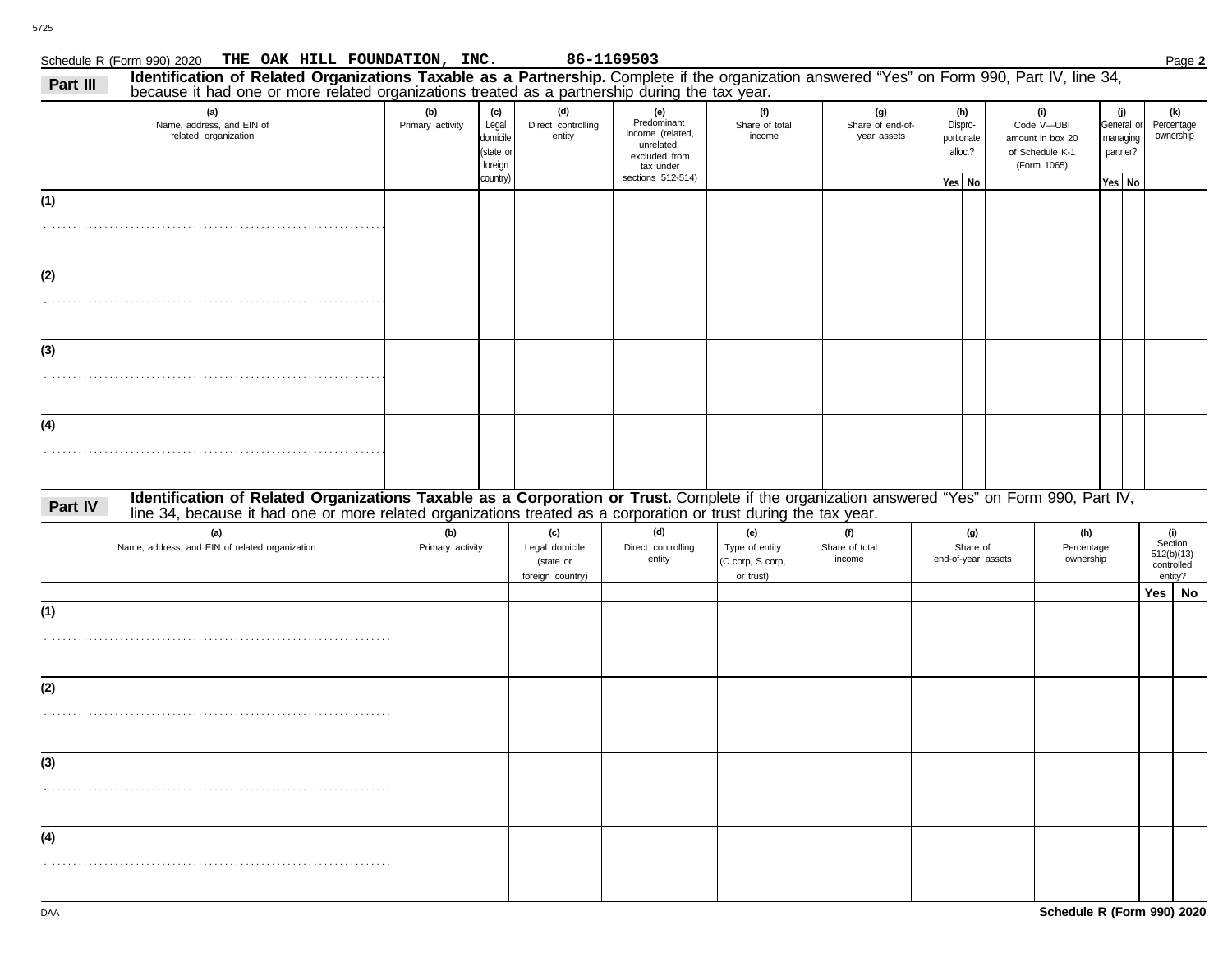#### **Part V Transactions With Related Organizations.** Complete if the organization answered "Yes" on Form 990, Part IV, line 34, 35b, or 36. Schedule R (Form 990) 2020 Page **3 THE OAK HILL FOUNDATION, INC. 86-1169503 Note:** Complete line 1 if any entity is listed in Parts II, III, or IV of this schedule. **1** During the tax year, did the organization engage in any of the following transactions with one or more related organizations listed in Parts II–IV? **a** Receipt of **(i)** interest, **(ii)** annuities, **(iii)** royalties, or **(iv)** rent from a controlled entity . . . . . . . . . . . . . . . . . . . . . . . . . . . . . . . . . . . . . . . . . . . . . . . . . . . . . . . . . . . . . . . . . . . . . . . . . . . . . . . . . . . . . . . . . . . . . . . . . . . . . . . . . . **b** Gift, grant, or capital contribution to related organization(s)  $\bm{c}$  Gift, grant, or capital contribution from related organization(s) with the content contract content control contribution from related organization(s) with content content content content content content of  $\bm{c}$ **d** Loans or loan guarantees to or for related organization(s) . . . . . . . . . . . . . . . . . . . . . . . . . . . . . . . . . . . . . . . . . . . . . . . . . . . . . . . . . . . . . . . . . . . . . . . . . . . . . . . . . . . . . . . . . . . . . . . . . . . . . . . . . . . . . . . . . . . . . . . . . . . . . . . . . . . . . . e Loans or loan guarantees by related organization(s) with an example construction and conserve the conserver o  $\mathsf f$  Dividends from related organization(s) with an example construction construction construction constrained and  $\mathsf f$ **g** Sale of assets to related organization(s) . . . . . . . . . . . . . . . . . . . . . . . . . . . . . . . . . . . . . . . . . . . . . . . . . . . . . . . . . . . . . . . . . . . . . . . . . . . . . . . . . . . . . . . . . . . . . . . . . . . . . . . . . . . . . . . . . . . . . . . . . . . . . . . . . . . . . . . . . . . . . . . . . . . . . . . . . **h** Purchase of assets from related organization(s) . . . . . . . . . . . . . . . . . . . . . . . . . . . . . . . . . . . . . . . . . . . . . . . . . . . . . . . . . . . . . . . . . . . . . . . . . . . . . . . . . . . . . . . . . . . . . . . . . . . . . . . . . . . . . . . . . . . . . . . . . . . . . . . . . . . . . . . . . . . . . . . . . **i** Exchange of assets with related organization(s) . . . . . . . . . . . . . . . . . . . . . . . . . . . . . . . . . . . . . . . . . . . . . . . . . . . . . . . . . . . . . . . . . . . . . . . . . . . . . . . . . . . . . . . . . . . . . . . . . . . . . . . . . . . . . . . . . . . . . . . . . . . . . . . . . . . . . . . . . . . . . . . . . **j** Lease of facilities, equipment, or other assets to related organization(s) . . . . . . . . . . . . . . . . . . . . . . . . . . . . . . . . . . . . . . . . . . . . . . . . . . . . . . . . . . . . . . . . . . . . . . . . . . . . . . . . . . . . . . . . . . . . . . . . . . . . . . . . . . . . . . . . . . . . . . . . k Lease of facilities, equipment, or other assets from related organization(s) www.areaseses and content and content to the content of facilities, equipment, or other assets from related organization(s) www.areasessessesse **l** Performance of services or membership or fundraising solicitations for related organization(s) . . . . . . . . . . . . . . . . . . . . . . . . . . . . . . . . . . . . . . . . . . . . . . . . . . . . . . . . . . . . . . . . . . . . . . . . . . . . . . . . . . . . . . . . . . . . . . . . **m** Performance of services or membership or fundraising solicitations by related organization(s) . . . . . . . . . . . . . . . . . . . . . . . . . . . . . . . . . . . . . . . . . . . . . . . . . . . . . . . . . . . . . . . . . . . . . . . . . . . . . . . . . . . . . . . . . . . . . . . . **n** Sharing of facilities, equipment, mailing lists, or other assets with related organization(s) . . . . . . . . . . . . . . . . . . . . . . . . . . . . . . . . . . . . . . . . . . . . . . . . . . . . . . . . . . . . . . . . . . . . . . . . . . . . . . . . . . . . . . . . . . . . . . . . . . . . . . o Sharing of paid employees with related organization(s) www.community.com/www.community.com/www.community.com/ **1a 1b 1c 1d 1e 1f 1g 1h 1i 1j 1k 1l 1m 1n 1o**

| <b>p</b> Reimbursement paid to related organization(s) for expenses      |  |  |
|--------------------------------------------------------------------------|--|--|
| <b>q</b> Reimbursement paid by related organization(s) for expenses      |  |  |
|                                                                          |  |  |
| <b>r</b> Other transfer of cash or property to related organization(s)   |  |  |
| <b>s</b> Other transfer of cash or property from related organization(s) |  |  |

**2** If the answer to any of the above is "Yes," see the instructions for information on who must complete this line, including covered relationships and transaction thresholds.

|     | (a)<br>Name of related organization | (b)<br>Transaction<br>$type(a-s)$ | (c)<br>Amount involved | (d)<br>Method of determining amount involved |
|-----|-------------------------------------|-----------------------------------|------------------------|----------------------------------------------|
| (1) | THE CONNECTICUT INSTITUTE FOR THE   | в                                 | 4,848,810              | COST                                         |
| (2) | THE CONNECTICUT INSTITUTE FOR THE   | Е                                 | 1,543,392              | COST                                         |
| (3) | THE CONNECTICUT INSTITUTE FOR THE   | м                                 | 384,000                | COST                                         |
| (4) | THE CONNECTICUT INSTITUTE FOR THE   | D                                 | 4,000,000              | LOC.                                         |
| (5) | EASTER SEALS CONNECTICUT, INC.      | в                                 | 3,120                  | <b>COST</b>                                  |
| (6) | EASTER SEALS CONNECTICUT, INC.      | D                                 | 2,644,167              | <b>NOTE PAYABLE</b><br>-------<br>------     |

**Schedule R (Form 990) 2020**

**X**

**X X**

**X**

**Yes No**

**X**

**X**

**X X X X X**

**X X**

**X X**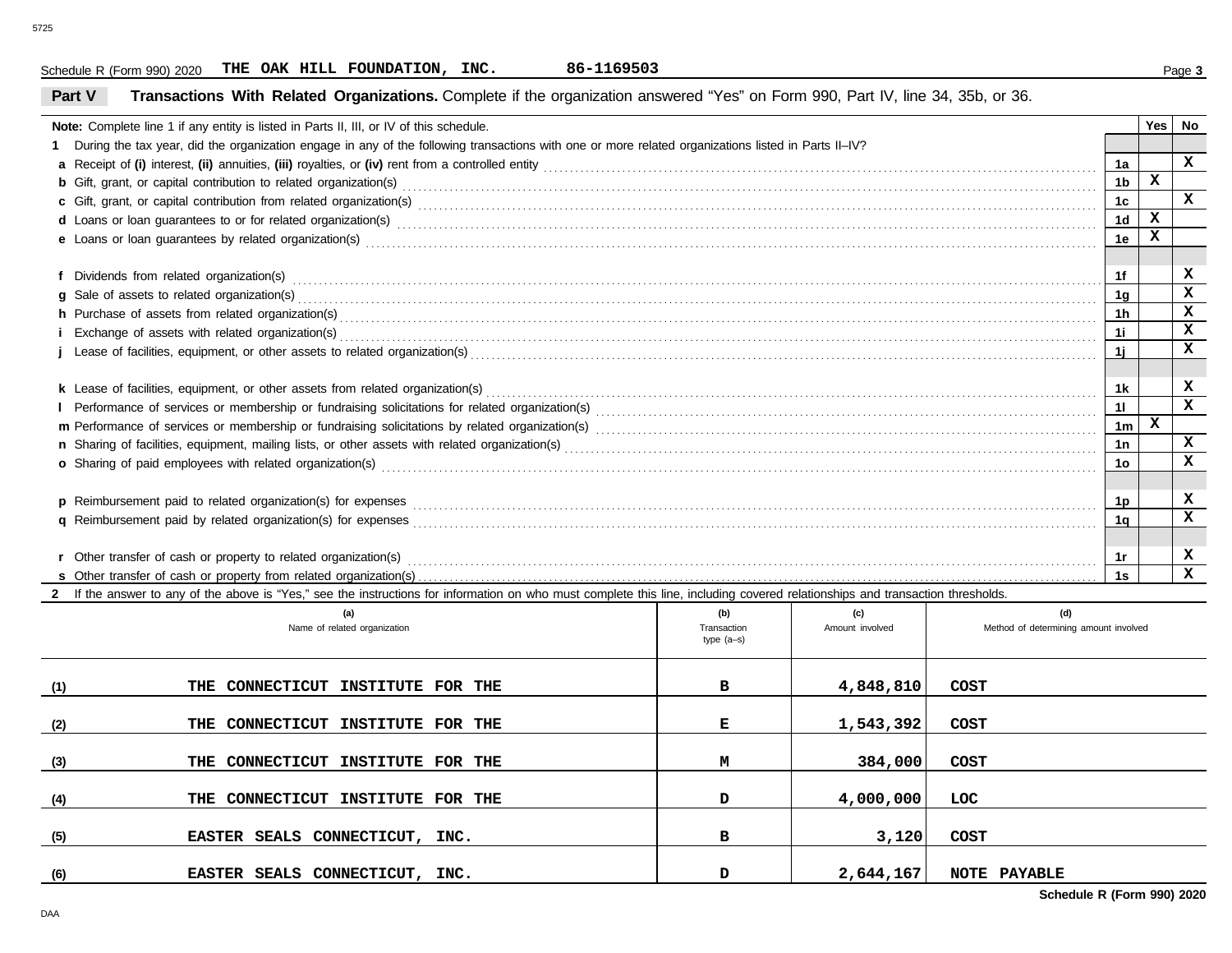## Schedule R (Form 990) 2020 Page **4 THE OAK HILL FOUNDATION, INC. 86-1169503**

## **Part VI Unrelated Organizations Taxable as a Partnership.** Complete if the organization answered "Yes" on Form 990, Part IV, line 37.

Provide the following information for each entity taxed as a partnership through which the organization conducted more than five percent of its activities (measured by total assets or gross revenue) that was not a related organization. See instructions regarding exclusion for certain investment partnerships.

| ັ<br>(a)<br>Name, address, and EIN of entity                                                                                                                                                         | ີ<br>ັ<br>(b)<br>Primary activity | (c)<br>Legal<br>domicile<br>(state or<br>foreign | (d)<br>Predominant<br>income (related,<br>unrelated, excluded<br>from tax under | (e)<br>Are all partners<br>section<br>501(c)(3)<br>organizations? |  | (f)<br>Share of<br>total income | (g)<br>Share of<br>end-of-year<br>assets | allocations? | (h)<br>Disproportionate | (i)<br>Code V-UBI<br>amount in box 20<br>of Schedule K-1<br>(Form 1065) | (j)<br>General or<br>managing<br>partner? |    | (k)<br>Percentage<br>ownership |
|------------------------------------------------------------------------------------------------------------------------------------------------------------------------------------------------------|-----------------------------------|--------------------------------------------------|---------------------------------------------------------------------------------|-------------------------------------------------------------------|--|---------------------------------|------------------------------------------|--------------|-------------------------|-------------------------------------------------------------------------|-------------------------------------------|----|--------------------------------|
|                                                                                                                                                                                                      |                                   | country)                                         | sections 512-514)                                                               | Yes No                                                            |  |                                 |                                          | Yes          | <b>No</b>               |                                                                         | Yes                                       | No |                                |
| (1)                                                                                                                                                                                                  |                                   |                                                  |                                                                                 |                                                                   |  |                                 |                                          |              |                         |                                                                         |                                           |    |                                |
| $\mathcal{L}^{\mathcal{A}}\left( \mathcal{A}^{\mathcal{A}}\right) \mathcal{A}^{\mathcal{A}}\left( \mathcal{A}^{\mathcal{A}}\right) \mathcal{A}^{\mathcal{A}}\left( \mathcal{A}^{\mathcal{A}}\right)$ |                                   |                                                  |                                                                                 |                                                                   |  |                                 |                                          |              |                         |                                                                         |                                           |    |                                |
| (2)                                                                                                                                                                                                  |                                   |                                                  |                                                                                 |                                                                   |  |                                 |                                          |              |                         |                                                                         |                                           |    |                                |
| (3)                                                                                                                                                                                                  |                                   |                                                  |                                                                                 |                                                                   |  |                                 |                                          |              |                         |                                                                         |                                           |    |                                |
|                                                                                                                                                                                                      |                                   |                                                  |                                                                                 |                                                                   |  |                                 |                                          |              |                         |                                                                         |                                           |    |                                |
| (4)                                                                                                                                                                                                  |                                   |                                                  |                                                                                 |                                                                   |  |                                 |                                          |              |                         |                                                                         |                                           |    |                                |
| (5)<br>.                                                                                                                                                                                             |                                   |                                                  |                                                                                 |                                                                   |  |                                 |                                          |              |                         |                                                                         |                                           |    |                                |
| (6)                                                                                                                                                                                                  |                                   |                                                  |                                                                                 |                                                                   |  |                                 |                                          |              |                         |                                                                         |                                           |    |                                |
| (7)                                                                                                                                                                                                  |                                   |                                                  |                                                                                 |                                                                   |  |                                 |                                          |              |                         |                                                                         |                                           |    |                                |
| (8)                                                                                                                                                                                                  |                                   |                                                  |                                                                                 |                                                                   |  |                                 |                                          |              |                         |                                                                         |                                           |    |                                |
| (9)                                                                                                                                                                                                  |                                   |                                                  |                                                                                 |                                                                   |  |                                 |                                          |              |                         |                                                                         |                                           |    |                                |
| (10)                                                                                                                                                                                                 |                                   |                                                  |                                                                                 |                                                                   |  |                                 |                                          |              |                         |                                                                         |                                           |    |                                |
| (11)                                                                                                                                                                                                 |                                   |                                                  |                                                                                 |                                                                   |  |                                 |                                          |              |                         |                                                                         |                                           |    |                                |